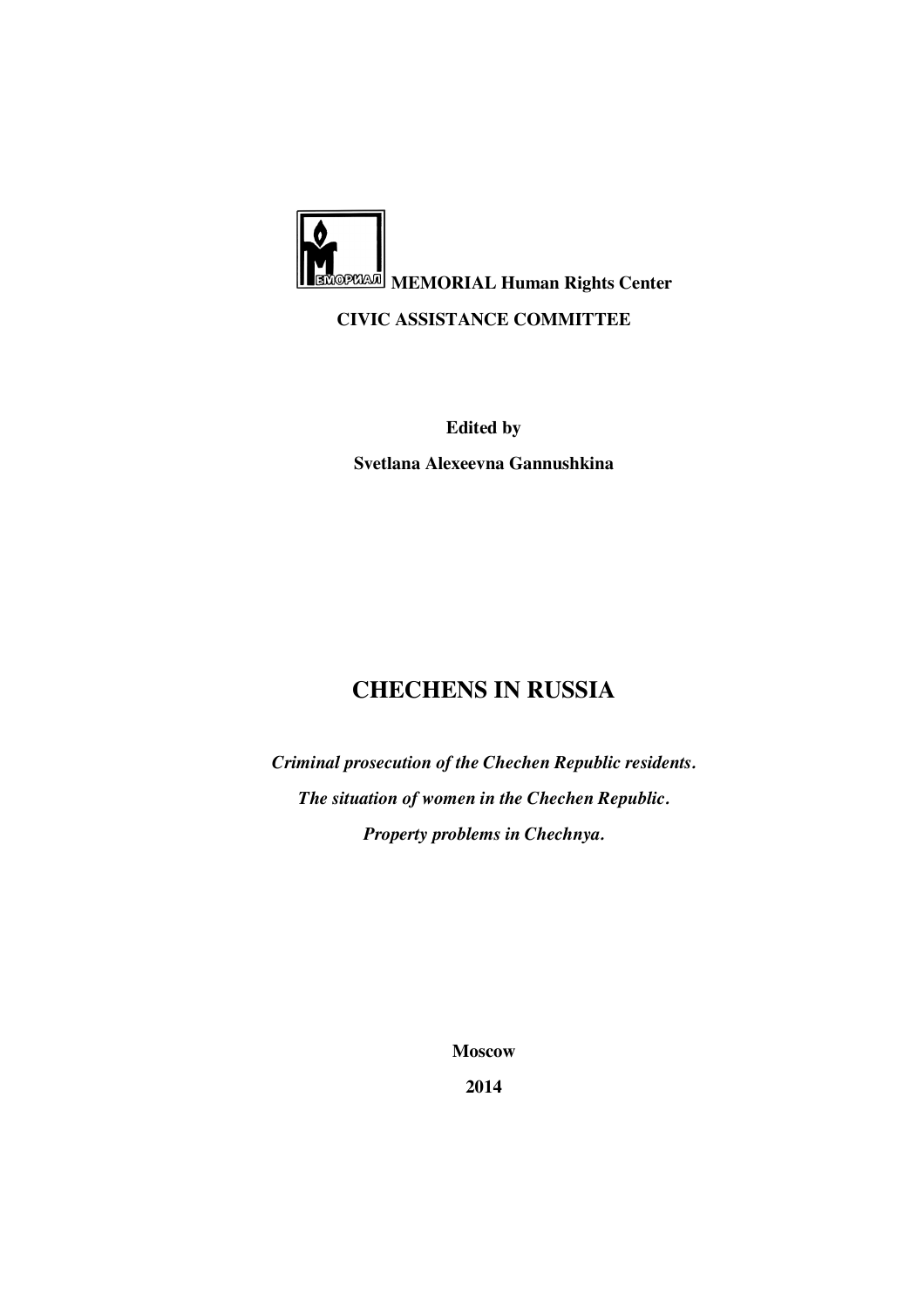# **Introduction**

It's been more than ten years since peace and prosperity were announced in the Chechen Republic. News shows of all countries abound with pictures of restored avenues of Grozny, recently opened Argun-city, the biggest and the most beautiful mosque in Europe, exuberant and luxurious festivities.

European countries have started deporting Chechens to Russia, and those newly arrived are denied asylum.

But somehow a rumor spread over Chechnya that Germany had decided to accept 40 thousand Chechens and each family would be given a small allotment and a bit of money to build a house. And so naпve people, who have easily believed an evident invention for some reason, sell all their belongings, collect money for a carrier, hire a bus, and whole streets rush to Germany. Thousands of Chechens leave behind all the beauties of the republic built anew, their homes and their land loved as strongly as only Chechens can love trading it all for uncertainty, for doubtful hopes to reach the promised land.

European migration services are puzzled: what happened, why do people flee their peaceful homes and travel to unknown lands, why are these people, who have known trouble in plenty for the last few decades so credulous?

What would happen, if let's say, it was announced in Germany that the US are ready to accept a few hundreds of thousands of Germans, provide them with a slot of American land and some money to build a small sun-dried bricks house? How many of people willing to leave everything behind and rush into the unknown would there be?

If this is happening with Chechens there must be certain reasons for it. A man must feel really bad to put at stake everything in his life in exchange for an ephemeral hope that some unknown people are ready to accept him somewhere.

We can point to the basic reasons for it.

**Fear**. I would like to name fear weighing upon people as the first reason. People still go missing in Chechnya. At that the decrease in statistics of the abducted and the killed does not look trustworthy. People are afraid of turning to law enforcement agencies and human rights defenders, as they no longer believe that anybody can help them.

In this report we cite the stories of young Chechens, victims of tortures and false charges who pled guilty after their relatives – parents, wives, sisters - were threatened with tortures and violence. Detentions of family members of illegal armed formations (NVF) participants often follow the same scenario: a person is either forced to become an informer or charged with ties with NVF. Then avowals of guilt are extorted under tortures and pressure, and people are sentenced to imprisonment under fabricated charges. When incited to inform on others, people are blackmailed with threats of charges with serious crimes connected with terrorism and of being sent to prison. Some people yield to this pressure, mostly out of fear for their relatives.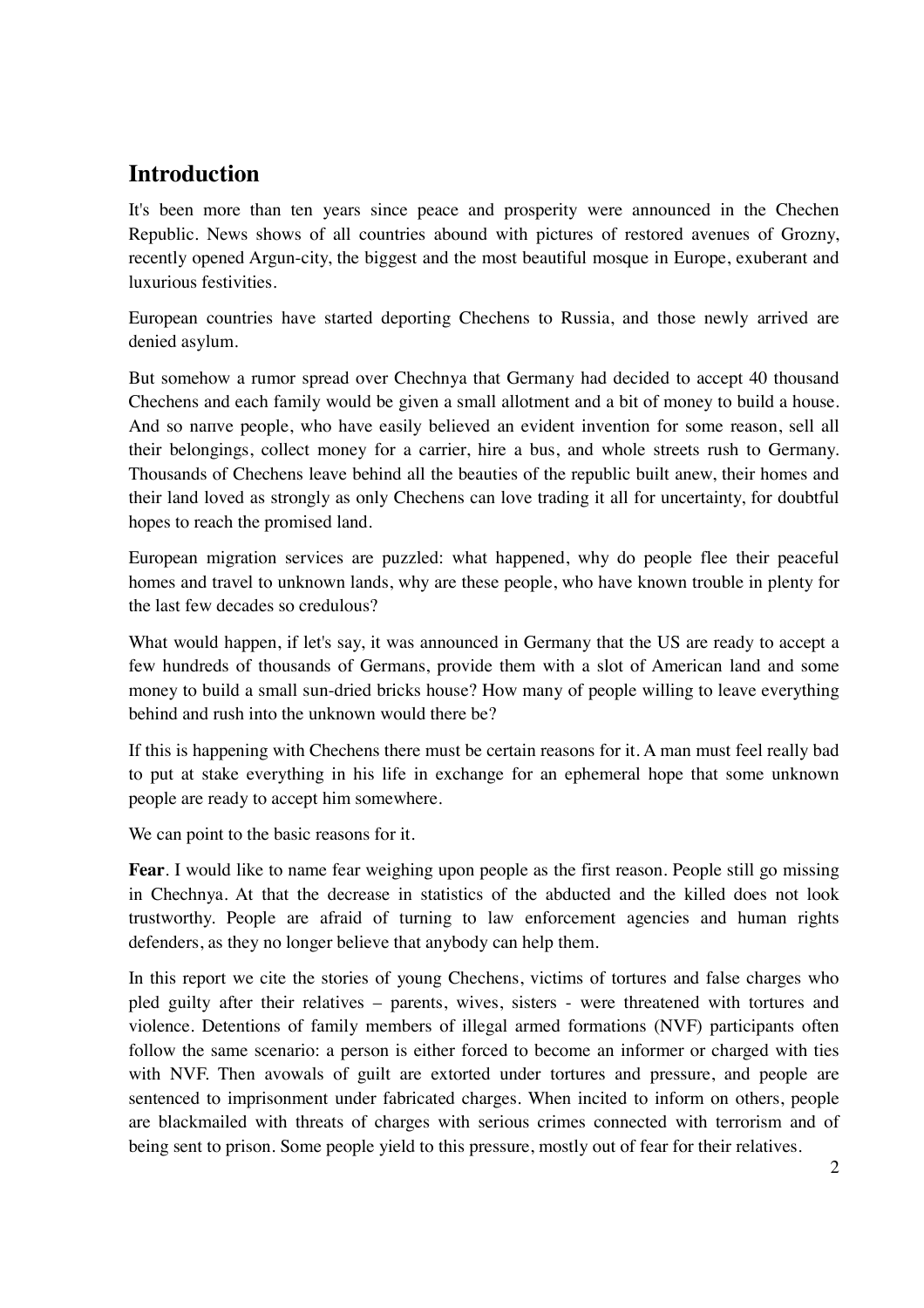When imprisoned Chechens and other residents of the North Caucasus are subjected to severe discrimination not only on the part of other convicts and the administration of penitentiary facilities. Courts do not pass judgements on early parole, neither do they rule on cancellation of punishment for ill people. Thus a disabled Lechi Djanaraliev who was seriously injured with a gunshot wound during detention, has been kept in custody for many years and is on the list of those "inclined to escape" despite our enormous efforts.

Another convict with an amputated leg is regularly placed in a penal isolation ward where it's forbidden to sit – one can only stand all day long.

Several Chechens and North Caucasian natives were permanently subjected to humiliation and insults up to beatings on the part of a penal colony staff on ethnic grounds and during performance of religious rites. In February 2012 criminal proceedings with regard to the beating of convicts were instigated at the demand of the Civic Assistance Committee lawyer, but the security were acquitted. The lawyer's titanic efforts resulted in the cancellation of this sentence upon appeal. The case was reviewed, but with the same result: an acquittal sentence in April 2014. And in June this year special purpose troops arrived in the colony and beat up the convicts who had written applications. Later the Supreme Court of the Republic upheld the acquittal sentence.

 (For more information on the situation of Chechen Republic residents in the penitentiary system facilities see the report of the Civic Assistance Committee of 2014.)

Persecution is recurrent, that's why people are ready to flee anywhere to save their lives and escape humiliation.

**Corruption and arbitrariness**. The second reason for the population to flee Chechnya is the allembracing corruption openly penetrating all the spheres of life which is combined with a total lack of the rule of law. In the Corruption Perceptions Index of 2013 Russia ranked  $127<sup>th</sup>$  out of 177 countries (http://www.transparency.org/cpi2013/results). But the level of corruption in the Chechen Republic is much higher than the average level in Russia. Extortions from state employees, entrepreneurs, any business are exercised openly. Those who refuse to pay a part of their salaries put their chiefs in the situation when the latter have to pay themselves, and face the threat of dismissal.

Modern institutions do not function, it is practically not possible to understand where the money belonging to the citizens disappears from the bank. Neither the prosecution office, nor the investigative bodies are in a position to counter it.

Families with many children turn to the Civic Assistance Committee in relation to the "maternity fund" that can be spent to improve housing conditions for the child, on his treatment or education. After an investigation we had undertaken it turned out that the decision on payment of the maternity fund was made, that the money was transferred to Chechnya from Moscow, but never reached the women's accounts. Their accounts are empty. In reply to our enquiry we received an answer that the money was taken for the repayment of a construction or renovation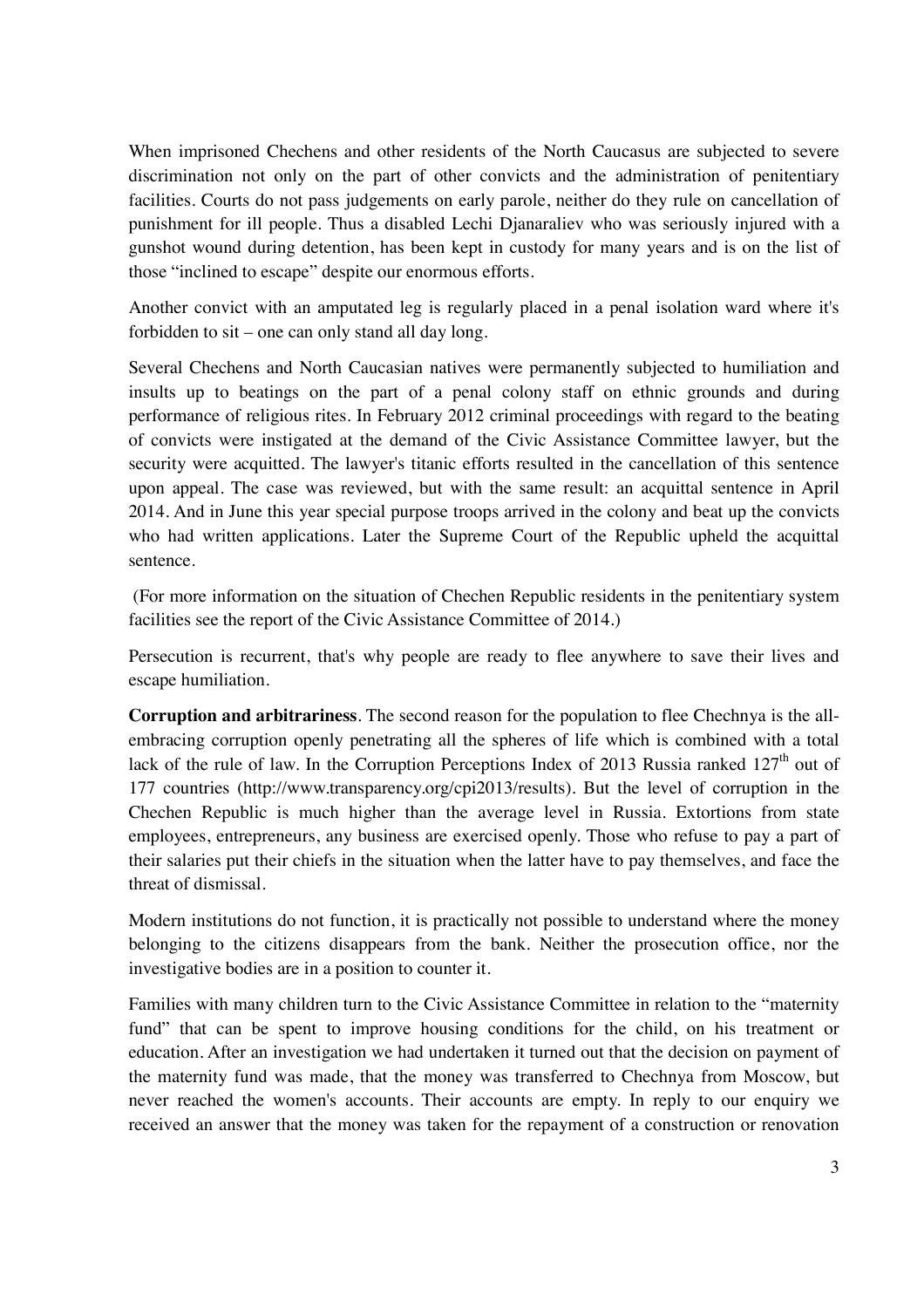credit. However, the bank failed to present a copy of the credit contract the women deny having signed. They also refer to the fact that no renovation was made in their houses and no construction materials were bought. In our conditions banks have a controlling function, and when a purpose crediting contract is signed, the bank won't pay against invoices of a different purpose. It means that the women could not have withdrawn the money from their bank accounts. The bank could only pay against the invoices for the construction or renovation presented, and the copies of these documents were to have been kept in the bank.

As we are going to show below, the order or just a wish of the head of the Republic has much more weight than any law.

**The so-called "return to traditions".** And finally, the process of the so-called "return to traditions" Vainakhs never actually had is of a great importance. We discuss it in detail in this report – mostly in the section devoted to the situation of women. The cult of power and wealth was never characteristic of a considerably democratic traditional Vainakh society. It was not a custom to humiliate members of society, pride and courage were valued more than a rude force of an absolute power. Education was considered as one of the main values, since it could not be taken away from people during neither the wars, nor the occupation or deportation. The status of a woman in the family, despite its subordinate position, was high. In the family her role was dominating: «The paradise is under your mother's feet", runs the wisdom Vainakhs love to repeat. It was not acceptable to force a woman to wear a headscarf. Only the eldest man in the family could make a critical remark concerning her behavior. Firing with paint balls, lecturing or physical abuse (a simple sexual harassment in fact) would never have been possible in the past.

Freedom-loving Chechens don't want to live in such a situation. But they don't have any internal alternative. It is possible to hide from persecution at their relatives' or friends' in other regions for a short while. But such a fugitive can't settle anywhere permanently. As soon as he wants to go for a work, to study or simply to see a doctor, the question of his registration will arise. And having drawn up a registration, this person becomes accessible for the Chechen authorities, since the information on the whereabouts will also be sent there.

Memorial has interrogated the lawyers of the "Migration Rights" Network – all the answers run that it is only possible for Chechen families to settle in other regions of Russia if they have their own housing, work and friends or relatives who ready to help them.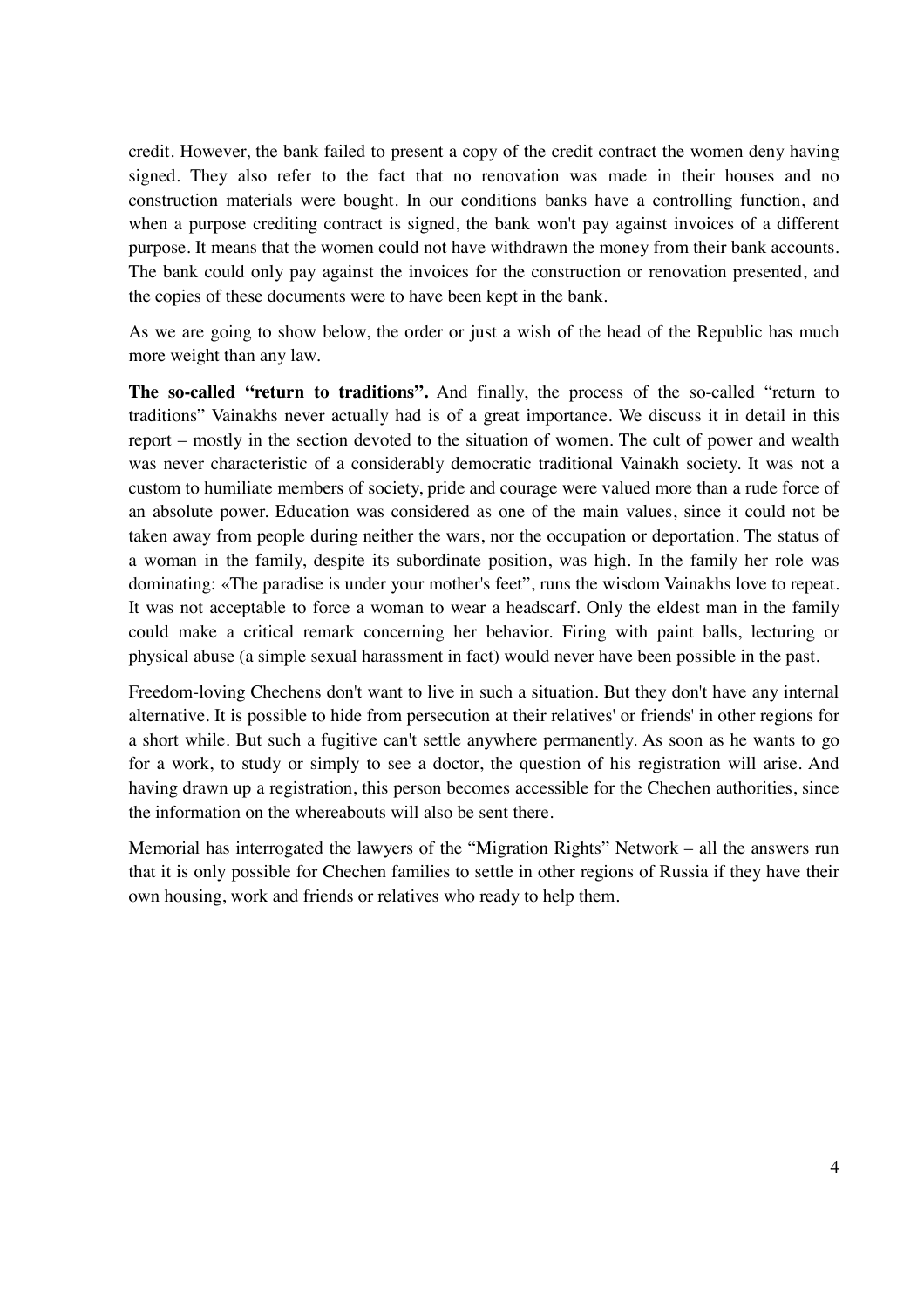## **Criminal prosecution of the residents of the Chechen Republic**

Any person regardless of his sex, age, health condition or social status is subjected to the risk of illegal prosecution (with the exception of practically only small children). However, there are categories for whom this risk is increased and some groups for whom persecution is practically inevitable. The latter include people who have at least once attracted the attention of the law enforcement agencies on suspicion with connections with the armed opposition. At that this risk extends to those who fought on the opposition side (including during the first war) and those who voluntarily or under pressure, deliberately or without even knowing it, have at least once done a small favor for the rebel fighters (have given a lift, bought some food, offered shelter for the night), as well as relatives and friends of the rebel fighters or those whom Kadyrov men consider as such, random people slandered by somebody under tortures.

The persecution of these people usually follows the scheme described below:

- abduction, keeping in an unknown place without formally registering the detention, tortures with a view to extort avowals of guilt as accessories to the armed underground (tortures are often accompanied by money extortion, and sometimes the relatives manage to free the abducted for ransom, which, however, serves no guarantee from repeated abductions);

- if the abducted agrees to give the evidence demanded, he is "legalized": detention is drawn up (with a later date indicated), a charge is brought under Article 208 of the RF Criminal Code "Organization of an illegal armed formation or participation in it" (less frequently under Article 209 "Banditry" or article 210 "Organization of a criminal community or participation in it"). The person is afterwards placed in custody in a pre-trial detention center, with the help of a lawyer is persuaded to agree to a special judicial procedure (see below) and sentenced to one or two years of imprisonment;

- if the abducted endures tortures and does not give the evidence wanted by Kadyrov's men, they continue tortures and finally kill him. If he spent quite a long time in an illegal prison and grew a beard, he is dressed in camouflage, equipped with a gun and is passed for a rebel fighter killed in action. In case this can't be done the corpse is secretly buried or destroyed. If the circumstances do not allow killing the abducted, he is thrown away in a deserted place crippled by tortures.

Judicial proceedings of the cases related to the participation in an illegal armed formation is a pure formality. Acquittals are out of the question. There exists an unofficial instruction of the Ministry of Justice of the Chechen Republic to provide those charged with participation or complicity in illegal armed formations with state-appointed lawyers who should not be too diligent. If the relatives invite another lawyer to defend the accused and this lawyer zealously fulfils his duty, the same Ministry will try to deprive the lawyer of his status. Many lawyers working in human rights organizations are subjected to this pressure.

State-appointed lawyers usually recommend their clients charged with complicity in illegal armed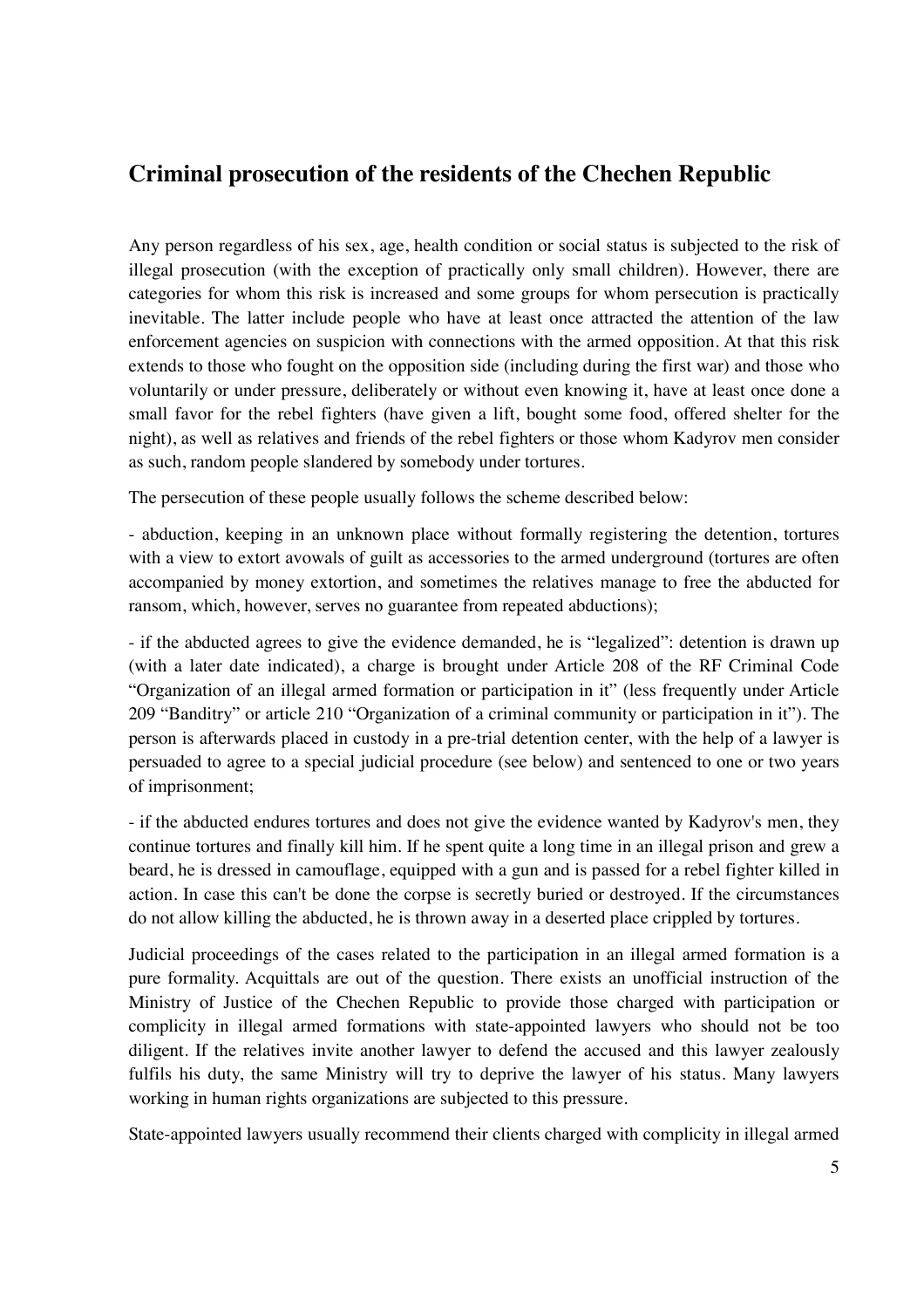formations, to agree to a special judicial procedure. This new institution of Russian criminal law (Chapter 40 of the RF Criminal Procedural Code) provides for delivering a sentence without examining the evidence of the guilt of the accused – with the consent of the accused. At that the sentence passed in the course of a special procedure can't be appealed against due to irrelevance of the court's conclusions with regard to the facts of case. Appeal is only possible in case of violations of criminal procedural legislation. The fact that under a special procedure the punishment ruled can't exceed two thirds of the maximum term provided for the incriminated crime makes it attractive for the accused.

The special procedure is especially widely used in Chechnya in connection with charges with complicity in illegal armed formations, as it has proved an extremely convenient way of giving an appearance of legality of charges based on confessions extorted under tortures.

Consideration under a special procedure is assigned at the request of the accused, but it's very easy to persuade a person who's been through tortures to submit such a request, as for him it means reduction of the prison term and the end of sufferings.

If the case is considered in the usual order and the accused states at the hearing that he pled guilty under tortures, the court, as a rule, ignores this statement, which has no impact on the sentence. The judge reads out written testimony, the information provided by the investigation and states that it is more reliable. Changes in the testimony are interpreted by the judge as an intention to avoid or mitigate the punishment. The court abruptly cuts short any mention of the tortures.

For those who have served their sentences under Article 208 and returned to Chechnya, the persecution does not end. Upon release the greater part of them go through the same ordeals once again: abduction, tortures, conviction or death. Some of them are persuaded to "cooperate", which means to provide assistance by slandering or provoking with a view to fabricate criminal cases against other people. In case of refusal the victim is threatened with a repeated abduction with all the well-known consequences.

There are several reasons for the fact that Chechens who have served their sentences on charges with complicity in illegal armed formations are subjected to persecution.

First of all, Chechen authorities, intolerant to any dissent, have good reasons to consider these people, who have been through tortures and the greater part of whom have been convicted guiltlessly, as secret and unsatisfied opponents of the regime.

Secondly, enforcement structures need to fulfill the plan of combating separatism, and the result demanded is not civic peace in the republic but the number of destroyed or imprisoned rebel fighters and their accomplices. That is why they look for the easiest way to achieve this result: they check the addresses and grab the people they already know, from whom, in addition to it, it is easier to force the necessary evidence, as many of them are morally and physically crushed and are very well aware of what expects them in case of abduction or arrest.

Thirdly, force structures agents themselves are interested in a complete disappearance or as long imprisonment as possible of those whom they abducted, tortured and sent to prison, as they don't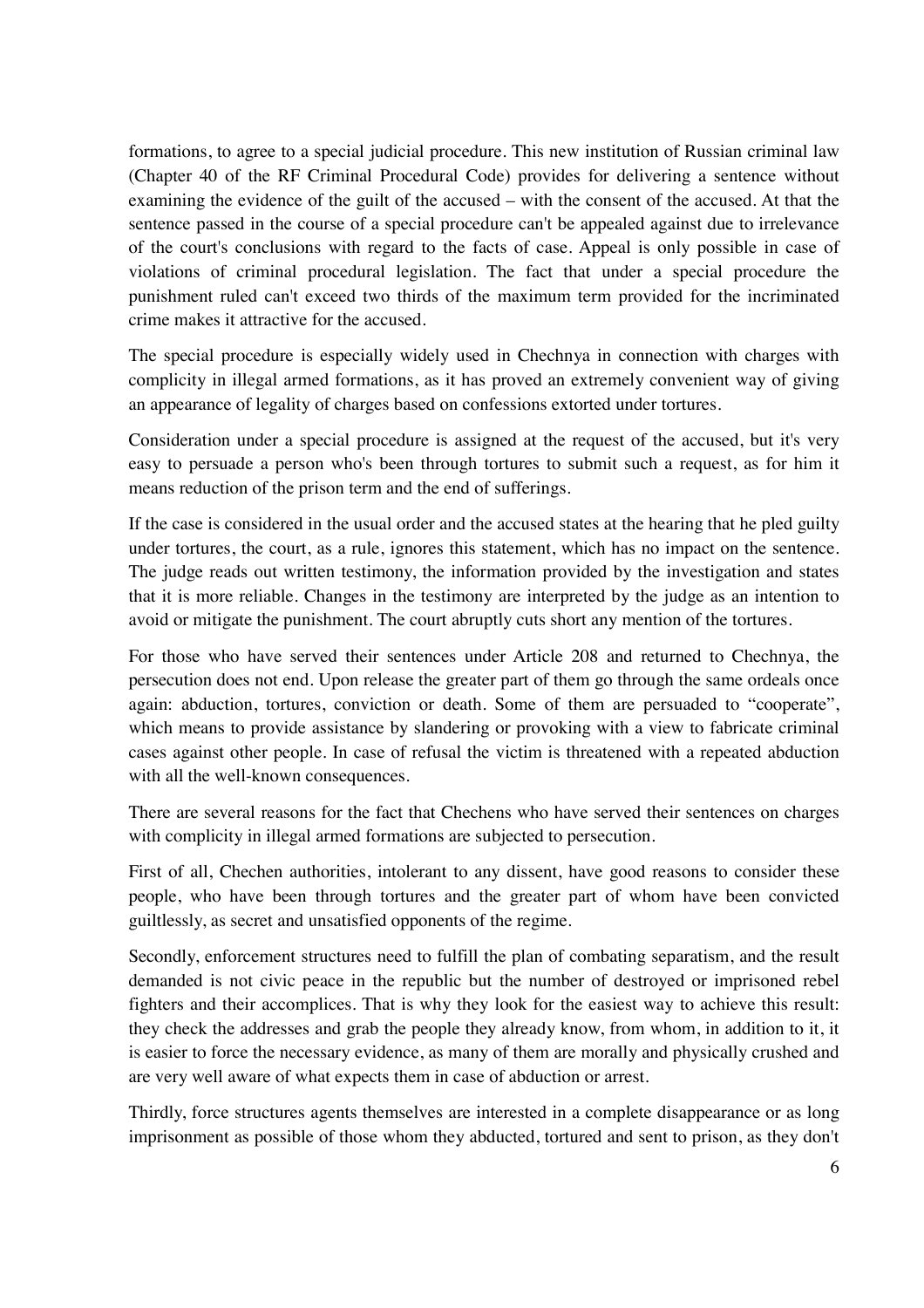want to be held responsible for their crimes — if not by the law, then by tradition, in accordance with which the family (clan, teip) can't forget the insult. Offenders or their relatives should be punished, which signifies the start of the feud, which is a matter of honor for the family insulted by the tortures and illegal persecution. That is why, regardless of any high rank Kadyrov's men can hold, they understand that family members of the insulted person present a permanent threat to them.

Fearing the continuation of persecution some Chechens who have served their sentences under Article 208 ("Organization of illegal armed formation or participation in it"), are reluctant to return to Chechnya and try to settle in other regions of Russia. However, this does not guarantee any security to them. And the matter is not only the fact that Kadyrov's men can find them in any region of Russia. An important factor creating conditions for discrimination and persecution of Chechens who have served their sentence under Article 208 is the law of 7 August 2001 # 115-FZ "On counteracting the legalization (money laundering – *the author's note*) of crime income and funding of terrorism". In accordance with this law the Federal Service of Financial Monitoring (Rosfinmonitoring) compiles and regularly publishes "The list of organizations and physical entities with regard to whom there is information on their complicity in extremist activity or terrorism" in the government newspaper "Rossiyskaya gazeta". (This list is spread in the Internet under the title "List of terrorists", see *www.scribd.com/doc/81134640*). One of the grounds for the inclusion in this list is a previous conviction under several articles of the Criminal Code, including Article 208. The above-mentioned law allows the banks to deny the people on the list a number of banking operations. In practice this permission is interpreted as an absolute prohibition, and the person on the list can't even have a credit card made. However, the consequences of the inclusion in the "List" go far beyond the right to carry out banking operations. Regardless of whether the people on the list are really involved in terrorism or not they get a life-long stigma of "terrorists" which turns them into outcasts and a convenient target for new persecutions.

**Below are several typical stories of Chechens who've fallen victims of persecution in the last few years.** *(In some of the cited cases we indicate real names of their heroes, others are fictitious depending on how well known some stories are and assumed danger of disseminating others).* 

1. In May 2008 the resident of the Valerik village of Achkhoy-Martan region of Chechnya A. was abducted and subjected to tortures by local force structure officers (supposedly from the  $7<sup>th</sup>$ company of the Ministry of Interior of the Chechen Republic) with a view to extort avowals of complicity in one of the leaders of the armed opposition killed in May 2008 in the village of Valerik. Earlier A. indeed bought some foodstuffs twice to a person who had addressed him at the mosque saying he was hungry. Knowing that this simple act of mercy would be interpreted as a crime contrary to the law and common sense, A. flatly denied this fact and after a few hours of torture was taken to the forest and released. He survived only thanks to the fact that his relatives managed to trace where the abductors had taken him and insisted on his release.

Having failed to benefit from the first abduction of A., force structure officers started looking for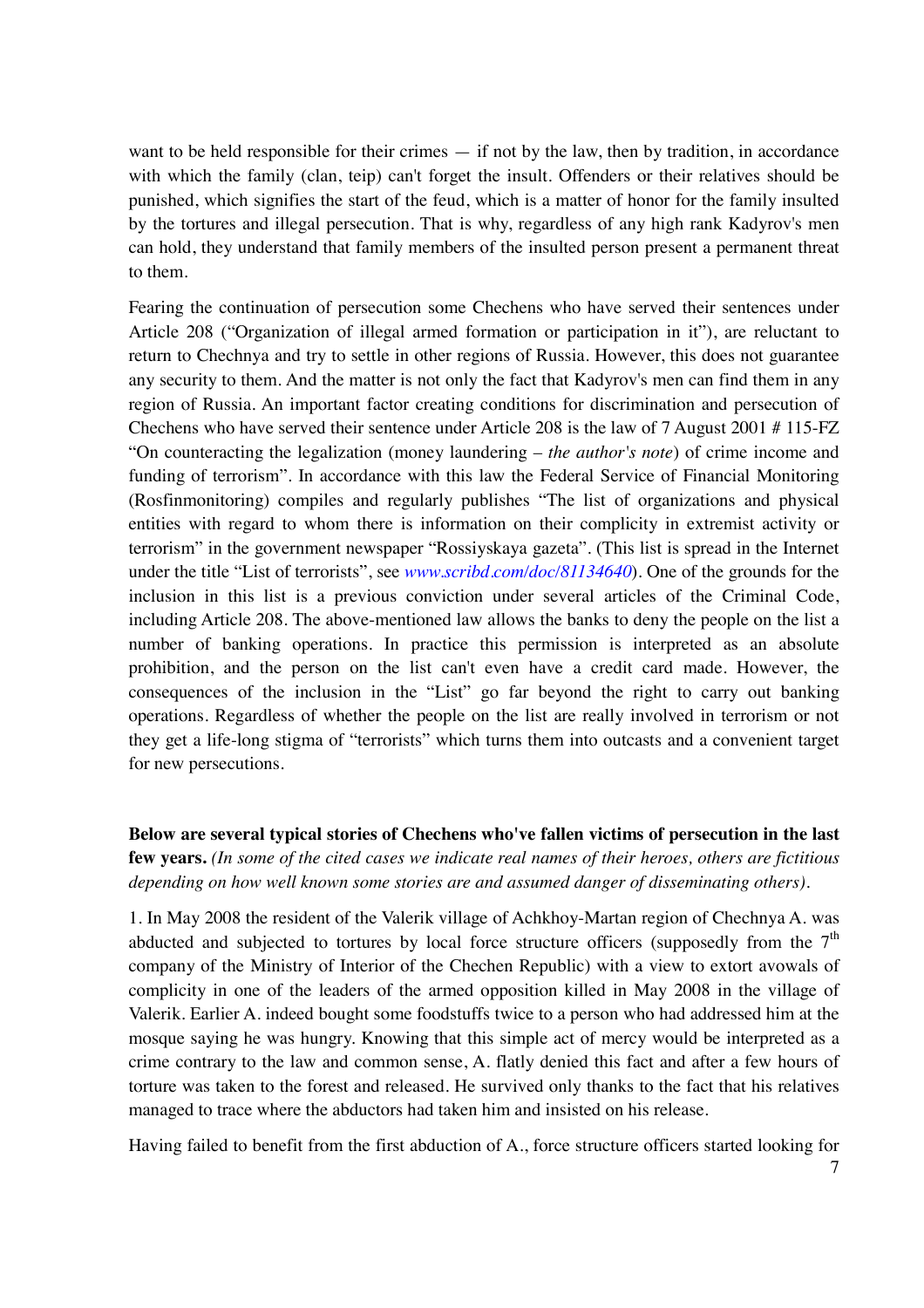him the next day exerting pressure on his relatives so that the latter would take him to the police themselves promising that the young man would get away with a suspended sentence. His father yielded to this pressure but A. himself refused to plead guilty of a non-committed crime. He had no other way out but to escape. So A. left first for St. Petersburg, to his elder brother, and then – having learnt of his friend's arrest and a framed-up criminal case against him – to Poland, where he applied for a refugee status.

A. spent two years from 2009 to 2011 in Poland as an asylum seeker, was denied status and in December 2011 was deported to Russia. However, it was not for long that he enjoyed a calm life in his motherland. In August 2012 – without any legal pretext – enforcers started exerting inexorable pressure on A.'s relatives to force A. to come to the police, though no charges against him were presented. Fearing for a repeated abduction and tortures A. secretly fled Chechnya and then – Russia. At the moment he is once again seeking asylum in one of the European countries.

2. In October 2009 19-year-old resident of stanitsa Pervomaiskaya of Groznensky region of Chechnya S. allowed his acquaintance who had recently returned from Europe, to spend a few nights in his relative's empty house. S. didn't know that his acquaintance was an NVF member. One day, when S. was shepherding sheep not far from his stanitsa, he was abducted by unidentified police officers and was subjected to tortures for three days in an unknown place. On the fourth day he was delivered to Staropromyslovsky ROVD (regional police department) of Grozny where he was also tortured with a view to extort information on armed underground and an avowal of aiding illegal armed formations. Only closer to the end of tortures he learnt that the rebel fighter nicknamed Seryi, the acquaintance with whom he was forced to acknowledge, was his very friend who had returned from Europe. Despite severe tortures S. refused to give evidence required until his torturers threatened they would bring and torture his brother and father. This threat made him sign an avowal of aiding illegal armed formations in the form of a one-time purchase of clothes and hygienic items for the sum of 15 000 rubles (500 USD). After that he was released against recognizance not to leave.

At the end of January 2010 S. was again abducted by the officers of Staropromyslovsky ROVD. There he was tortured for the whole day to make him slander somebody he didn't know. Having failed to achieve their goal, the policemen had to let him go.

In May 2010 S. was sentenced by the Grozny district court to 2 years of imprisonment for a crime under part 2 of Article 208 of the RF Criminal Code. The state-appointed lawyer persuaded S. to agree to the consideration of his case under a special procedure.

S. served his sentence in Volgograd colony  $# 3$ , where he became a victim of permanent persecution on the part of the administration: he was humiliated, beaten up, placed in a penal isolation cell under farfetched pretexts. Because of this he opened his veins twice. In July 2011 several senior Chechen prisoners turned to the management of the colony with a request to put an end to the persecution of the young man. This request was interpreted as a riot, special police was called to the colony, all Chechen prisoners were dragged out into the yard, made to undress and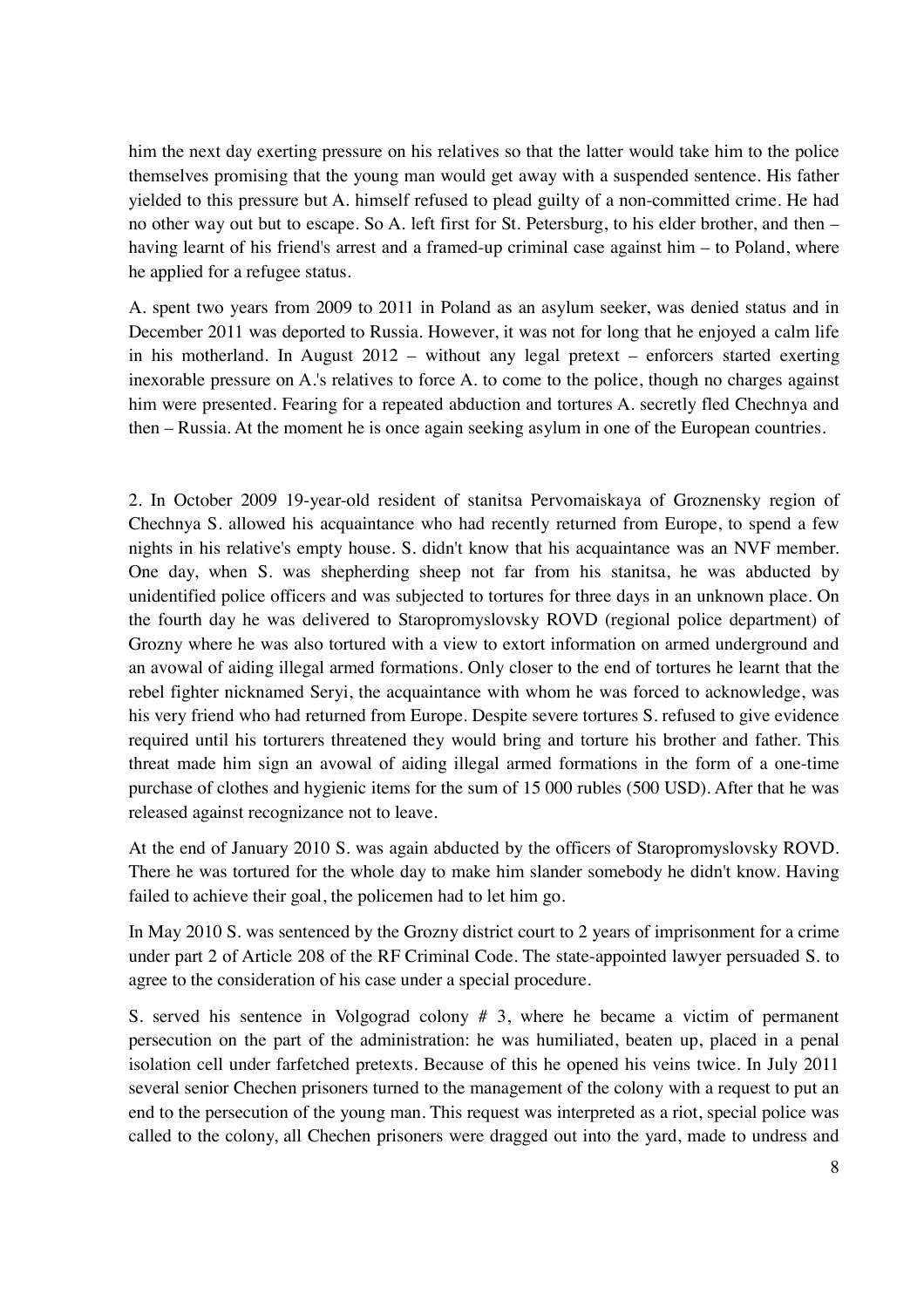lie on the ground and were beaten up. This event came to light, a special commission arrived in the colony, but found no violations in the actions of the colony management. The prisoners' attempt to hold the administration responsible with the help of a hired lawyer brought no results. (The information about this event was disseminated in the Internet by the Chechen writer Ruslan Zakriev, see: http://chechnyatoday.com/content/view/15870/557). After that, at the end of September 2011 S. was transferred to general regime colony #12 of the town of Volzhsky in the Volgograd region where he stayed till the end of his term.

In May 2012 S. was released and returned home. 10 days later he was again abducted by unidentified policemen: they put a bag on his head and took him to an unknown location, where he was threatened for a few hours and warned that he would still be of use and shouldn't try to escape.

At the beginning of August 2012, when S. was on a pasture, a car drove up to him and he was offered to get in. Police and FSB agents sitting in this car, without introducing themselves tried to make him agree to cooperate with the help of threats. He refused and the same night fled Chechnya. A few days later he called his mother, and she told him that at that very moment she was being interrogated by the police who affirmed that S. "had joined the rebels in the mountains".

S. has repeatedly tried to leave Russia and seek asylum in Europe, but was deported. For a few months S. lived in Moscow thanks to the financial support provided by the Civic Assistance Committee, was planning to get married and live peacefully doing any work that would let him to. We have failed to help him. In 2014 he went to Turkey. According to the latest information the young man found no other way out but to move to Syria where he was killed under unknown circumstances.

3. 23-year-old resident of Grozny I. worked in his cousin R.'s construction company upon graduation from the university. In July 2010 his distant relative who had joined illegal armed formations after his brother's murder by the police, started exerting pressure on I. demanding the latter should buy clothes and food for himself and his comrade. This relative also demanded R. should buy him two guns. In case of refusal he threatened the brothers with rebel fighters' revenge.

At the beginning of August I. and R. fulfilled the demands of the rebel fighters hoping to end the pressure on their part. A few days later I. was abducted and held in the police department of the Staropromyslovsky district of Grozny. Despite an honest account of his contacts with rebel fighters I. was subjected to severe tortures and psychological pressure for nine days until R. abducted together with him agreed to give Kadyrov's men all his fortune. After that the police drew up I. and R's arrest, stopped torturing them and transferred them to a pre-trial detention center. As a result of tortures I. had suffered he could not walk.

In November 2010 I. was sentenced by the Staropromyslovsky district court of Grozny to a year and a half of imprisonment for a crime under part 2 of Article 208 of the RF Criminal Code. I. served his sentence in two colonies in Volgograd where he was subjected to permanent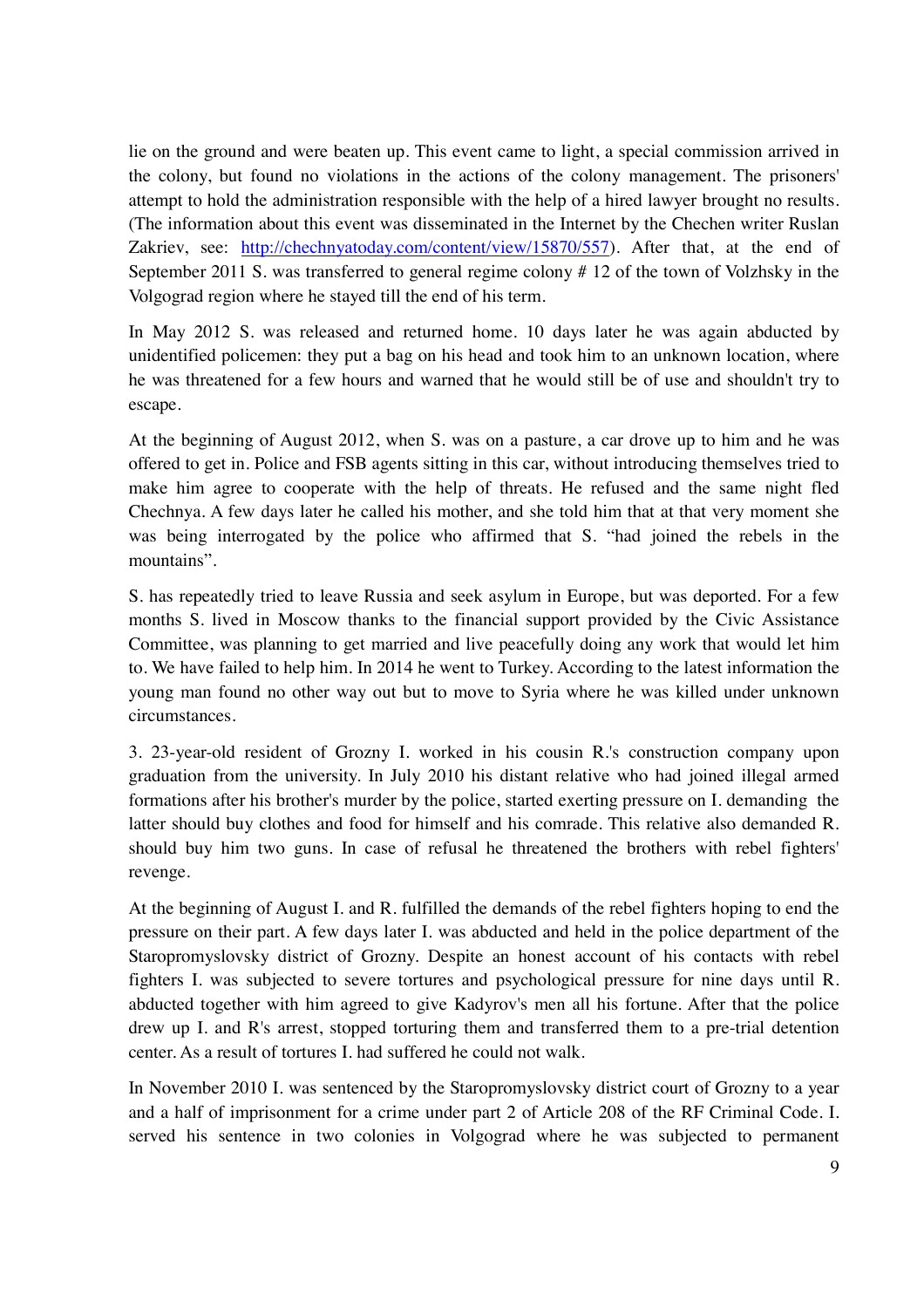persecution on the part of the administration.

In September 2011, when I. was still in the colony, his cousin R. who had been released not long before, was abducted and went missing. That is why I.'s parents took him to the neighboring country right after his release in February 2012. In June 2012 I.'s younger brother was detained in Chechnya. The police demanded he should inform of I.'s whereabouts. It turned out that a resident of the Valerik village had slandered I. under torture thinking that this would do no harm to I. who was abroad. Thus I. can't return to his motherland.

The risk of persecution of relatives of the abducted, killed or convicted under charges with terrorism or complicity in illegal armed formations is almost as high as for real or sham rebel fighters and their "accomplices" themselves. Human rights defenders working in Chechnya observe that force structure agents keep pursuing these people's families, as they see in them, and not without reason, those dissatisfied with the regime and their personal enemies hoping to make them answer for their crimes one day. Moreover, it is easier to accuse members of these families with complicity with illegal armed formations: these charges look quite convincing.

4. A typical example is the numerous **Baidullaev family** from the village of Yandi of Achkhoy-Martan region of Chechnya.

During the first Chechen war elder Baidullaev brothers participated in the armed resistance to the federal troops, were wounded. Their mother, Zoya Terekhova, helped the wounded – rebel fighters, soldiers, civilians (in 2002 she was killed in Grozny in a crossfire while she was helping a wounded rebel fighter). After the end of the first war the Baidullaev brothers did not take part in armed resistance, but under Kadyrov's rule have drawn keen attention of the force structures as potential opponents possessing skills of a guerilla war. In this connection one of the brothers fled Chechnya and doesn't inform even his relatives of his whereabouts, as the contacts with them are most likely under control of the force structures. The other two brothers fled Russia.

The second reason for persecution of the Baidullaev family are acquaintances of one of the six brothers, Taimir, among rebel fighters. In 2008 one of them was captured, and there was a broadcast on local TV with him giving avowals of his guilt. In particular, he stated that Taimir (whose photo was found in the rebel's mobile phone) was a member of NVF. (Afterwards he asked Taimir's relatives for pardon for this false evidence saying that he gave it under torture).

After this broadcast Taimir was detained by the officers of Achkhoy-Martan regional police department (ROVD). Head of this department Taus Mamakaev, notorious for his greed and cruelty, told Taimir the latter could be released for 300 thousand rubles. Taimir's relatives brought 100 thousand rubles to the ROVD head and promised to bring 200 more thousand rubles the next day, after which Taimir was released and had to go hiding. He was put on a wanted list, and all his relatives fell victims of permanent persecution on the part of the force structures.

In April 2008 Taimir was detained together with three other young residents of the village. Among those detained was Baidullaevs' 20-year-old nephew Kazbek. He was forced to give evidence that he was involved in illegal armed formations and was sentenced to 6 months of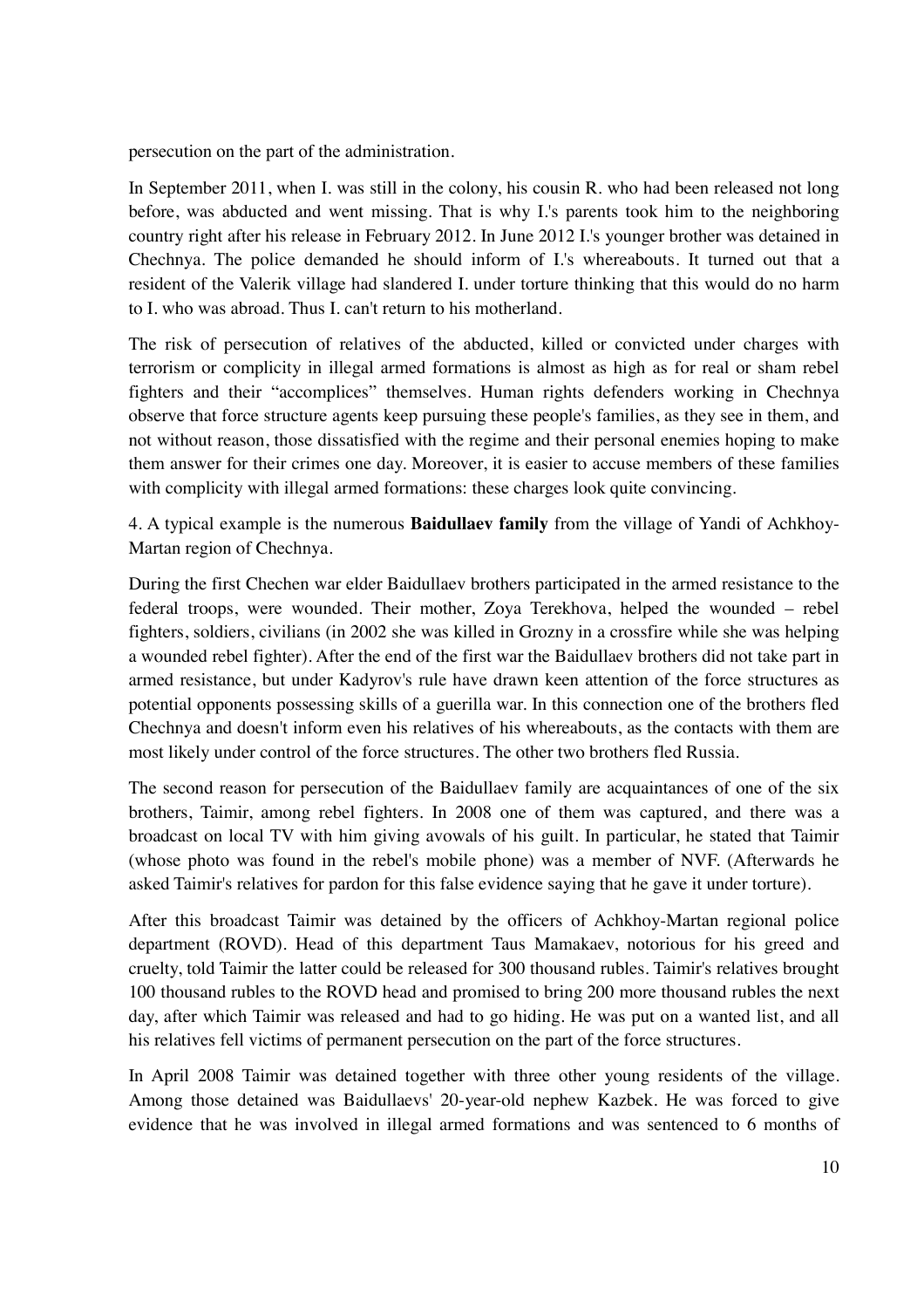imprisonment. He was released in October 2008, and on an early morning of 21 March 2009 he was abducted from his own house. He was beaten up in Achkhoy-Martan ROVD for three days till he agreed to plead guilty for complicity in NVF. Kazbek was convicted under article 208 of the RF Criminal Code and was sentenced to 2,5 years of imprisonment. Soon after release he was again taken to Achkhoy-Martan ROVD. After his relatives paid Mamakaev 50 thousand rubles, he was released, only to be abducted and go missing one month later.

Another Baidullaevs' nephew, Anzor Baidullaev, is visually handicapped. In 2008 he was convicted under article 208 of the RF Code together with Kazbek, and on 22 March 2009 after Kazbek's abduction, the force structures came to Anzor's home as well, but the latter was not in. He fled to escape Kazbek's lot. (On persecution of Kazbek and Anzor Baidullaev see Memorial Human Rights Center newsletter "Situation in the zone of conflict in the North Caucasus: human rights defenders' evaluation. Spring 2009" http://www.memo.ru/hr/hotpoints/caucas1/index.htm).

On 16 August 2008 enforces burst into the apartment where Rustam and Taimir Baidullaev lived. Taimir managed to escape through the window, but Rustam was taken to a deserted place and was beaten up with accusations that he was helping his brother and was an accomplice in the latter's crimes. Rustam lost consciousness and came to in hospital, where strangers who had found him in the suburbs of the town had taken him.

On 15 May 2009 force structures officers traced Taimir and tried to seize him. According to the Ministry of Interior of Chechnya he offered the police armed resistance and was killed in a return fire (http://ria.ru/incidents/20090515/171191979.html). In fact, according to witnesses' evidence, Taimir shoot back, but blew himself up with a grenade he was carrying for the occasion of an arrest to avoid tortures.

However, after Taimir's death the persecution of the Baidullaev family did not stop. On 25 May 2009 Kadyrov's men took the pregnant wife of one of the brothers and for 5 days interrogated her in a basement asking questions about her husband and Taimir's friends. After she fainted from physical and nervous exhaustion, she was brought back and dropped at the entrance of the apartment block where she lived.

In February 2009 Beslan Baidullaev residing in Grozny, was summoned to the police department of the Katayama village — and disappeared. Afterwards it turned out that he was detained in the police department and handed over to the Achkhoy-Martan ROVD head T. Mamakaev who took Beslan to his department. 2 weeks later Beslan confessed under tortures that he had helped NVF. The police were extorting a bribe from Beslan's relatives to mitigate his sentence to one year of imprisonment, and the relatives paid the bribe.

On 8 April 2010 force structures agents detained two other Baidullaev nephews in the village of Achkhoy-Martan, a 22-year-old Shamil Baidullaev and a 21-year-old Adlan Galaev, a disabled young man suffering from TB. Illegal methods of investigation were applied to both, the lawyer hired by the relatives was not admitted to the detainees. Both were convicted under article 208: Adlan got a suspended sentence, Shamil is serving his on the territory of Chechnya.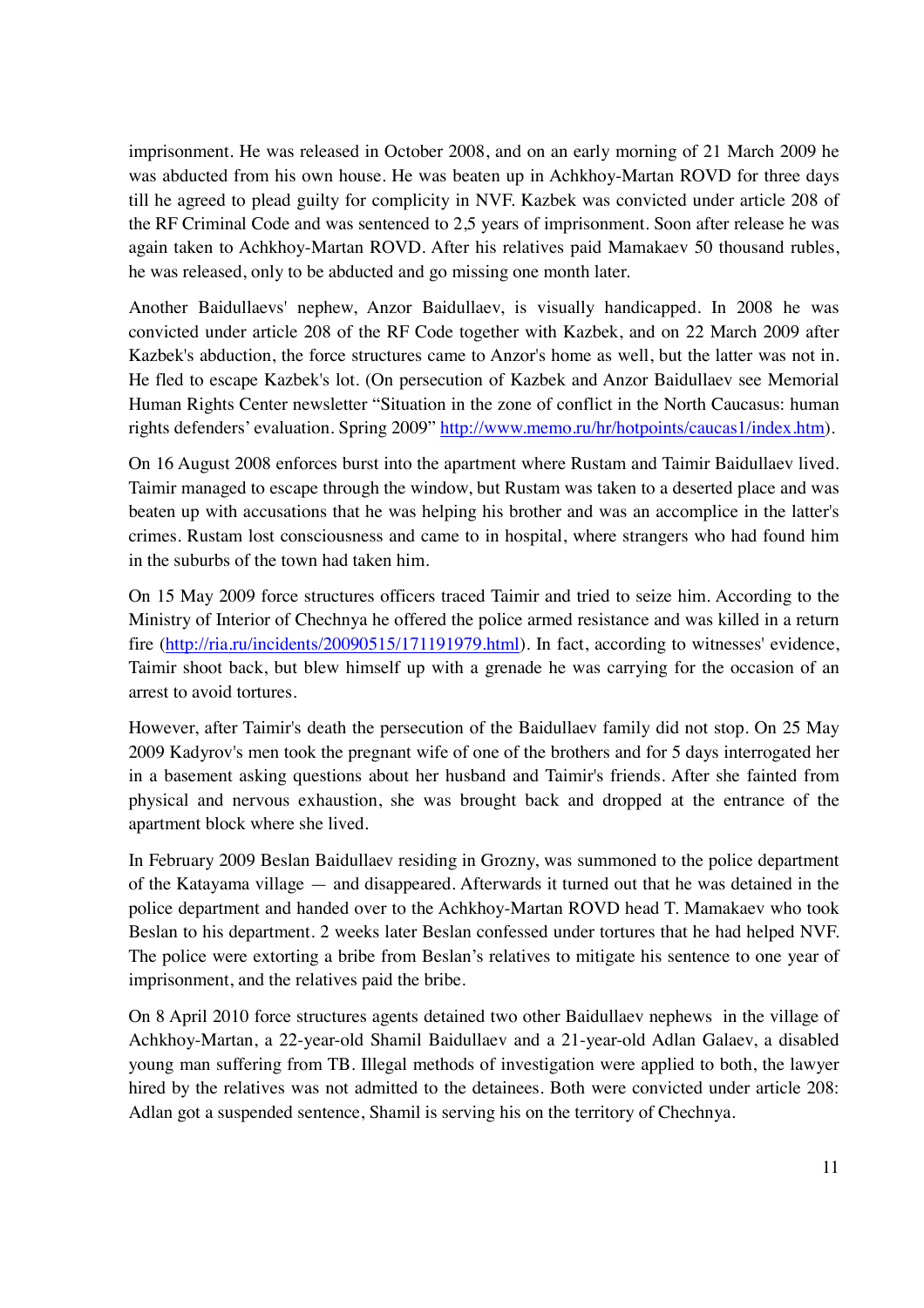In 2012 another Baidullaev brother was arrested - Khamid.

On 18 June 2012 Adlan Galaev was repeatedly abducted from his home in the village of Yandi, and the next day Baidullaev's minor relative,  $9<sup>th</sup>$  grade student Mairbek Baidullaev, born in 1996, was abducted from his aunt's house in Grozny. Their whereabouts remain unknown.

The last event in an endless chain of persecution of the Baidullaev family was the disappearance of Beslan Baidullaev. Released in 2010 from the Chernokozovo prison, he settled in Grozny, got married. On 22 May 2013 he went to the Baidullaev family house in the village of Yandi for some household needs. That night he sat up late at his relatives' and then went to sleep in his own house. At dawn a large number of enforcers were seen near his house. Beslan never returned to Grozny. There is still no information about him (http://memo.ru/d/160389.html). Our organization turned to the prosecution office with regard to Beslan Baidullaev's disappearance, however, we did not receive any persuasive answer. The suspicion expressed by the law enforcement agencies that Beslan "had gone to the mountains" (i.e. joined rebel fighters) does not stand up to criticism, since there were enough force structures officers around his house not to let him flee.

**5. Belimkhanov Umar Vakhaevich**. Lived in the town of Gudermes, the brother of the killed NVF member Adam Belimkhanov. For more than three years he lived with his family in Norway, from where he was deported back to Russia in November 2011.

Umar Belimkhanov's lawyer Bryn Risnes tried to prevent his family's deportation. In this connection he sent a number of questions to our organisation. The questions and our answers are cited below, moreover, the Civic Assistance Committee and Memorial Human Rights Center referred an expert conclusion on Umar Belimkhanov's case to Norway stating that Umar and his family's return to Russia was dangerous for them. Memorial Human Rights Center chair and Svetlana Gannushkina testified in his case on Skype. However, the deportation did take place.

#### *«Dear Mr. Bryn Risnes!*

I am glad to answer your questions concerning the asylum case of Umar Belimkhanov – Adam Belimkhanov's brother.

#### *(1) Role and importance of Adam Belimkhanov?*

Adam Belimkhanov was one of the most famous NVF participants. He was born in the village of Khosi-yurt (Tsentoroy) – the same village with Kadyrov, which gave him some promotion opportunities in the power hierarchy of Chechnya. According to the testimony of Said Burlaksky, a well-known field commander and chronicler of the Chechen underground, Adam repeatedly left the NVF unit and set off for purchases of weapons and military equipment to the villages and towns of Chechnya. The passport with the Khosi-Yurt registration served as a pass and protection to him. (See http://www.kavkazcenter.com/russ/content/2009/06/24/66403.shtml).

Adam Belimkhanov's death was covered in Chechnya as a big victory. Our staff member Akhmet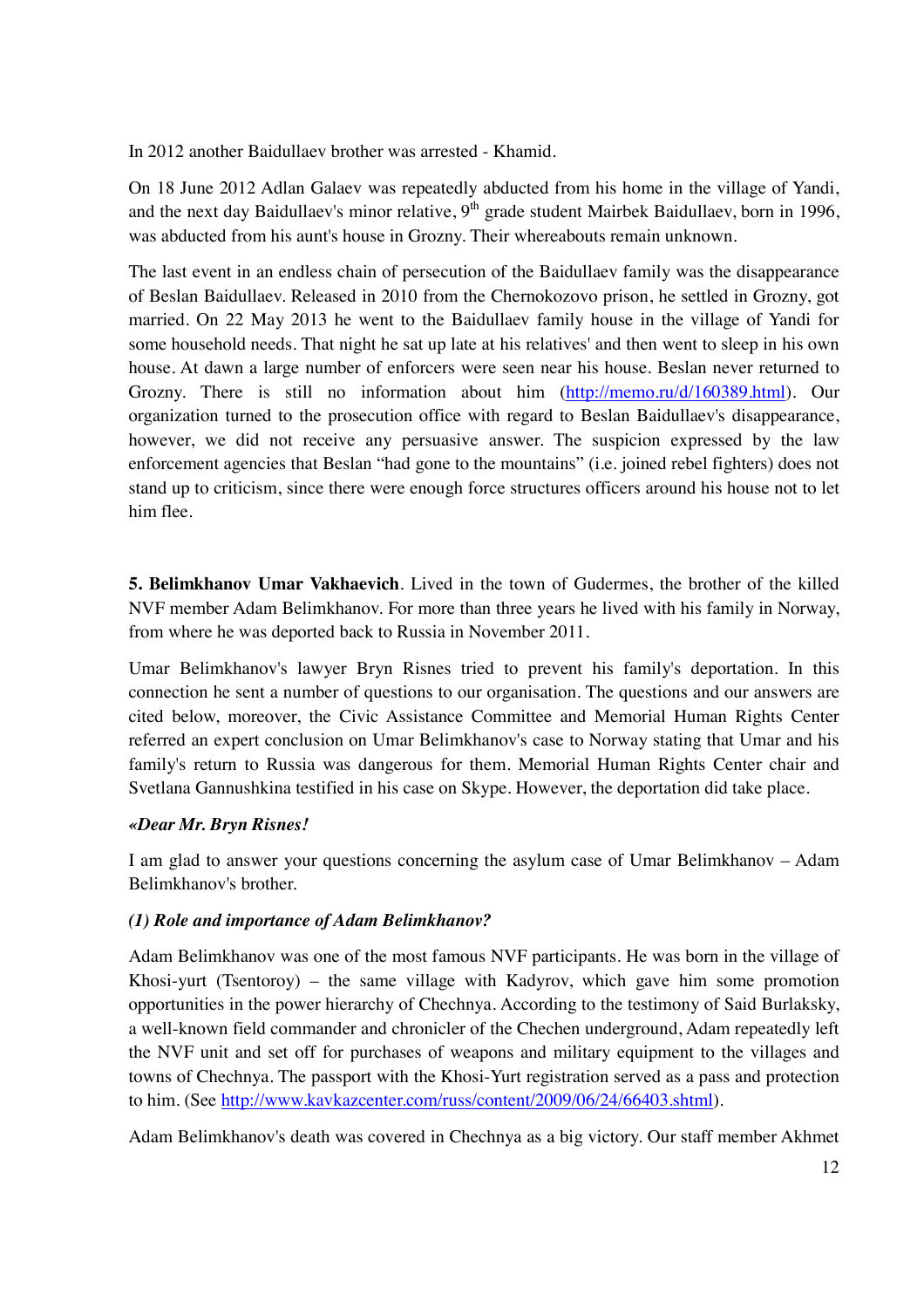Gisaev who was at the moment responsible for the press monitoring, translated Kadyrov's and his environment's speeches in mass media humiliating Adam Belimkhanov's relatives, including even his grandmother.

#### *(2) Will his death mean less danger for his brother?*

Adam Bilemkhanov's death does not deprive his relatives, especially brothers, of their status of Kadyrov's enemies. If traditions regulate in some way hostility and revenge, in the present-day Chechnya Kadyrov's environment have extended the sphere of responsibility far beyond the customary boundaries. No norms are observed, murders, violence against women, house arsons have become a routine matter in Chechnya.

I will cite the information on recent events that can't be openly published with real names indicated not to expose the informers to mortal danger.

«*On 18 June a special operation started with a view to seize NVF members. Force structures officers took away all the abovementioned (those mentioned to me by the informant. S.G.) relatives of the alleged rebel fighters and made them walk around the forest with them till morning. They were brought home only on the evening of 19 June.* 

*In the morning of 20 June they were again forced to walk around the forest by the force structure officers and were let off only in the evening. The same situation repeated on 22 June.* 

*For the period from April 2011 and till the present moment, according to various data, about 40 young men joined armed resistance in the mountains from the 5 regions of the republic. Lawlessness, arbitrariness of the force structures, unemployment urges young men to join rebel fighters. The force structures are counteracting this phenomenon punishing the relatives.* 

*After 17 June local force structures officers without any sanctions detained many young men who were in their opinion connected with the resistance».* 

On 24 June at 3 p.m. in the village of Geldagan armed camouflaged people drove two families out of their houses (we do not indicate the names for safety reasons) and burnt the houses down. Both houses were completely burnt, incendiaries stood waiting for the houses to burn down, some were even shooting the fire on camera. The son of the owner of one of the houses had joined the armed resistance, the other house was burnt exclusively due to kinship between the two owners.

Two days later the house of another relative of the NVF member, who had been convicted and had already served his sentence, was burnt down. We know of similar operations, which were conducted with regard to people who had in fact left Russia.

The revenge for the kinship with those who had a long time ago joined rebel fighters can be delayed or cancelled only in case these relatives make part of Kadyrov's environment and are involved in the crimes of this monstrous regime.

A young man finding himself in this system can't refuse to be involved in its crimes. He can't but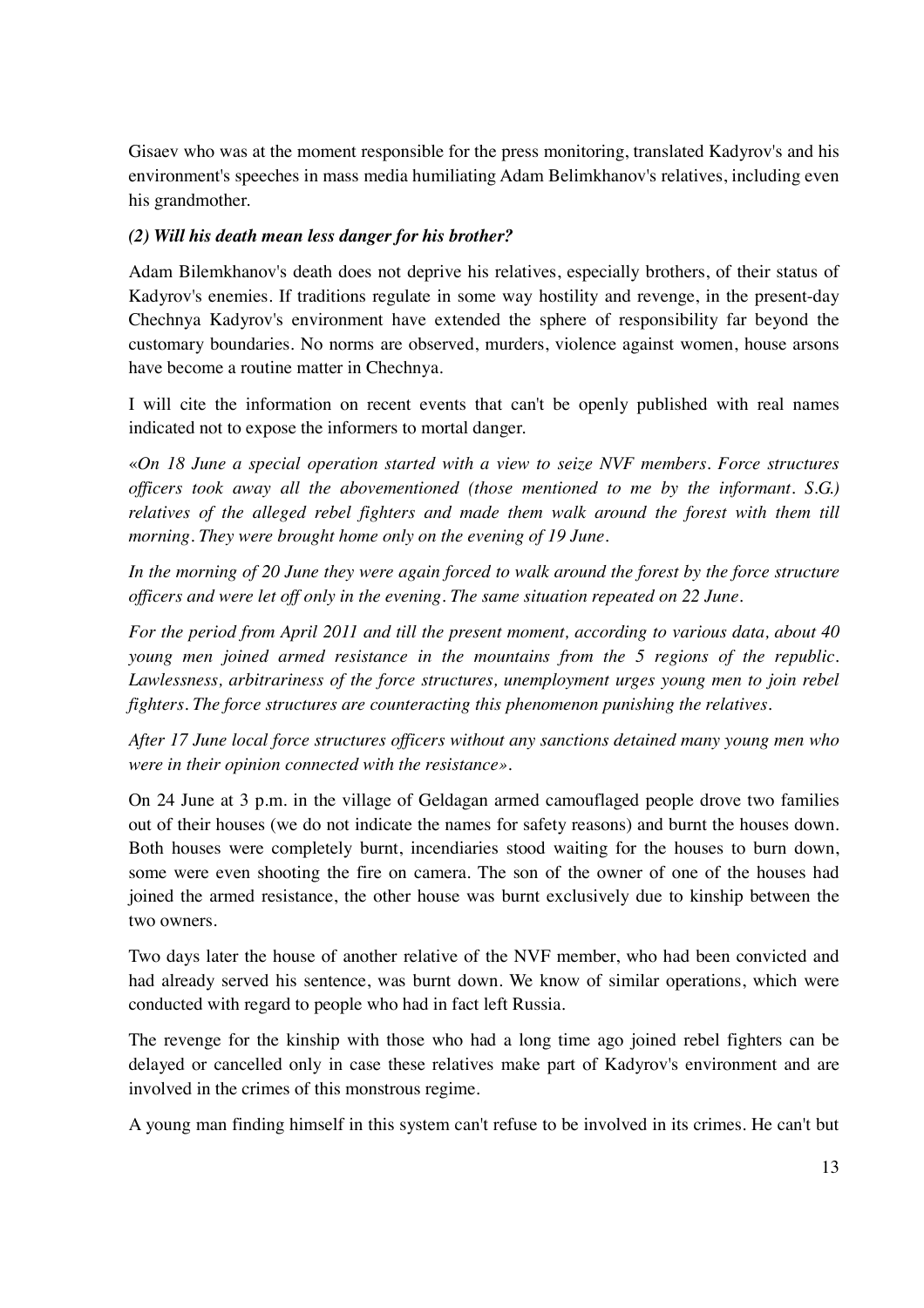leave the country again. However, we know that there's no hiding even abroad, which can be illustrated by the murder in Vienna of Umar Israilov, who was pardoned and made an associate by Kadyrov. However, Umar refused to take part in tortures and murders taking place in Ramzan Kadyrov's illegal prisons, where Umar himself and then his father spent terrible months and were also subjected to tortures. Umar fled Russia and told about what was happening in Chechnya and in Kadyrov's environment, he informed Austrian authorities of the threats he received, but the former did not consider his apprehensions as deserving serious attention.

That is why Adam Bilemkhanov's death does not affect positively the security of his relatives, including his brother.

### *(3) If it is not safe for the brother to stay in Chechnya, can he live in a different region of Russia?*

In our annual reports for the last few years we have been providing evidence of the fact that there is no alternative of resettlement for residents of Chechnya, because the authorities are doing their best to make all Chechens return to the Chechen Republic. Attempts to leave Chechnya and settle in other regions of Russia fail: Ramzan Kadyrov's intention to gather all Chechens in Chechnya is encouraged by the federal and regional authorities. Chechens are denied house rent, registration, employment, in an insulting way humiliating ethnic and human dignity.

A constant threat to find oneself imprisoned refers both to Chechens in Chechnya and to those who are permanently residing in other regions. Force structures officers plant drugs, weapons, explosives upon them, frame up charges with terrorism. At court they can't rely on humane treatment and justice. In penitentiary facilities Chechens are subjected to humiliation, beatings and permanent risk of life.

Residents of Chechnya and its natives don't have any financial means to provide for housing. Compensation for the housing lost in the Chechen Republic constitutes 120 thousand rubles, about 4 thousand USD. It is not only impossible to buy a house with this money, but it is not enough even for renting for a period exceeding 3-6 months depending in the region. Moreover, for the last three years funds are practically not allocated for the payment of compensations from the state budget. In 2009 only 87 families received compensations, payments for the next two years are planned to be paid at the same speed. Considering the fact that positive decisions were made only with regard to families who had left Chechnya during the military actions acknowledged by the authorities, we can state that thousands of families have been waiting or compensation for at least 6 years.

We would like to note that, *to evaluate real alternative for resettlement elsewhere in the country protection should be granted by the state body de jure; the applicant should have an opportunity of a safe, decent and legal access to the protected area within the country; there should exist conditions for meeting the needs of vulnerable groups; conditions in this area should be sufficient not to make the applicant go back to the area where he is running a risk of a serious harm on one of the convention grounds; absence of risk of a serious harm should be determined objectively and must not be considered unlikely. Alternative is rarely possible in cases when it is the*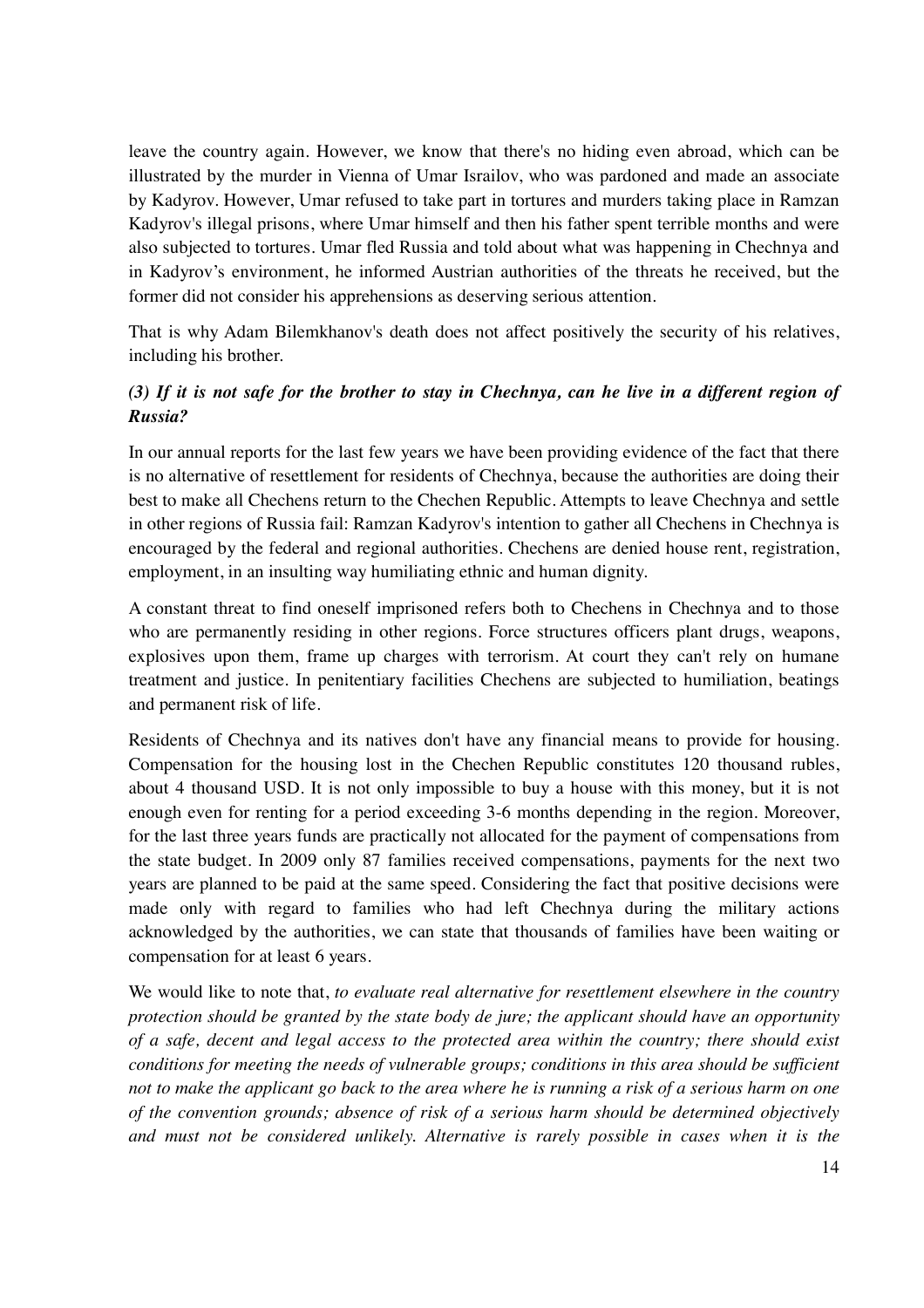*government that is the agent of persecution. (See «ECRE Guidelines on the treatment of Chechen internally displaced persons, asylum seekers and refugees in Europe»*  http://www.unhcr.org.ua/img/uploads/docs/Guidelines%20on%20the%20treatment%20of%20Ch echen%20internally%20displaced%20persons%20(IDPs),%20asylum%20seekers%20and%20ref ugees%20in%20Europe%20(2011)%20rus.pdf)».

Since the Belimkhanov did not have the means to leave for another country, they had to go back to the Chechen Republic. Below is Umar Belimkhanov's account of his return:

*«As soon as we landed in the airport in Moscow, the FSB officers took us to their office. Only thanks to the intervention of human rights defenders who had been notified by their Norwegian colleagues of our deportation and who had come to meet us, we successfully reached the Chechen Republic. Upon arrival in the Republic I managed to find out the circumstances of my father's death. After the murder of my brother Adam, force structure officers forcefully took away my father somewhere and demanded he should speak out in the media accusing and repudiating his son. Father refused to speak out with such a statement, after which he was severely beaten. After that he was in hospital. Three months later he died of a kidney fit. Before he never complained of a kidney disease and was sure his kidneys were hurt as a result of those beatings.* 

*After our arrival on 2 December 2011 I was taken to a base in the village of Tsentoroy (Ramzan Kadyrov's patrimony where he has a secret prison describe by numerous witnesses – S.G.). I was kept there till the end of the month and tortured with electricity. I was rebuked for having left the country. Before the departure I had been warned not to leave the republic. They poked human rights defenders' articles about our family in my face, insulted and tortured me because of them. Releasing me they told me not to leave the republic and not to change my telephone number. For this reasons I am afraid to leave alone, without my family, and I don't have the means to take the family with me. After release and until today I have been having pains in my head around the right ear and in my left side. Recently I learnt that the soil together with the remains from the mass burial ground of those killed by the force structures, whose bodies were not given out to the relatives, was loaded by excavators on the trucks and taken away somewhere. There is some information that they were buried on the outskirts of the Tsentoroy village. My brother's corpse which hasn't been given out should also be there. None of our relatives communicate with us, even close relatives are afraid not only to help, but to even mix with the members of our family. None of our family can find a job, and it has become a real problem for us to earn our bread. We can't provide for food and clothes for our children. I constantly feel that I am being watched".* 

In January 2013 Umar Belimkhanov got into a car accident: an oncoming car collided with his, at that the driver of the other car practically did not suffer and got away with an arm fracture. Umar was heavily wounded and died in hospital. His wife is convinced that the car accident was framed up.

Below we cite the translation of a TV show transcription in which Ramzan Kadyrov forces Adam Belimkhanov's and Taimir Baidullaev's close relatives to repudiate the former standing at their bodies. After this procedures the bodies of the killed were never given to the relatives for burial.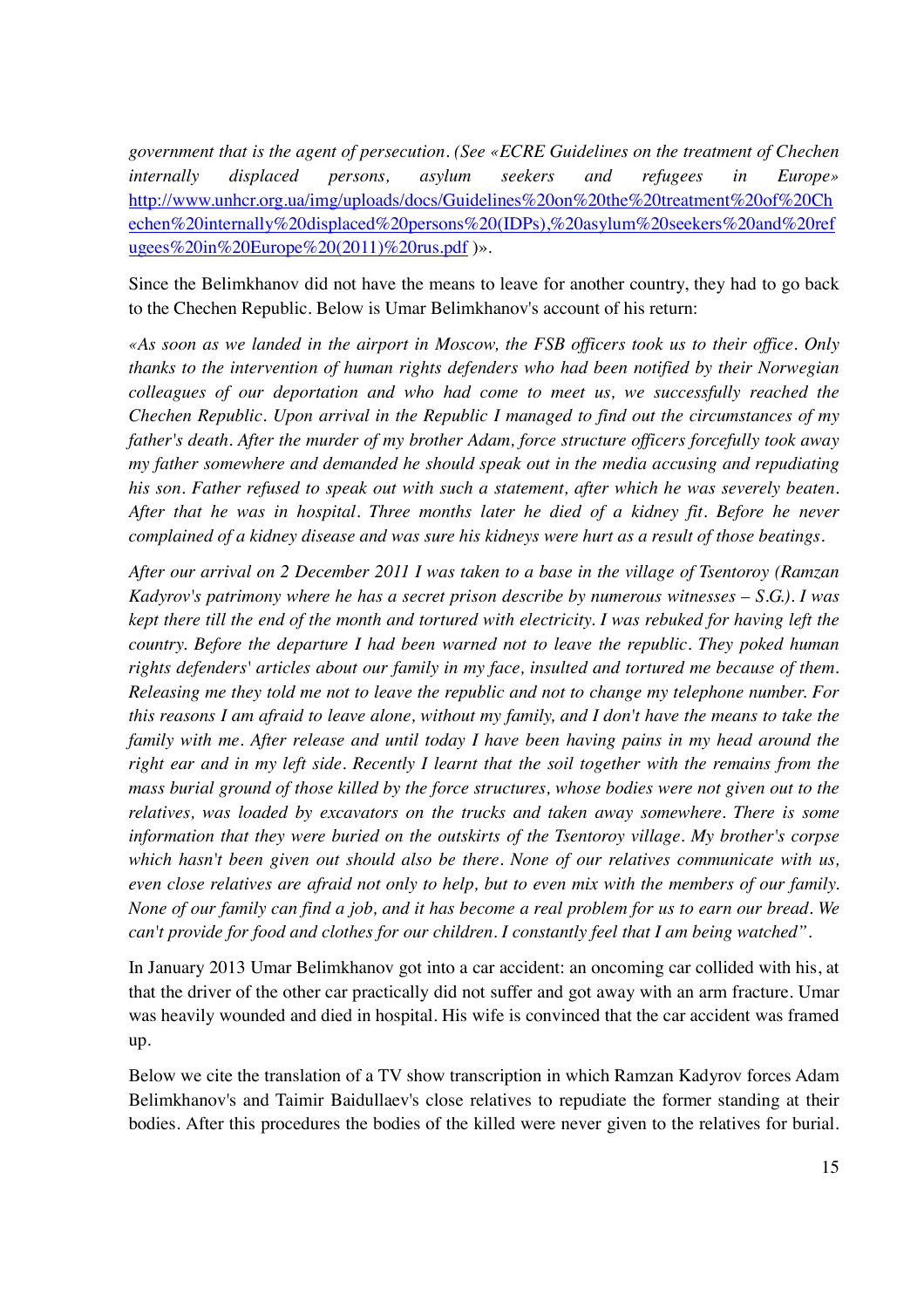The translation and comments were made by Akhmed Gisaev – Memorial staff member who received asylum in Norway after Natalia Estemirova's murder. Akhmed Gisaev was subjected to persecution as a witness in this case and left Russia upon advice of the investigator who couldn't guarantee his security.

« «Grozny" TV channel *16. 05. 2009 «Special reportage" show 9:20 p.m..* 

*Topic – explosion, subversive act near the MVD. Consequences, killing of those allegedly involved in NVF.* 

*At the beginning a reel was broadcast (apparently, a telephone talk), two persons against the resistance forces flag).*

**Person 1:** «For each killed brother we'll kill five munafiks (hypocrites) or murtads (apostates) (i.e. Russian elements). They are Allah's enemies, that is why we will fight with them. This is our brother who has decided to sacrifice his life at the jihad against this injustice, against these scoundrels!»

**Person 2 (allegedly a suicide bomber)**: «Inshallah, they are our brothers and they are shaheeds! We won't leave it like this. We are sure to take vengeance!».

**The ChR President Ramzan Kadyrov:** «Parents should know that Chechens have been killed! Those who had a kin and a tribe. I kept saying we must put an end to this war but the more you yield to them, the more insolent they get. Well, why blow up, spoil the city! Honest to Allah! We'll destroy Wahhabbis and those who are connected with them in Chechnya! I have been waiting up to now, I thought they would come to their senses, but from now on I won't leave alone those whose children are in the forest. They must bring their children or destroy these bastards. Otherwise we will. We won't even capture them, and then we won't allow to even pronounce their names. Who is Umarov – a swindler!»

**Minster of Interior of the Chechen Republic R. Alkhanov:** «At a distance of 500 meters a suicide bomber blew himself up. He approached, said hello, and when he came up closer to the policeman, there was an explosion. Our two officers are killed, three are wounded. This is not a jihad!"

**TV host:** «Before dusk the suicide bomber was identified, as was the circle of accomplices. In the course of the operation and search actions the Chechen MVD officers destroyed four accomplices who had assisted in the terrorist act. The terrorists' corpses were presented to the relatives for identification. The terrorists' relatives were not even mourning. That is only understandable! The officers who destroyed terrorists, saved the relatives from trouble the terrorists could bring to all their kin with their actions».

**Further on corpses of the killed alleged NVF members are shown.** 

**Ramzan Kadyrov security service head (Patriot):** «He does not deserve to be the native of the Khosi-Yurt (Tsentoroy) village. Nobody knows him in this village. We have saved you from danger…».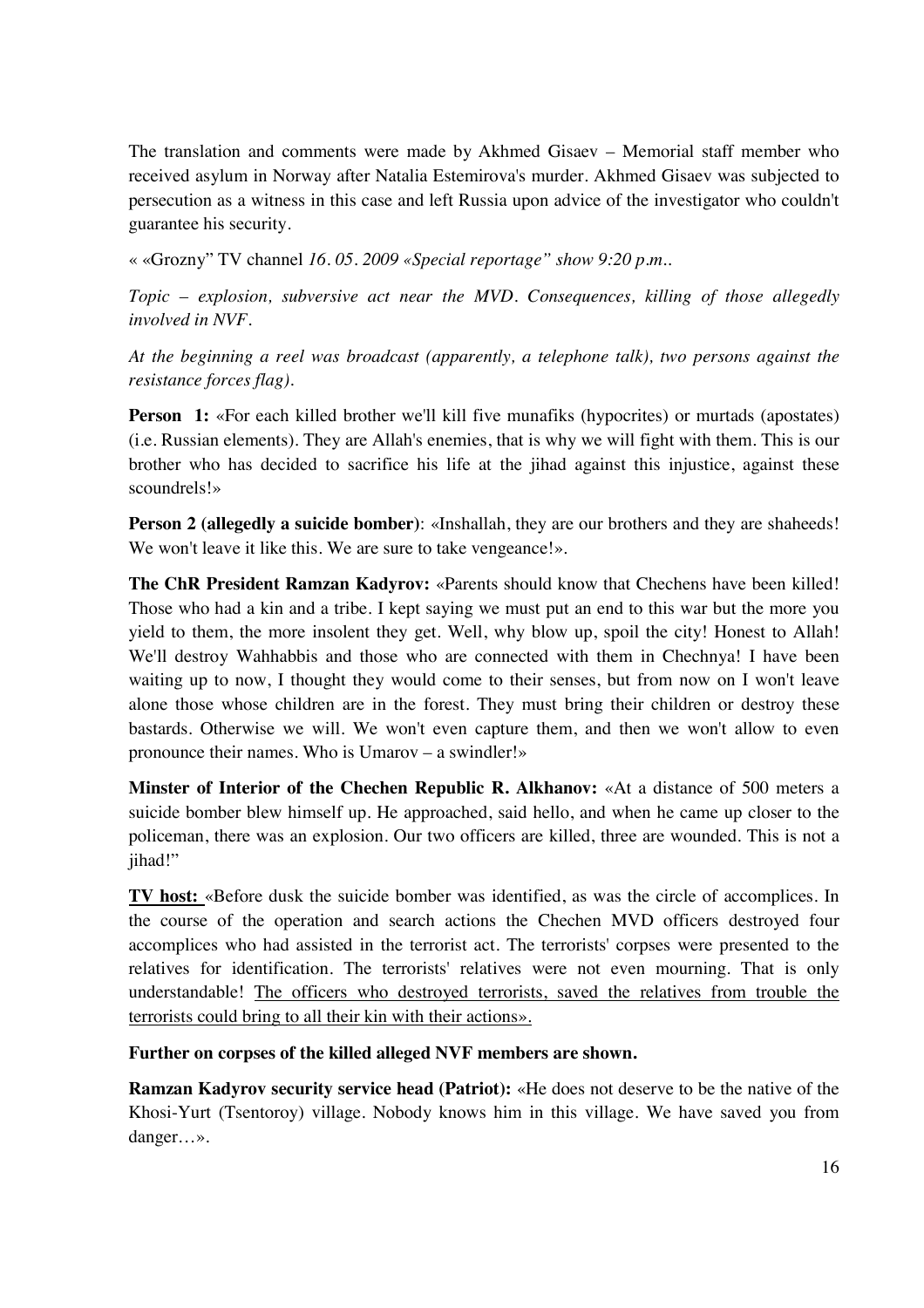**Killed Adam Belimkhanov's grandmother:** «I kept following him. Tried to stop him, but in vain".

**(the village of Tsentoroy) The uncle of killed Adam Belimkhanov:** «I am his uncle. We did not agree with his activities. Now we are even relieved that it's all happened in this way…May be the others will stop, seeing this. He has never lived here and no one knows him in this village…».

**Ramzan Kadyrov security service head (Patriot):** «He would be known if he were a man. In this case everybody would know and respect him. At this moment we don't consider him a man. This is what will happen to all the others…».

**Host**: «Here is a record where he is advocating Wahhabi ideas».

**Adam Belimkhanov (of the killed, allegedly an NVF member):** «There is no Islam here! Violence is everywhere, but there isn't a hint of the religion….».

Further on the reportage continues and the corpses of the killed – alleged rebel fighters – are demonstrated.

Adam Belimkhanov's corpse is shown in the broadcast, it is lying on the ground, uncovered, the military kick it with their legs and insult. The relatives standing near are awfully frightened, can hardly say anything. They even have to thank their relative's murderer. It is all happening in a humiliating way for the relatives and the killed.

**Host**: «And this is the family of the killed Baidullaev Taimir».

**An armed person in civilian clothes**: «You are his father! You remember I told you to bring the son back?! Well, look at this!».

**Father (of the killed, allegedly an NVF member):** «You should know that any father would wish his son no harm. I tried to bring him back…»

**An armed person in civilian clothes**: «Yesterday he jumped into somebody's barn, shot back and then exploded himself…».

**Courts, just like all other authorities in Chechnya, are subjected to direct intervention on the part of the executive power representatives and Kadyrov in person** (see Memorial Human Rights Center newsletter "Situation in the zone of conflict in the North Caucasus: evaluation of human rights defenders. Spring 2014: http://www.memo.ru/uploads/files/1360.pdf).

6. A bright example of this is the story of the jury verdict with regard to persons accused of robberies of officials' houses. On 25 February 2014 in the Supreme Court of the Chechen Republic the jury acquitted **Alvi Abdurakhmanov** and **Magomed Akaev**. Together with Ibragim Bakaniev they were charged with assaults on private houses for the most part belonging to local officials and robbed them as part of a bandit formation. The accused were charged under part 2 of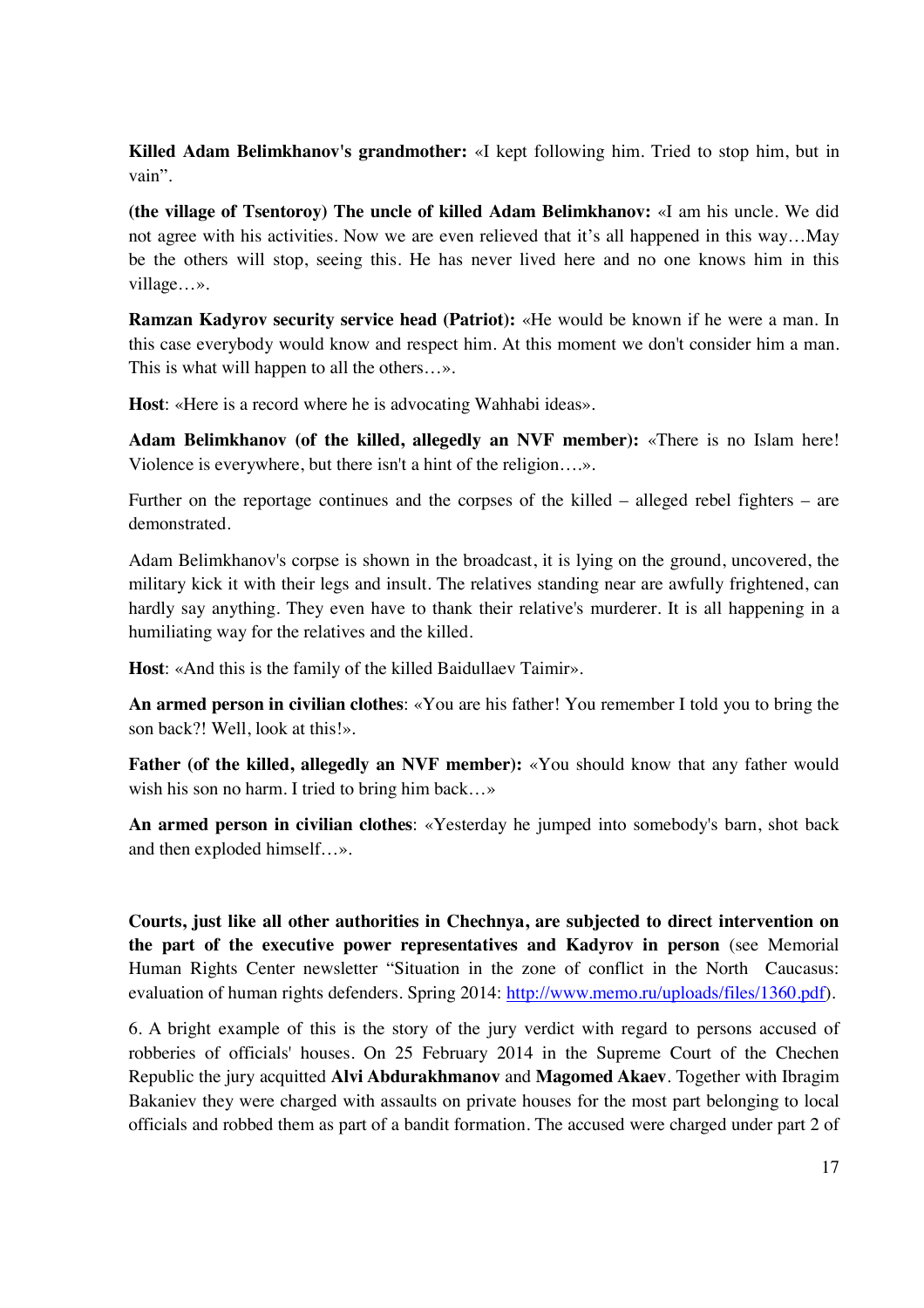article 209 (banditry), pp. "a" and "b" of part 4 of article 162 (robbery) and under a number of other articles of the RF Criminal Code, under which they were threatened with long-term sentences. In particular, according to the investigation data, in one of the assault attempts a police officer was killed in the shoot-out («Kavkazsky uzel», 20.9.2013). In the course of the trial numerous evidence was provided to the jury confirming that the criminal case file materials had traces of gross falsification at least with regard to two of the accused – Abdurakhmanov and Akaev. The accused themselves gave up their avowals of guilt they had signed under torture in the course of the pre-trial investigation. As a result the jury acquitted Abdurakhmanov and Akaev. Bakaniev was found guilty only under article 317 (attempt on the life of a law enforcement agent). The acquitted were released in the court room. Madina Abdurakhmanova, Alvi Abdurakhmanov's sister, immediately sent him to his relatives in the village of Valerik for security reasons fearing revenge on the part of the relatives of the man killed in one of the robberies. However, on the night of 25 February the force structures started looking for both acquitted. At about 6 p.m. in Grozny armed people came to the house where A.Abdurakhmanov lived permanently. They did not introduce themselves, did not show any documents but demanded that Alvi Abdurakhmanov should be immediately given out to them, and Akaev's whereabouts disclosed threatening with serious consequences for the relatives in case of refusal. Armed law enforcement officers came to that house and to M. Akaev's house also demanding that relatives should give him out. Right upon release Akaev went in hiding, and his whereabouts are still unknown.

The reasons for the force structures' activity became clear when the same night, at 10 p.m. a fragment of the Chechen Republic head Ramzan Kadyrov's speech was broadcast on the "Grozny" TV channel. He spoke about the acquittal with anger, and came down on the judge and the jury with harsh criticism. It followed from this speech that since Kadyrov personally and the force structures who are actually subordinate to him, are convinced of the guilt of the accused, the job of the court is just to draw up the guilty verdict "for those who shot at the police officers, and then acknowledged their guilt themselves". Kadyrov several times emphasized the fact that in the course of the investigation the accused pled guilty, while "these ones (i.e. the jury – the author's comments) came and acquitted them". Apparently unfamiliar with the case Kadyrov stated in his speech that the accused had been detained on the crime site with the guns, which does not correspond to the materials of the case file. Kadyrov did not know either, that the fact of tortures during investigation was documented and that a corresponding application had already been filed with the Strasbourg court. Having seen this broadcast on TV Alvi Abdurakhmanov's relatives got so scared that the next day, on 26 February, committed an unprecedented deed for the Chechen society – made Alvi come back to Grozny and give himself in to the authorities. There he was immediately detained and kept in the operational search unit of the Criminal Search of the Interior Ministry of the Chechen Republic in Grozny. Formally he was not detained, and in response to the victim's sister Madina's application to the Investigation Committee, Prosecution Office, Investigative department for Chechnya and Investigative department for the North Caucasus in the North Caucasus Federal Circuit, the Investigative department informed her that no one had detained her brother, and all this time he had been with at his friends'. Despite several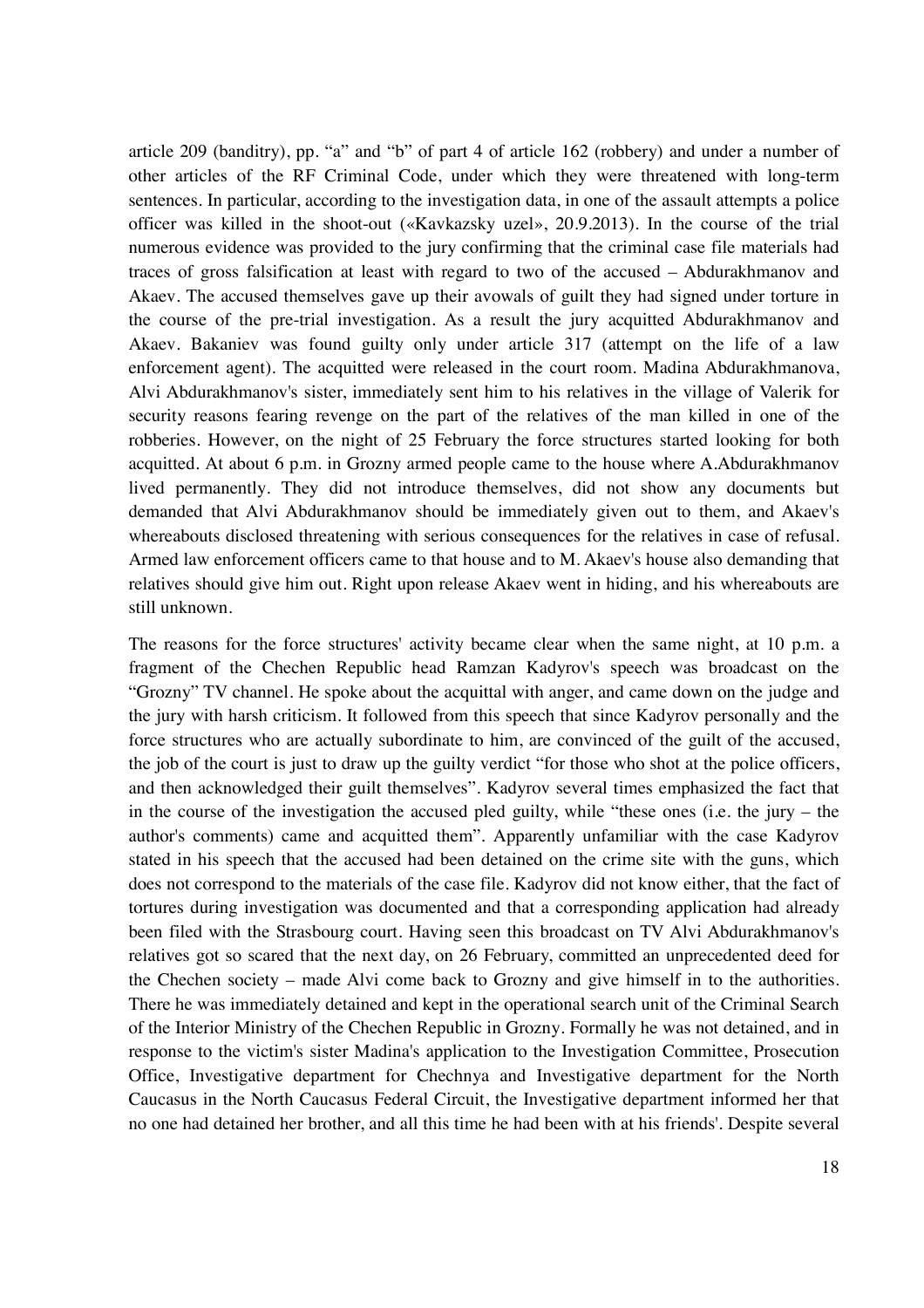visits of the sister and the mother, Abdurakhmanov's whereabouts are still unknown.

In the meantime the Investigative department of the RF Investigation Committee for the Chechen Republic opened two criminal cases at once upon the applications of the jury members who took part in the court proceedings of the Abdurakhmanov's and Akaev's cases stating they had been allegedly threatened with "health harm" if they didn't deliver an acquittal verdict with regard to the accused. It's worth mentioning that these two jury members filed their applications with the investigation bodies only on 27 February 2014, i.e. two days later after the acquittal verdict was delivered and after Kadyrov's angry speech. The appearance of these applications can become not only the grounds to cancel the acquittal verdict, but also a means of exerting pressure on the family of the acquitted so that the latter don't complain of law enforcers' illegal actions. On 14 March the Prosecution Office of the Chechen Republic appealed against Abdurakhmanov's and Akaev's acquittal at the Supreme Court of the Chechen Republic. Having called the sentence unmotivated and illegal, the Prosecution Office asked the Criminal chamber of the RF Supreme Court to cancel the acquittal and refer the case to a review. However the RF Supreme Court upheld the acquittal.

Immediately upon release Magomed Aakaev went hiding, and his whereabouts are still unknown. According to some information, Akaev is in Europe where he will hopeully be granted asylum.

Despite several dates with his sister and wife, Alvi Abdurakhmanov's situaiton remains uncertain.

7. Another symbolic example is connected with criminal prosecution of the Chechen public figure, president of Caucasian People's Assembly **Ruslan Kutayev**. In defiance of the authorities' policy on 18 February 2014 he organised and held a scientific conference devoted to the  $70<sup>th</sup>$ anniversary of the deportation of Chechens and Ingushs from their historical motherland. In the course of the conference Kutayev allowed himself critical remarks on the republican authorities' political position on the deportation issue. The next day, on 19 February all conference participants were summoned to the office of the Republic head to meet Ramzan Kadyrov, who gave a dressing-down to the organisers of the unapproved conference. Kutayev refused to take part in this humiliating event. On 20 February Ruslan Kutayev was detained in the village of Gekhi of Urus-Martan region on suspicion of keeping heroine. According to the official version he was detained in the street since his behavior seemed suspicious to the police patrol. During the search a large dose (3 grams of heroine) was "found" in his pocket, which he had allegedly found on a taxi seat and automatically put in his pocket. But these confessions were most likely given under torture to which Kutayev was subjected during the first days of his detention. At that, according to Kutayev's written testimony given to the lawyer, deputy interior minister of the Chechen Republic A. Alaudinov and head of the administration of the head and the government of the Chechen Republic M. Daudov personally took part in the beatings and electric current tortures. Later on Kutayev confirmed this information at court (the Novaya gazeta, 12.5.2014). Kutayev pled guilty under tortures, and his avowal of guilt became the foundation of the charge with keeping drugs. At that, as Kutayev's relatives and close friends say, it's hard to imagine a more absurd charge against him than keeping drugs: Kutayev is a healthy life-style fanatic, and moreover, a devout Muslim, very scrupulous in terms of religious norms observation (the Novaya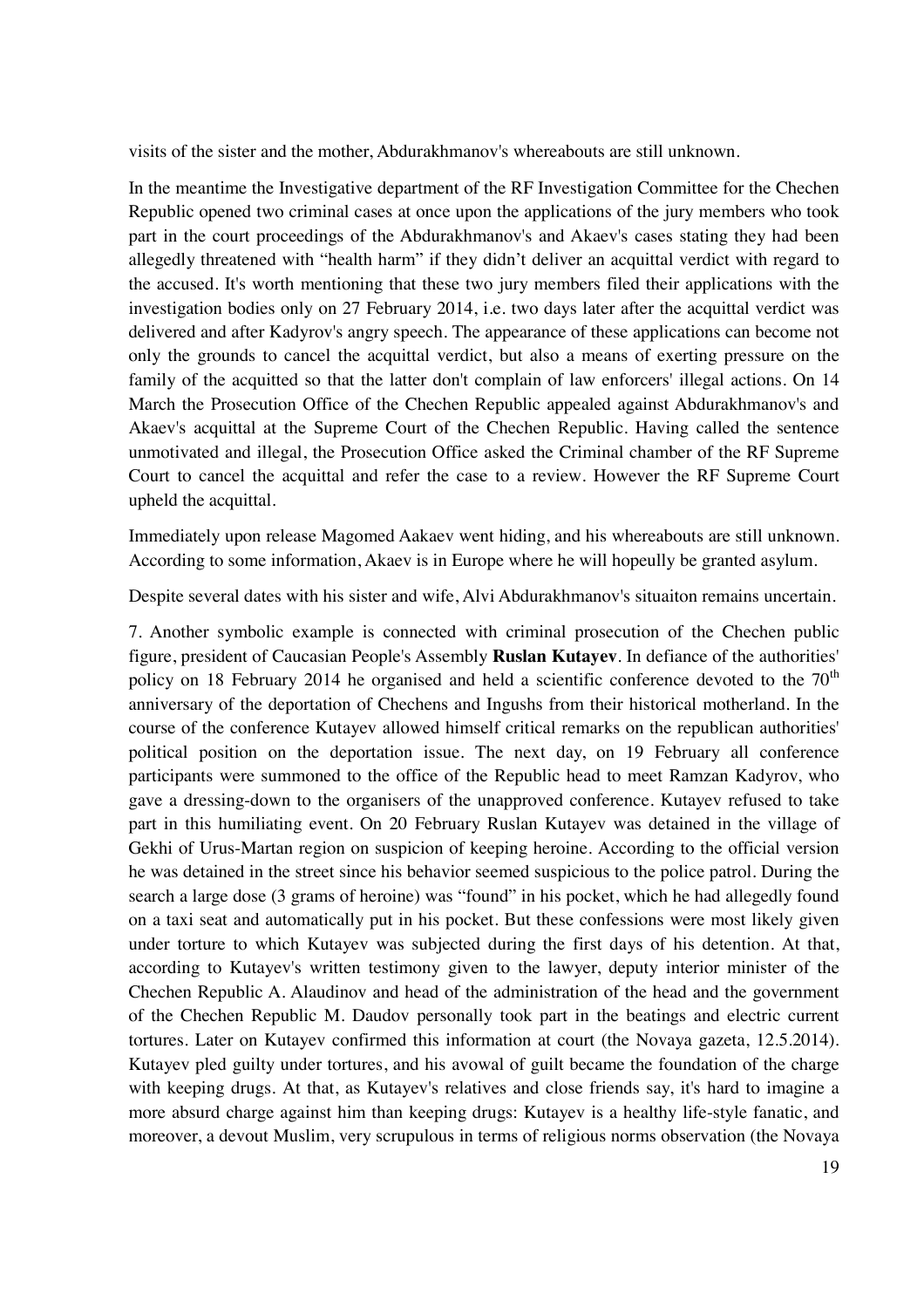gazeta, 4.6.2014). The investigation of this case set a sort of a record – it lasted only five days, including two days of the weekend. Already on 25 April 2014 the first court hearing of the criminal case against Kutayev took place in Urus-Martan regional court of the Chechen Republic. He is charged under article 228 p.2 (illegal keeping of drugs in large sizes with no purpose of selling) of the RF Criminal Code. In the course of the court hearing the testimony of the witnesses for the prosecution were heard, which aroused more questions and doubts rather than provided reliable evidence. The Chechen policemen failed to describe at court how the package found during Kutayev's body search was packed and opened, why the police didn't make any photos during the search though they did photographed the scene. The witnesses also failed to explain why Kutayev was not sent for a medical examination after detention and why the information on the crime was not properly registered. The witnesses themselves evoked distrust. According to the defence, these persons were repeatedly invited as witnesses by the officers of the department for counteracting illegal drug turnout of the Criminal Investigation Department of the Chechen Interior Ministry (witness Naurbiyev) or couldn't tell in detail about a girl they came to visit (witness Batalov). The evidence of a number of witnesses given at court contradicts the version of the investigation and questions the stand of the prosecution. Nevertheless on 7 July the Urus-Martan Municipal court of the Chechen Republic found Ruslan Kutayev guilty under article 228 p.2 of the RF Criminal Code and sentenced to four years of imprisonment.

At the end of October 2014 the panel of judges of the Supreme Court of the Chechen Republic considered Kutayev's appeal. The Court ruled to change the sentence of the Urus-Martan Municipal Court of the Chechen Republic of *7 July 2014* with regard to Ruslan Kutayev, namely:

• delete from the sentence R. Kutayev's conviction under p.2 of article 228 "illegal purchase of drugs" as excessive;

• cancel additional punishment in the form of one-year imprisonment;

• mitigate the punishment prescribed to Kutayev R.M. Under p. 2 of article 228 from 4 years to 3 years and 10 months of imprisonment in a general regime colony with no fine.

• Indicate that the term of serving Kutayev's sentence is calculated from *7 July 2014.*

The Supreme Court left the rest of the sentence unchanged and did not satisfy the lawyer's appeal. Moreover, the Supreme Court of the Chechen Republic stopped proceedings in relation with Kutayev's complaint of tortures in August.

8. Officially **Suleiman Edigov** was detained on 12 September 2012. However, according to his words, the officers of the interior Ministry of the Chechen Republic abducted him as early as on 3 August 2012. It is confirmed by his mother's application concerning her son's abduction filed with Memorial Human Rights Center on 27 August 2012. Later on it became known that Suleiman was subjected to lengthy and cruel tortures with electricity in the regional police department (ROVD) with a view to extort an avowal of guilt. After the confessions wanted by the force structures officers were extorted from Edigov, he was transferred to the Operational and Search Department of the Chechen Interior Ministry where he was kept till there were no more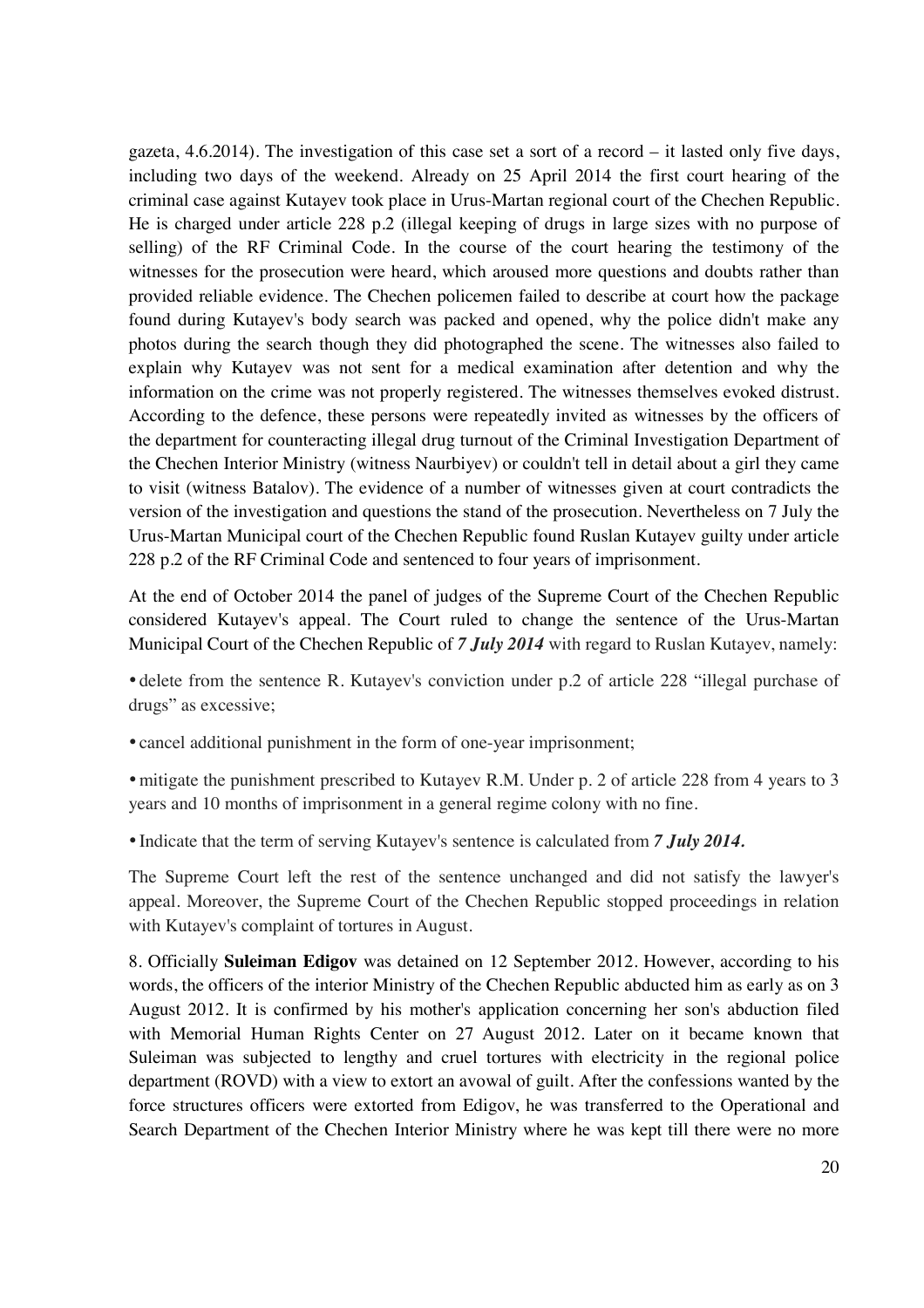traces of beatings, and only after that he was officially "detained in the market place".

Those were these very personal confessions that became the main proof of his guilt in the indictment. And only when the prosecutor demanded 18 years of imprisonment for the accused in the course of the court trial, Suleiman Edigov turned to the judge with a statement about the abduction and tortures and showed the traces of electricity tortures on his hands.

At that point an unprecedented thing happened: judge Abubakarov considered the reasoning of the defence and decided to resume judicial examination of the case. The witnesses of the abduction, the nurse who tended t Edigov's wounds after tortures in the operational search unit of the Chechen Interior Ministry, other defence witnesses, experts and doctors were interrogated. The interrogations revealed apparent contradictions in the testimonies. As the judge concluded, "judicial examination provided the court with evidence confirming the reasoning of the accused Edigov S.S. that R.Sh. Alkhanov's subordinates, police officers illegally abducted him on 3 August 2012, kept him in custody till 12 September 2012, wound his fingers with aluminum wire, subjected him to tortures with electric current forcing him to plead guilty, inflicted rotting wounds around four and five fingers that didn't heal for a long time" (the Novaya gazeta, 11.11.2013). Afterwards judge Abubakarov received threats on the part of high-ranking law enforcers including presumably the Ministry of Interior of the Chechen Republic lieutenant general R. Alkhanov. As in the case described above it was said to the judge that Edigov was guilty of the crimes incriminated to him and the judge was warned against delivering an acquittal.

On 1 November 2013 judge Abubakarov recused himself as a judge motivating it with the fact that "after the intervention of an official of such a level (meaning the Chechen Interior minister)... any sentence I deliver… will look either as a concession in case of conviction or a as a demonstration of bravery in case of acquittal, i.e. as a contract or a protest one" (the Novaya gazeta, 11.11.2013). After this unprecedented demarche of judge Abubakarov Edigov's case became known in the judicial community and the Bar of the country (Russian reporter, 12.2.2014).

However, the judicial community of the Chechen Republic represented by the Judicial Council of Chechnya not only refused to support Abubakarov but considered his deed as a gross violation of judicial ethics. The Council submitted a request to the Higher Qualification Board of Judges of the RF to deprive Abubakarov of the judge status before the appointed time. The Prosecutor of Chechnya Sh. Abdul-Kadyrov also demanded Abubakarov were deprived of the judge status and a criminal case opened against him. As of July 2014 Abubakarov was still in the position of the judge of the Supreme Court of the Chechen Republic. But the situation remains tense. To protect their father from potential trouble Abubakarov's sons moved in with him.

After Abubakarov's recusation Edigov's case hearings resumed the "needed" course under the guidance of the member of the Presidium of the Supreme Court of the Chechen Republic G. Alexandrov. The new judge dismissed practically all the applications of the defence with no hesitation (including the requests to exclude from the evidence system the testimony extorted from Edigov under torture or with gross violations of Russian criminal procedural norms),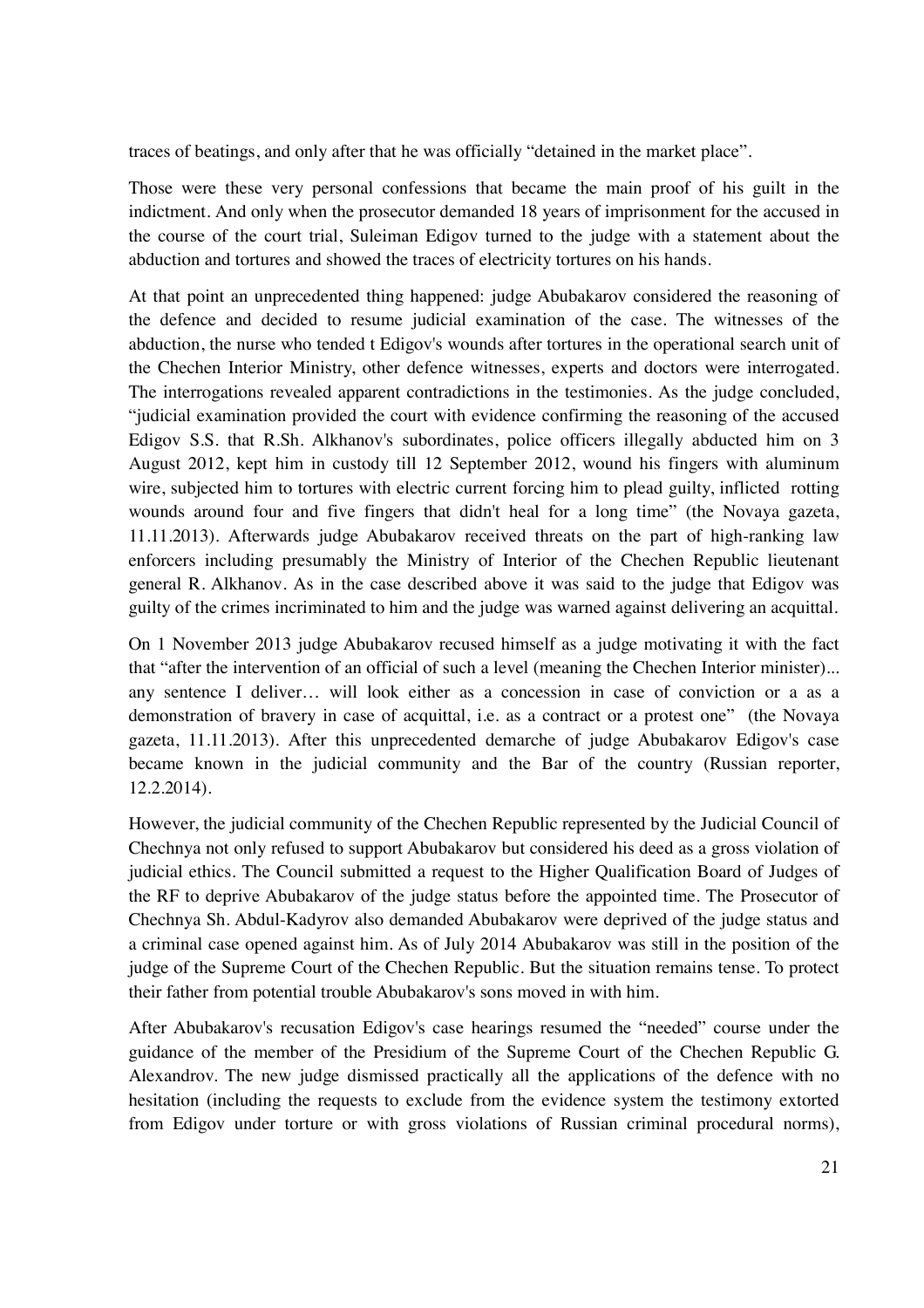granted petitions of the prosecution and ignored Edigov's statements concerning the abduction and tortures.

In protest against judicial arbitrariness Edigov was on a hunger strike from 14 till 31 March 2014. At first he was brought to the court room on a stretcher, but on 26 April the judge had to suspend the proceedings. It was probably due to the protest of the accused that the Investigation Department of the RF Investigation Committee for the North Caucasian Federal Circuit cancelled the decision to deny the opening of a criminal case against the law enforcers (of 27 February 2014) who took part in Edigov's abduction and tortures and ruled an additional review of the case. However, on 29 April it turned out that the investigation bodies had denied the opening of a criminal case against those who tortured Edigov for lack of corpus delicti. The expected result was a harsh sentence delivered by judge Alexandrov on 23 May 2014 – Suleiman Edigov was found guilty of having committed crimes under articles 317 and 222 p.2 of the RF Criminal Code and sentenced to 14,5 years of imprisonment in a strict regime colony.

On 7 November 2014 the RF Supreme Court dismissed Edigov's appeal upholding the ruling of the Supreme Court of the Chechen Republic of 23 May 2014. The lawyers are drafting complaints to the Presidium of the Supreme Court and the ECHR.

In conclusion to the chapter we would like to note that at the end of 2013 – beginning of 2014 the European Court of Human Rights granted an unprecedented number of complaints on Russian authorities from the North Caucasus residents.

41 complaints concerning forced disappearance of 67 residents of Chechnya (2001 – 2006) were fully or partially granted. The European Court found the Russian Federation guilty of the violation on the merit of Article 2 (the right to life) of the Convention for the Protection of Human Rights and Fundamental Freedoms (hereinafter – Convention), as well as other articles of the Convention. Moreover, in the majority of cases the Court found procedural violations connected with the lack of effective investigation.

4 complaints of 17 applicants under cases on refusal to give out rebel fighters' corpses to their relatives for burial were also granted.

Later, in summer 2014 two more ECHR decisions were delivered with regard to the natives of Chechnya who are not residing in the republic at the present moment. The cases *Amadaliev vs. Russia* and *Antayev vs. Russia* concerned the incidents of violence on ethnic grounds, discrimination of reluctance of the authorities to investigate these incidents.

In the first case the police did not properly investigate the assault on Amadaliev and his friend by fifteen nationalists in the village of Chastoozeriye of the Kurgan region, though the policemen had enough rapid information to do it.

In the second case Antayev and seven other applicants were beaten up by the police during a search. In the course of the searches the police insulted the victims and allowed themselves racist remarks. No one was held liable, and the motive of ethnic hatred was not considered at all.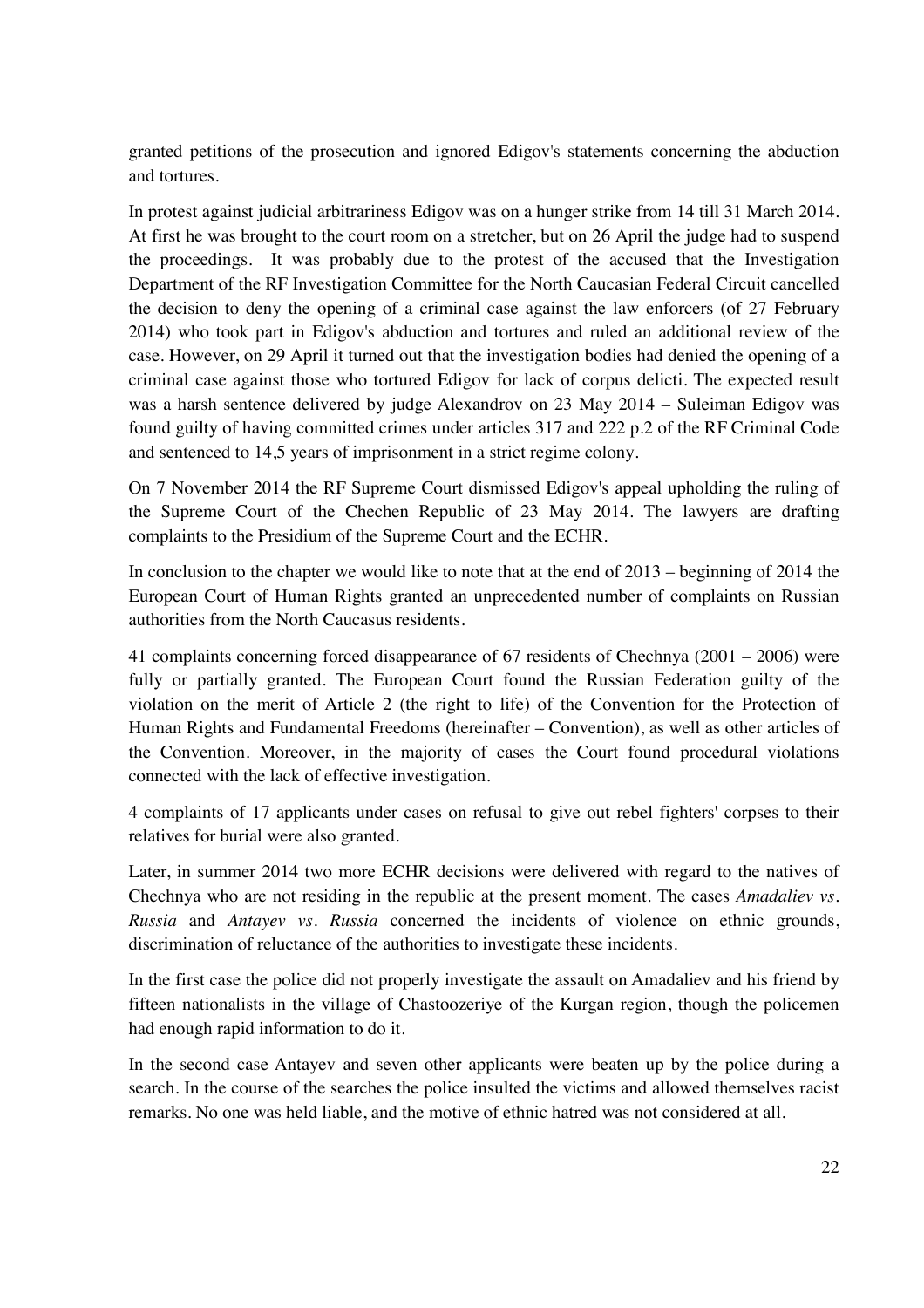In both cases the ECHR found Russia guilty of the violation of Article 3 of the Convention (prohibition of torture and cruel treatment). In Antayev's case Article 14 of the Convention was also violated (prohibition of discrimination). (See Memorial Human Rights Center newsletters at http://www.memo.ru/d/2403.html).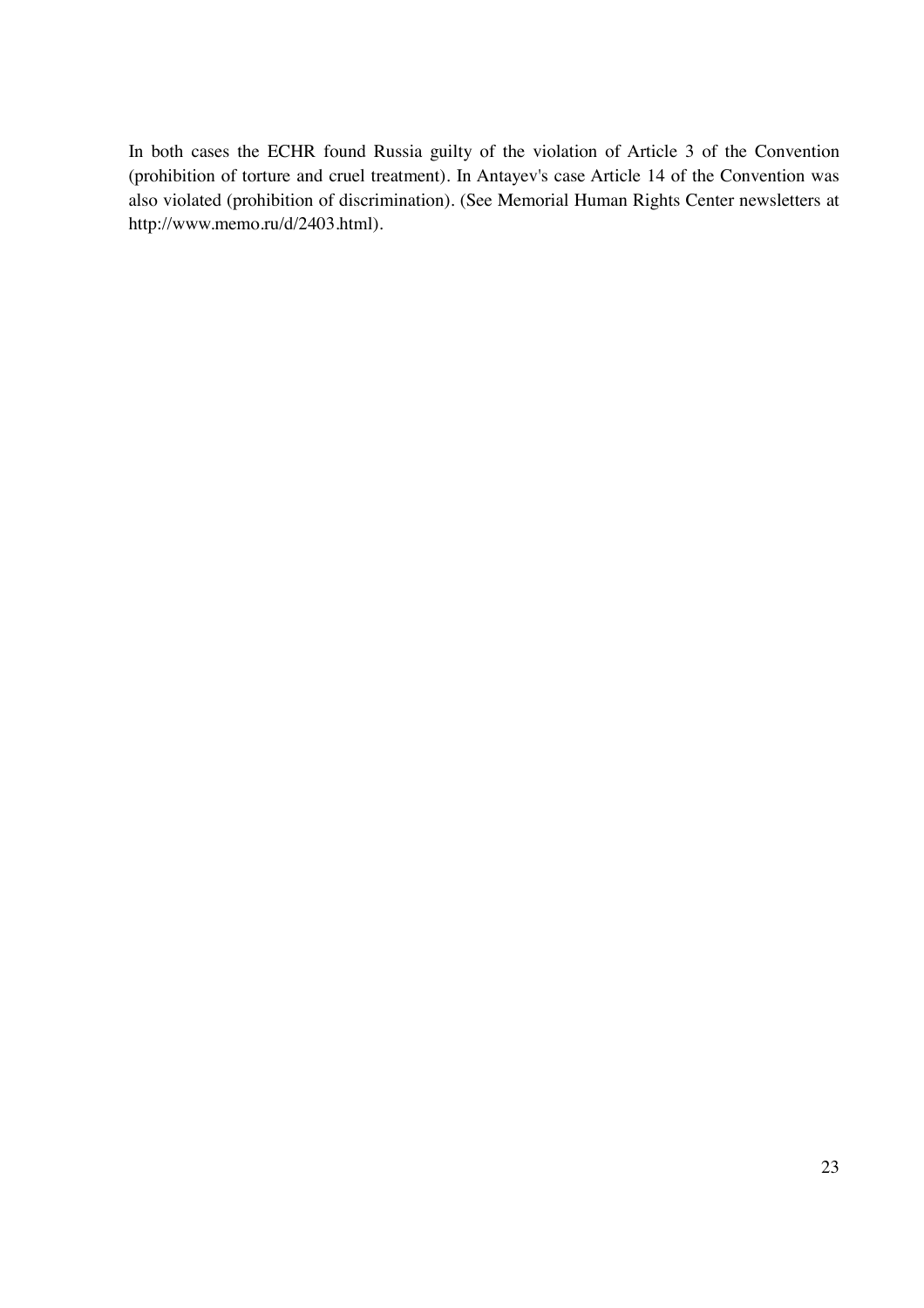## **On the situation of women in the Chechen Republic... again.**

A lot has already been written on the situation of women in the Chechen Republic.<sup>1</sup>

However, we keep confronting a lack of understanding of this problem both within and outside of Russia. The main reason for this lack of understanding is the lack of adequate information on what is going on, since the problems of relationship between men and women, children born out of wedlock, rapes, not to mention the problems of the LGBT community, are a strict taboo in the Chechen culture.

At that the mentioned problems remain topical. Moreover, they are aggravated, and new problems arise connected, as it has already been said above, with the fact that a strict adherence to traditions is nowadays replaced with declarations and arbitrariness on the part of the environment of the Republic head in power. Often uncultivated, but invested with unlimited power, today people interpret traditions as they want, and force others to put up with it.

The Chechen leaders' idea of traditions might change quite often. Ramzan Kadyrov interprets traditions basing on his interests and even momentary moods. If it used to be considered that a bride's abduction is a "beautiful Caucasian custom", one day Ramzan Kadyrov announced that a groom would be severely punished for a bride's abduction. At that no distinction is made between a girl's voluntary participation in an abduction by the man she loves and a forced coercion to marriage. Memorial newsletters contain a case of a girl who voluntarily took part in the staged-up abduction organized by her fellow-student. However, her relatives made her return and then killed her. The criminal case was opened, but due to the girl's disappearance, despite the fact that her body was thrown out in front of the house before all the neighbors' eyes, no investigation

 «The right to be a person», Svetlana Gannushkina, Ezhednevny journal, 2008, http://ej.ru/?a=note&id=8638,

 «ECRE Guidelines of The Treatment of Chechen IDPs, Asylum Seekers and Refugees in Europe», 2011 г., http://www.ecre.org/topics/areas-of-work/returns/174.html.

 «Sexual slavery and death is in store for women seized by the Chechen security service», Mark Franketti, InoPressa, August 2011.

http://inopressa.ru/article/15aug2011/sundaytimes/chechen.html

 Materials of the workshop on 15.07. 2012 «Gender view on the safety for women in the North Caucasus» http://www.donwomen.ru/archives/2314.

 $\begin{array}{c}\n\hline\n\hline\n\hline\n\hline\n\hline\n\end{array}$  $See$ , for example, «Alternative report based on the results of a sociological survey "Women's rights in the Chechen Republic", Women of Don, 2010, http://www.donwomen.ru/uploads/Including-in-the-Sphere.pdf,

 <sup>&</sup>quot;A woman should know her place". Human Rights Watch, 2010, http://www.kavkazuzel.ru/articles/182092/,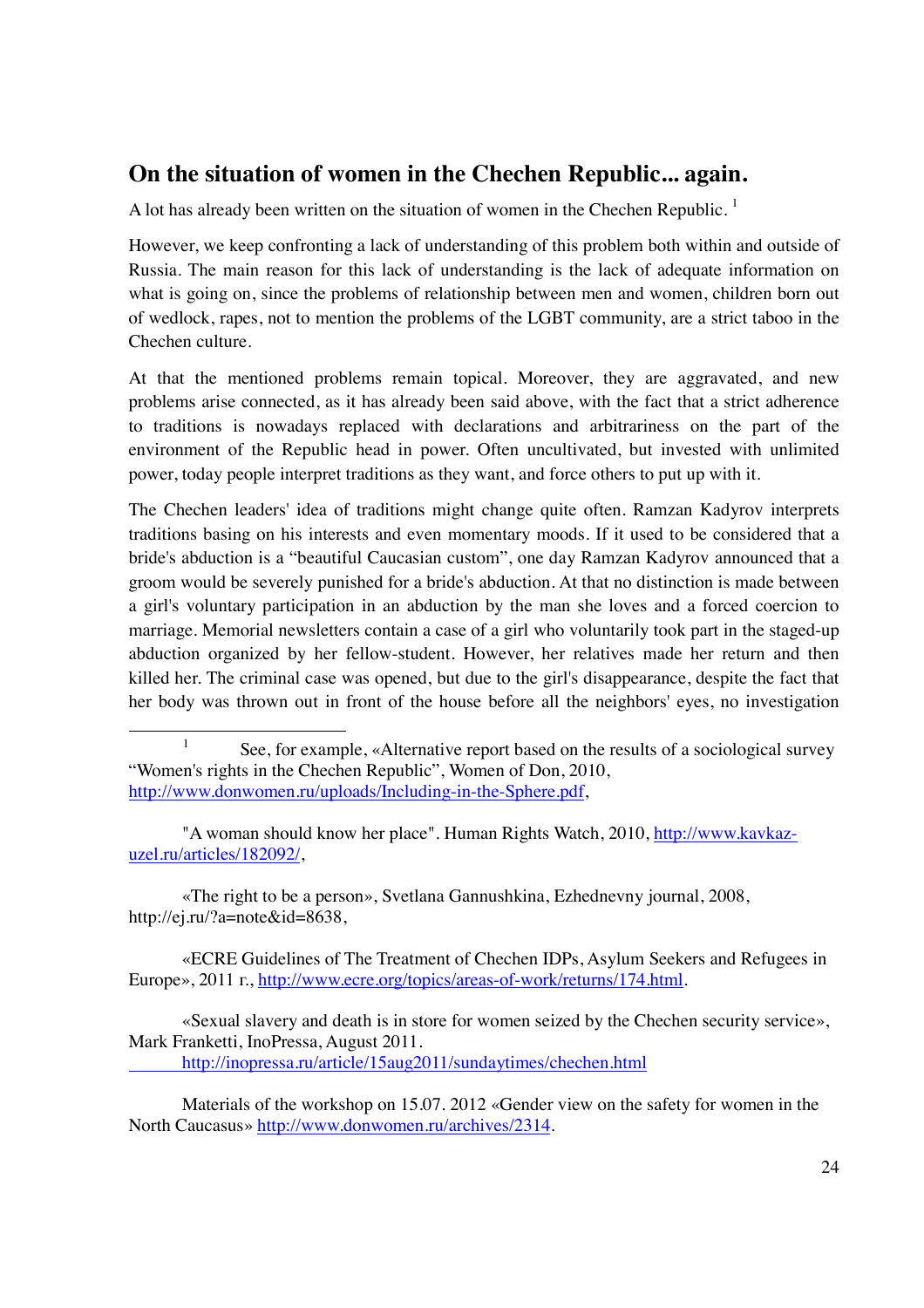followed. The girl's relatives tried to kill her fiancй as well, but did not have enough influence and resources to do it.

Thus one and the same action can be interpreted both as the observation of traditions and their violation, depending on the agent of the action.

Below we are citing several examples revealing the situation of women in the present-day Chechen Republic.

**1. During the last few years the so-called "murders of honor" have become a frequent phenomenon in Chechnya - when men commit an act of reprisal with their female relatives even for the slightest deviation from the "norms of behavior of a Chechen girl".** 

These incidents have taken place before as well, we can't say this cruel tradition never existed. However, during the last few years a decision is not made on the basis of the tradition, but represents the arbitrariness of high-ranking relatives. Close relatives of girls dare not complain, because it does not result in the punishment of the guilty, but only casts a shadow on the memory of the killed girl and all the members of her family.

On 6 July 2013 in the city of Grozny of the Chechen Republic a 20-year-old **Khadizhat Elimkhanova** was abducted and disappeared. The force structures offices might have taken part in her abduction.

Memorial Human Rights Center staff received the information on what happened on 23 July from unofficial sources. They met the mother of the abducted, Laila (Lily) Khasieva, interrogated her and took her application for assistance. Before Khasieva had never turned to any human rights organizations.

Khadizhat Elimkhanova lived with her mother in an apartment block in Mayakovskogo street in Grozny. Her father had left the family and Chechnya a long time ago.

On 6 July at about 6 p.m. Khadizhat went out telling her mother she was going to see her friend Zalina who was living in the neighboring building. The girls exchanged clothes, and Khadizhat wanted to give back Zalina's skirt. They spent about 15 minutes at Zalina's and then went out into the street together – Elimkhanova was going home. At 6.30 p.m. the girls were standing at a shop in Mayakovskogo street, near apartment block # 147. Then Zalina went away, and Khadizhat lingered, evidently, she was sending a text message.

At that moment a "Lada Priora" car stopped near Elimkhanova, and two men jumped out of it. One of them, a tall and thin man was wearing a camouflaged uniform and had a gun holster on his hip, the other one, short and solid, was wearing civilian clothes. Before the eyes of numerous witnesses the men attacked the girl. Khadizhat offered resistance. However the assailants threw her into the car beating and took her away. The whole incident was recorded by the camera hanging over the entrance to the shop.

Soon Zalina came back and learnt from the people near the shop what had happened. But for some reason she didn't even call her friend's mother and did not inform of the abduction.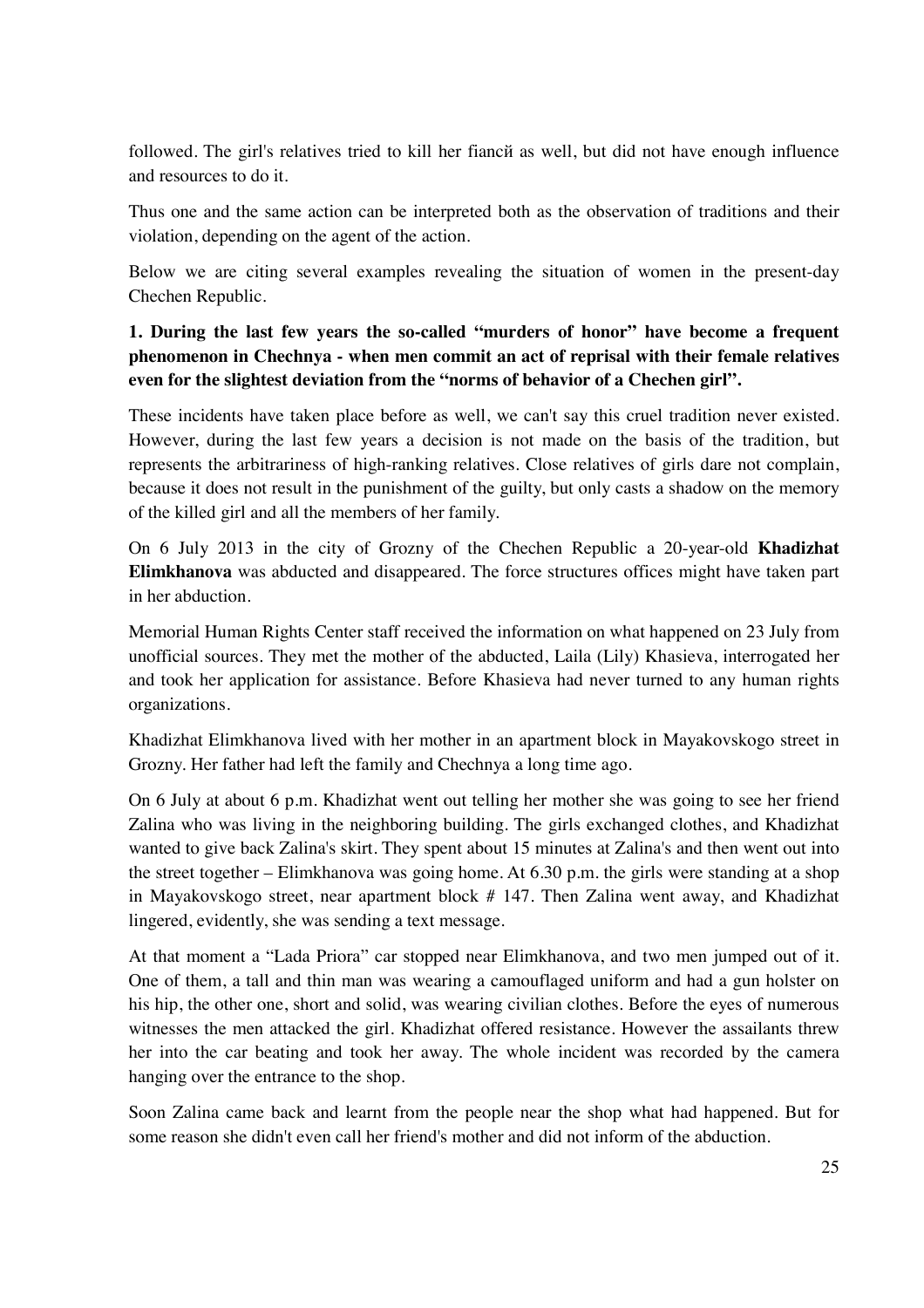As Khadizhat did not return home and did not answer her mobile, her mother, Layla Khasieva, started looking for her. Almost immediately she managed to find out about what had happened from the neighbors and find the witnesses of the abduction. According to their words, one man tried to prevent the abduction, but the armed criminal threatened that he would shoot. Another witness said that the abductors told the people around: "We are from Khosi-Yurt" (Kadyrov's family village, which means that the men belonged to the top caste of Kadyrov people). There were testimonies that the girl called one of the abductors Muslim and asked to leave her alone.

In the present-day Grozny only a force structure agent can allow himself to openly wear a gun holster. The same night Layla Khasieva wrote an application about her daughter's abduction to the police department of the Staropromyslovsly district of Grozny. However, no task force was sent to the crime site and no measures to detain the criminals without delay were taken.

Only on the third day after the abduction the police officers of the Staropromyslovsky police department interrogated Khasieva, examined the crime site and took the videotape recordings from the camera installed at the shop.

On 12 July Khasieva referred a written application to the Investigation department of the RF Investigation Committee for the Chechen Republic of the Staropromyslovsky district, from where it was referred to the Investigation department of the RF Investigation Committee for the Chechen Republic. According to Layla, only after that a serious investigation of the crime started.

The fate of Khadizhat Elimkhanova is still unknown.

According to the neighbors, on the day of Khadizhat's disappearance two men, looking like the abductors by description, asked the neighbors where Layla and her daughter Khadizhat lived.

The number of the car in which the girl was abducted was not registered on anyone's name. These numbers are usually used by the officers of the force structures in their operations.

Layla Khasieva assumes that a relative of Khadizhat's father called Muslim might be connected with her daughter's abduction. He serves in a special battalion on a military base in Khankala, where many of the ex-fighters of the "West" recognizance battalion disbanded in 2008 serve. According to Khasieva, this man threatened Khadizhat earlier, passed threats through her girlfriends. He didn't like the way she behaved. Most likely, this became the reason for the crime.

#### **2. Women's independence may also annoy certain men convinced that a woman's place is in the kitchen. Dissatisfaction with an excessively independent behavior of women might entail tragic circumstances. One of examples is the story of murder of three women.**

In the morning of 10 May 2013 **Zaman Aidamirova** residing in the village of Nagornoye of Groznensky region received a phone call from a certain Sultan who introduced himself as a district policeman from the village of Geldagan and asked where Zaman's daughters Satsita and Zargan were. The mother said they must be at the car wash in that village. Sultan said everything was scattered in the car wash, there was a lot of blood, but the women were not there.

According to Zaman, her daughters Aidamirova Satsita Almanovna, born in 1988, the mother of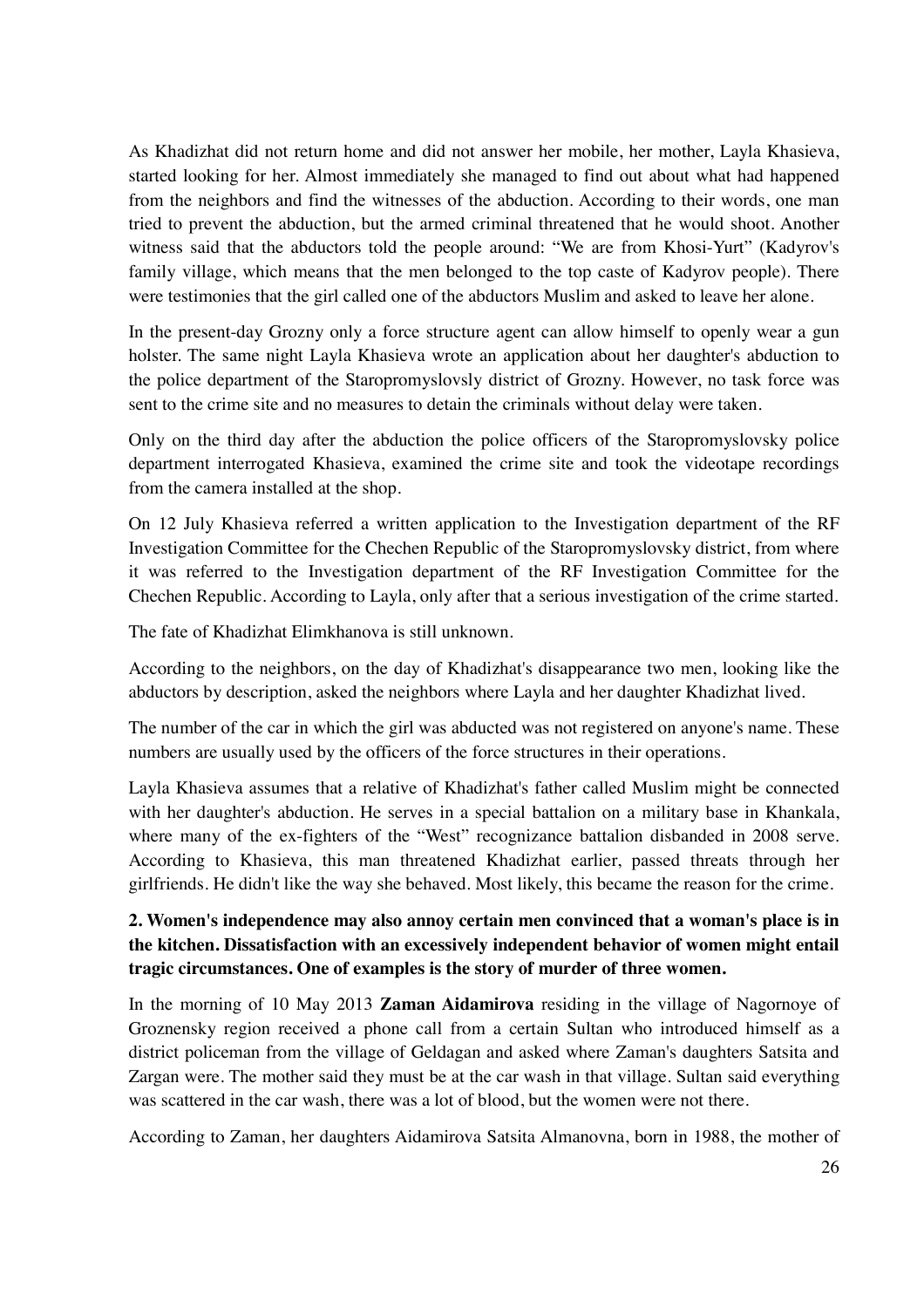two children, and Zargan Almanovna, born in 1990, the mother of one child, were both divorced, but in defiance of traditions, asserted their right to keep the children.

The sisters decided to open a small business of their own. They rented a car wash in the village of Geldagan. According to the contract with the premises owner Ibragim Khamzatov the sisters were to renovate the building at their own cost and expenses and start working after the renovation. The first month – from 15 April till 16 May – the rent was cleared off at the expenses on the renovation, but afterwards the sisters were to pay a certain sum monthly. The car wash started working at the beginning of May.

On 9 May at 10 p.m. the mother talked to her daughters over the phone, they said everything was fine. The sisters lived in a service room in the car wash, and they were with their friend Selima who had come to visit them. According to the mother's words Selima was about 20 years old, she was thin and short, and had her arm broken, she was wearing a cast. So she couldn't have done any harm to the sisters. In the morning the mother tried to call, but the phone was switched off.

Zaman wrote an application to the police department of the Groznensky district in which she described all the recent events in detail.

The mother tried to find out about the fate of her daughters, but in vain. The premises owner Ibragim Khamzatov told her that on the morning of 10 May he also tried to call the sisters but the phone didn't work. Driving by he saw that the doors of the car wash were open, he entered, but didn't find anyone. Everything in the room was scattered, there was blood on the walls and on the floor, as well as small fragments of human bodies. The corpses disappeared from the crime site.

Zaman turned to the regional police department (ROVD) of the Groznensky district with an application on her daughters' disappearance.

Memorial employees on their part conducted their own investigation of the case, and managed to collect some information about what had happened.

On the night of 9 May the sisters and their guest Selima sat up late before going to bed. When they were already sleeping, armed people got into the room (supposedly, through the window) and started shooting at them from Kalashnikovs with silencers and from PSM pistols (compact self-loading pistols). On the morning of 10 May the police operational brigade found numerous cartridge cases of the above-mentioned models of weapons. After the police visited the crime site, this evidence disappeared.

Near the car wash there is a gas station with security cameras installed that might have recorded the criminals and their movements. This tape could allow to identify the criminals. However, as far as it is known, the tapes of the period when then crime was committed, disappeared.

The car wash is located at the outskirts of the village, but the residents of the neighboring houses most likely would have heard the shooting if the silencers had not been used.

When the police operative brigade from the regional police department started examining the crime site a crowd gathered around the car wash. According to the witnesses, at that moment a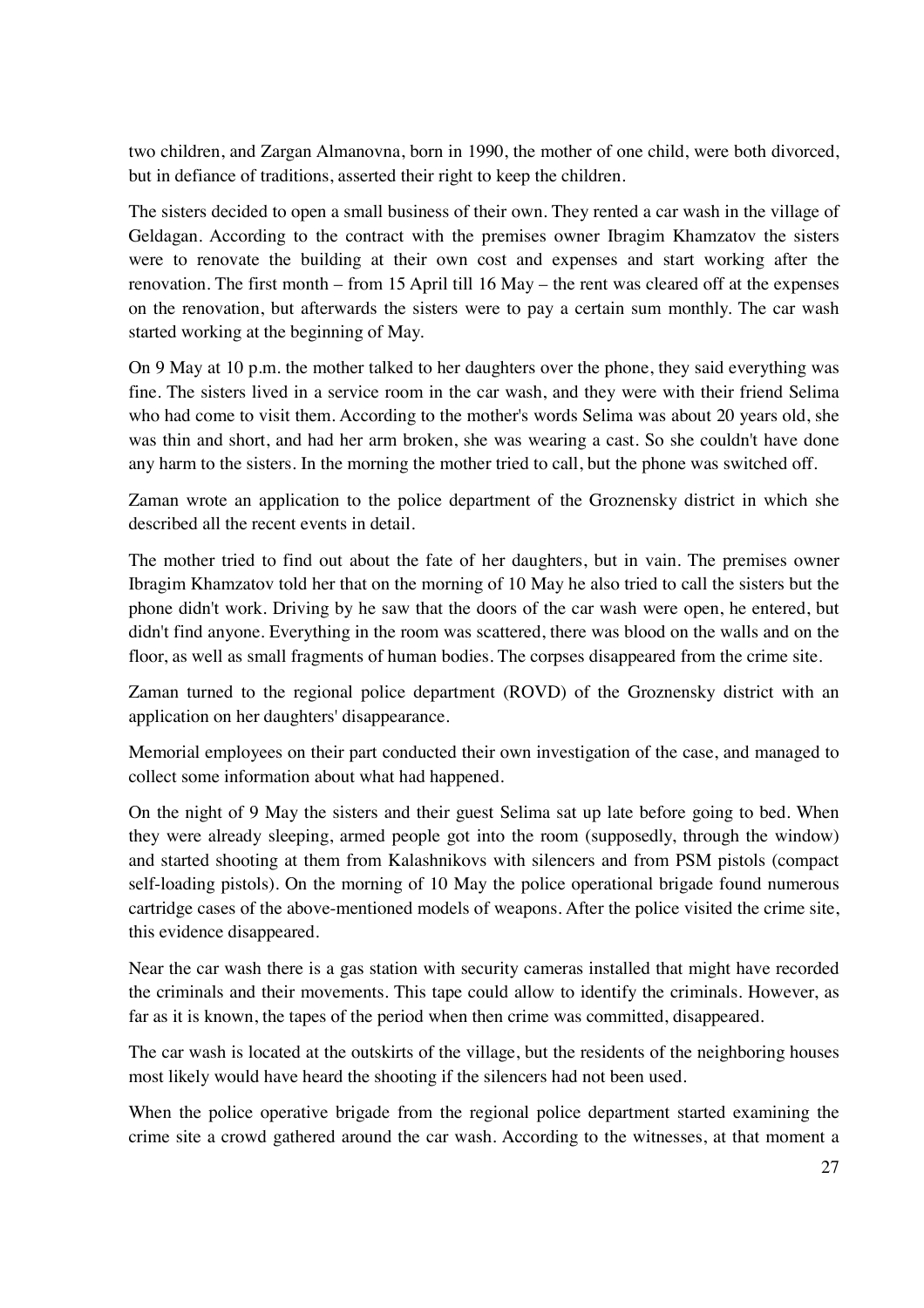bearded young man with a gun on his hip drove up and introduced himself as "Ranger" to the police. (Many local force structures agents in Chechnya – ex-rebel fighters – prefer calling themselves not by the name but by their nice-sounding call signs, often the same ones they used in the times of the participation in the underground: «Jihad», «Lord», «Bear», «KGB agent», «Richard», etc.). However, some of the local residents told the Ranger's real name – Ali (they gave his last name as well, which is not cited here for security reasons). The witnesses, local residents, heard part of the Ali-Ranger's phone talk, he was telling about what had happened at the car wash saying "This is our doing, and the people above know it".

A search case was opened by the interior bodies in connection with the women's disappearance. The Investigation Committee of the republic opened a criminal case under article 105 (murder) of the RF Criminal Code. The Investigation Committee staff visited the crime site. On 17 July the new head of the Chechen Investigation Department of the RF Investigation Committee S.I. Bobrov visited the car wash. According to the local residents, Ranger drove up the car wash at the same time again, observed the investigators from aloof till they left, often called somebody.

As of the present moment the car wash owner is arrested on suspicion of being an accessory to the crime. The validity of this suspicion arouses serious doubts.

### **3. A woman's active independent actions might arouse a negative attitude and become the grounds for her persecution. What is the most tragic is the fact that the woman is so deprived of any protection and is so vulnerable that even her closest relatives might take the side of the pursuers for fear for their own life.**

The student of Chechen state University Khava took part in the project of the Civic Assistance Committee "Human rights education in the North Caucasus" in 2009-2011. In September 2010 a new student Rezeda joined her group, resuming her studies in the last year after a break. Rezeda had serious family problems she sometimes shared with Khava who saw tears in the girl's eyes. The girl was pregnant, and her husband Ruslan insulted, beat and starved her. Rezeda asked Khava to help her seek assistance in the Civic Assistance Committee.

Khava, considering herself a member of the human rights organization, could not dismiss the request of a person in need of help. She saw that the young girl was on the verge of a suicide and decided to help her understanding that it might prove dangerous for both of them.

In July 2011 Rezeda got in hospital after another beating by her husband. Khava took care of her, brought her food and money without which treatment in Chechnya is impossible. At that time Rezeda's husband called her elder brother and demanded the latter should take her back, but the brother refused.

Then Khava helped Rezeda to write an application to the Mufti council, and Rezeda with her husband were invited to talk to the Mufti. Mufti deputy who turned out Ruslan's relative, talked to each of the spouses, told Rezeda that her husband was a good Muslim, and that she behaved wrongly, did not listen to her husband, wanted some freedom, while she should obey her husband. And then told Rezeda's brothers that the conflict between the spouses was settled.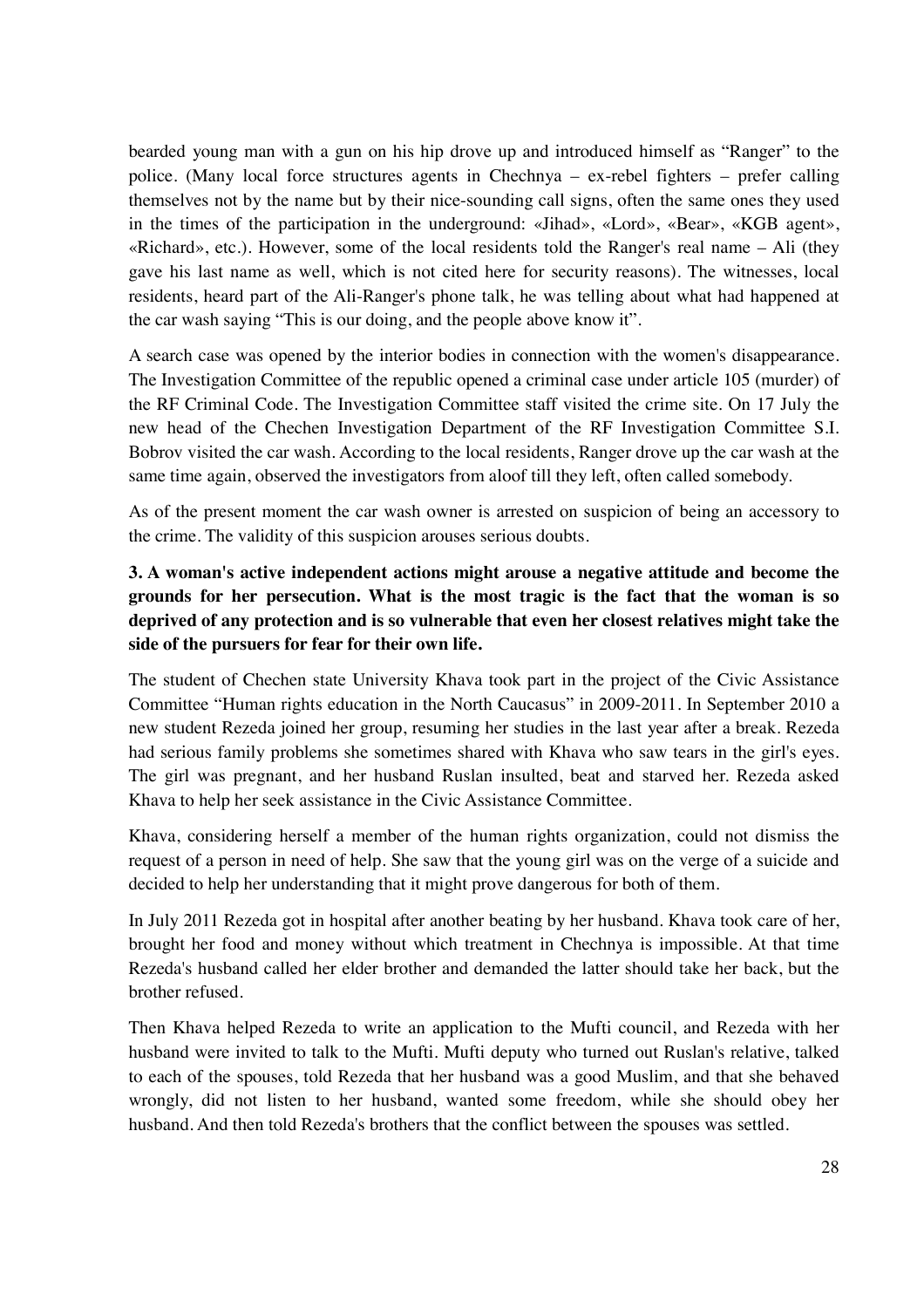The same day Khava persuaded Ruslan to let Rezeda go to the university with her, but instead took her to the government commission for family reconciliation set up by Ramzan Kadyrov where she had arranged a meeting beforehand. The Commission chair offered Rezeda to write an application that her husband beat her. Then the chair and his assistant went to Rezeda's husband together with Khava and Rezeda. Before the Commission members Ruslan blamed his wife for not wearing a scarf, for refusing to go to Moscow to exorcise demons, for coming home late after classes, for not answering the phone when he called her. The chair read out an extract from the Koran for Rezeda and said that there were no demons in her. Then he tore Rezeda's application and told her she had to obey her husband, and told the husband not to beat his wife at least till the baby comes. After that the fights between the spouses and Rezeda's beatings resumed.

Rezeda's brothers threatened to lock her up till the birth of the child and then to kill and give the baby to the father in case she returned to her parents' house. The young woman was on the verge of a suicide.

Then Khava decided to help Rezeda to run away from her tyrant husband and brothers. She told the Civic Assistance Committee staff about Rezeda's situation and it was decided to secretly bring Rezeda to Moscow.

At the beginning of August 2011 Rezeda made up her mind to escape, but had no money to do it. Khava helped her to sell the jewelry, buy a bus ticket and leave for Moscow. In Moscow Rezeda gave birth to a son, at that she had to persuade the doctors to provide her and her baby with medical assistance with no registration, which she couldn't draw up, as her relatives could find her at the address. Later on Rezeda and her son were granted asylum in Norway.

It is noteworthy that after Rezeda's escape to Moscow the Civic Assistance Committee sent her letter to her closest people – grandparents. The letter said that she was fine, in good health and safe. It was sent in such as way that it was impossible to determine Rezeda's whereabouts.

Some time after Rezeda's escape Ruslan called Khava and threatening her demanded she should disclose Rezeda's whereabouts to him. He said that her relatives and the police were tormenting him charging him with his wife's murder. (In the present-day Chechnya such an outcome would not be impossible.)

Khava agreed to meet Ruslan, but he didn't come. Instead, 2 hours later Rezeda's mother and sisters started calling Khava and blamed her for having led a married woman astray, insulted Khava, demanded she should bring Rezeda back. For several days Rezeda's relatives called Khava 200 times a day and attacked her with text messages. Finally Khava had to throw away her SIM-card.

3 weeks later a car with tinted windows stopped near Khava in the street. There were four men in the car. They pushed Khava inside and brought her to Staropromyslovsky police department in Grozny.

The men in the car did not introduce themselves, said that the police had received an application about a person's disappearance, in which Kava was involved. They asked her if she knew Rezeda.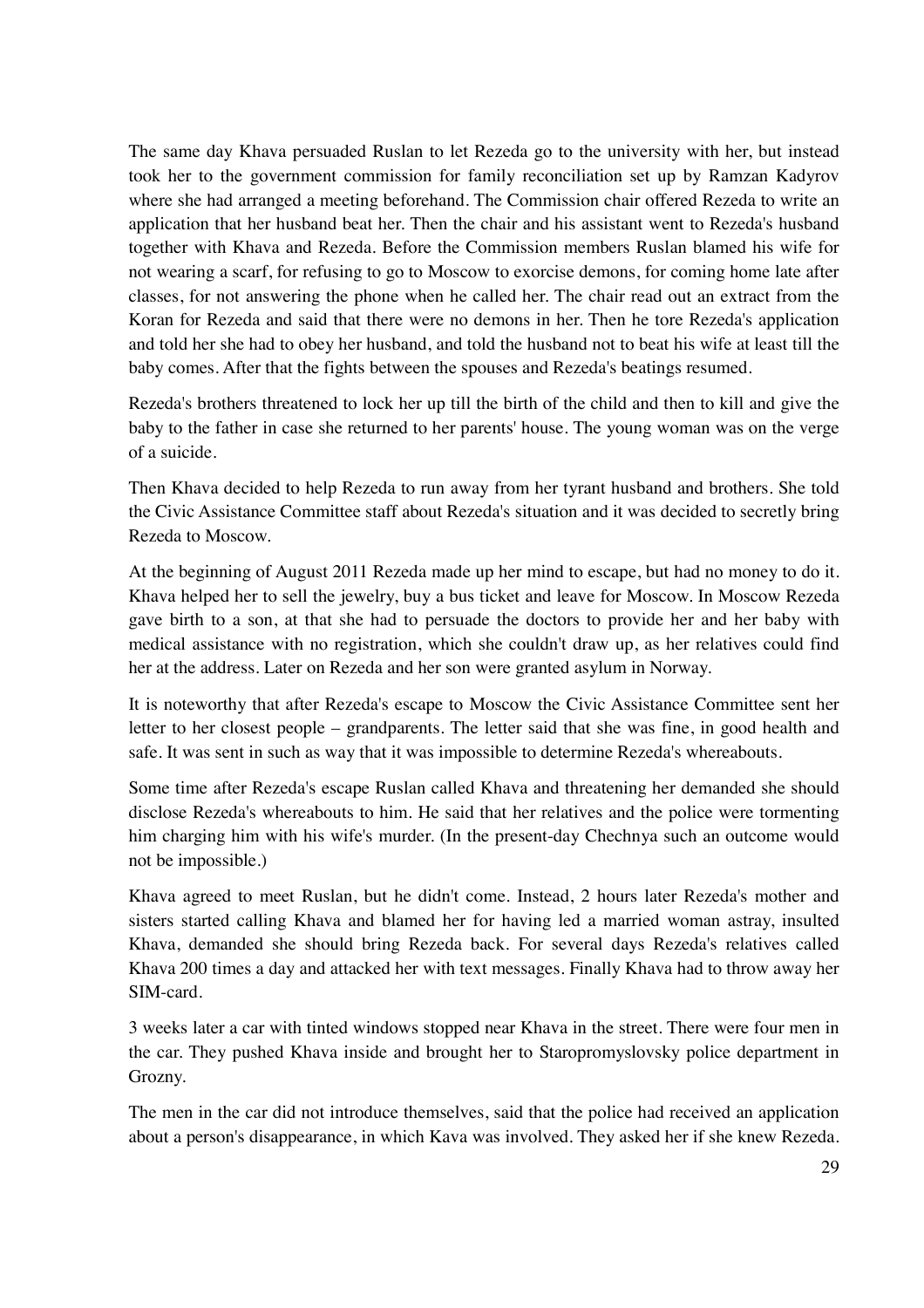Khava confirmed, but said she didn't understand what was going on and demanded the men should let her go. The driver rudely told her to shut up.

At first, not to harm anyone, Khava didn't acknowledge anything at the police. But after a heavy pressure on the part of the head of the police department Khava burst out crying and told everything concealing only Rezeda's whereabouts (said that the girl had gone to one of her brothers in Ufa). Afterwards Khava was summoned to the police one more time – they took her to the market so that she identified the buyer of Rezeda's jewelry and warned her not to change her phone number and not to leave. The policemen threatened to bring Khava to criminal responsibility for a false report on Rezeda's relatives.

Khava discussed the situation with her mother and decided to flee Chechnya. One of Chechen NGOs organized a long-term internship abroad for her. Khava left. Some time later her younger brother called her and said that he had to leave for Kazakhstan with their mother to stay with the mothers' relatives. He told that after Khava's departure Rezeda's relatives had exerted permanent pressure on Khava's parents, blamed them for the fact that with the help of their Khava a married pregnant woman was abducted. They were saying that Khava's father should answer for his daughters' actions. Instigated by his relatives the father regularly beat up his wife and son demanding that Khava should come back home.

In November 2011 Khava came to visit her mothers' relatives. It turned out her mother had had a heart attack. She kept completely aloof from her daughter's problems. All the mother's relatives treated Khava very rudely considering her guilty for the parents' separation and her mother's disease.

Khava stayed with one of the relatives, whose family had a cafe, and worked in this cafe doing all the hard work.

In December 2011 Khava's father unexpectedly came to Kazakhstan. He said that Khava should go to Chechnya with him since Rezeda's relatives demand Khava in their disposal threatening him with a murder. Khava tried to explain to her father what had happened to Rezeda, but he didn't want to listen. Khava suggested gathering the Council of Elders to settle the conflict or to turn to the Prosecution Office, but the father decided that Khava would be handed to Rezeda's relatives who would decide her fate.

After that Khava went to live in a hostel. She worked in other cafes as a dishwasher and a cleaner, as a peddler, distributed make up items. In summer she worked on vegetable plantations, lived in a van. She fell ill, strained her spine, overchilled internals. Just like migrants in Russia, Khava faced a lot of problems due to the lack of registration and the fact that she didn't know the Kazakh language, that's why she had to change jobs very often.

In October 2013 Khava's father came to Kazakhstan again, found Khava in a shop where she was working as a cashier. The father tried to grab Khava, but she dodged. He started shouting at her telling her to come out from behind the cash desk, swore: "Stinker, you've caused such a trouble,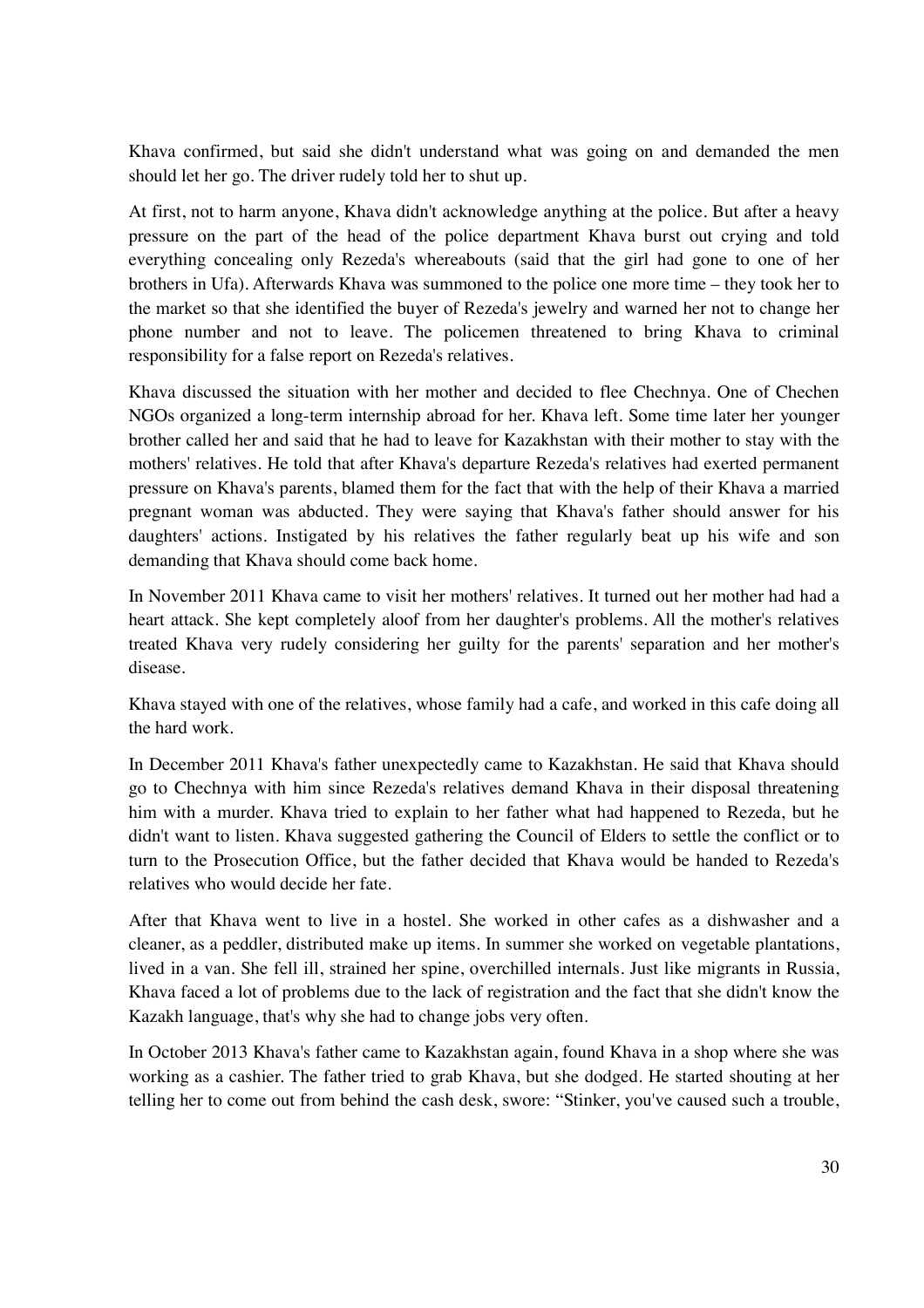and now you're trying to sit snug? People keep coming to me and want me to answer for the abducted woman! I can't even get married!"

The customers and shop keepers came running hearing the noise. While the father was talking to them, Khava managed to escape through the storage room. Afterwards Khava learnt that her father was very exited, demanded his daughter's address and telephone number. For a few days Khava was hiding in her acquaintance's kiosk. She called the Civic Assistance Committee staff, told about what was happening to her and was immediately invited to come to Russia.

While Khava's relatives don't know about her whereabouts, she is safe, but this situation can change any moment. Trying to help her friend Khava destroyed her own fate and relationship with her family.

Another example of the lack of trust on the part of the closest relatives is the story of a young woman **Aimat**. Together with her fiancй and some of his friends Aimat was seen by her distant relative who was seeking an affair with Aimat himself and tried to get a date with her by all means. He even resorted to blackmail threatening the girl to tell about her shameful deed – spending time in a cafe with a few men at once. Aimat did not pay attention to his threats being sure she did nothing wrong. But the relative kept his word and after the girls' refusal (she ignored his courting) complained to the girl's mother and other relatives coloring the story by saying that Aimat was seeing several men at once.

Then the mother, who lived outside the city, invited the girl to come and see her and locked her up in the room. She waited for Aimat's younger brother to come, who according to her words was to decide the girl's fate.

The pressure of numerous relatives, the authority of the person who told about Aimat's "love affairs" played a crucial role: both Aimat's mother and brother were ready to kill the girl.

Only her father managed to save her, and at the present moment she is safe, but her situation is very hard, with no psychological or any other support.

**4. A woman who gives birth to a child out of wedlock becomes an absolute outcast. If relatives find out about an unmarried woman's pregnancy, they will prefer to kill her and conceal what happened. If other people find out about the woman's situation, she can only flee and hide from her pursuers. But it doesn't always help. One can't but wonder how zealously the relatives are ready to pursue the "criminal" sparing neither time nor money.** 

Since the questions asked by migration bodies and lawyers of Chechen women seeking asylum in Western countries repeat, we'll cite the answers to the basic ones.

### *If a single woman with children comes back to Chechnya after a long sojourn abroad, and if she has no connections in the republic, what will her future be like?*

It is practically impossible for a Chechen single woman with children to reside in Chechnya without any relatives, since the kinship with Chechens extends to very distant relations. However, it doesn't mean that these relatives will help the woman. But they certainly will interfere with her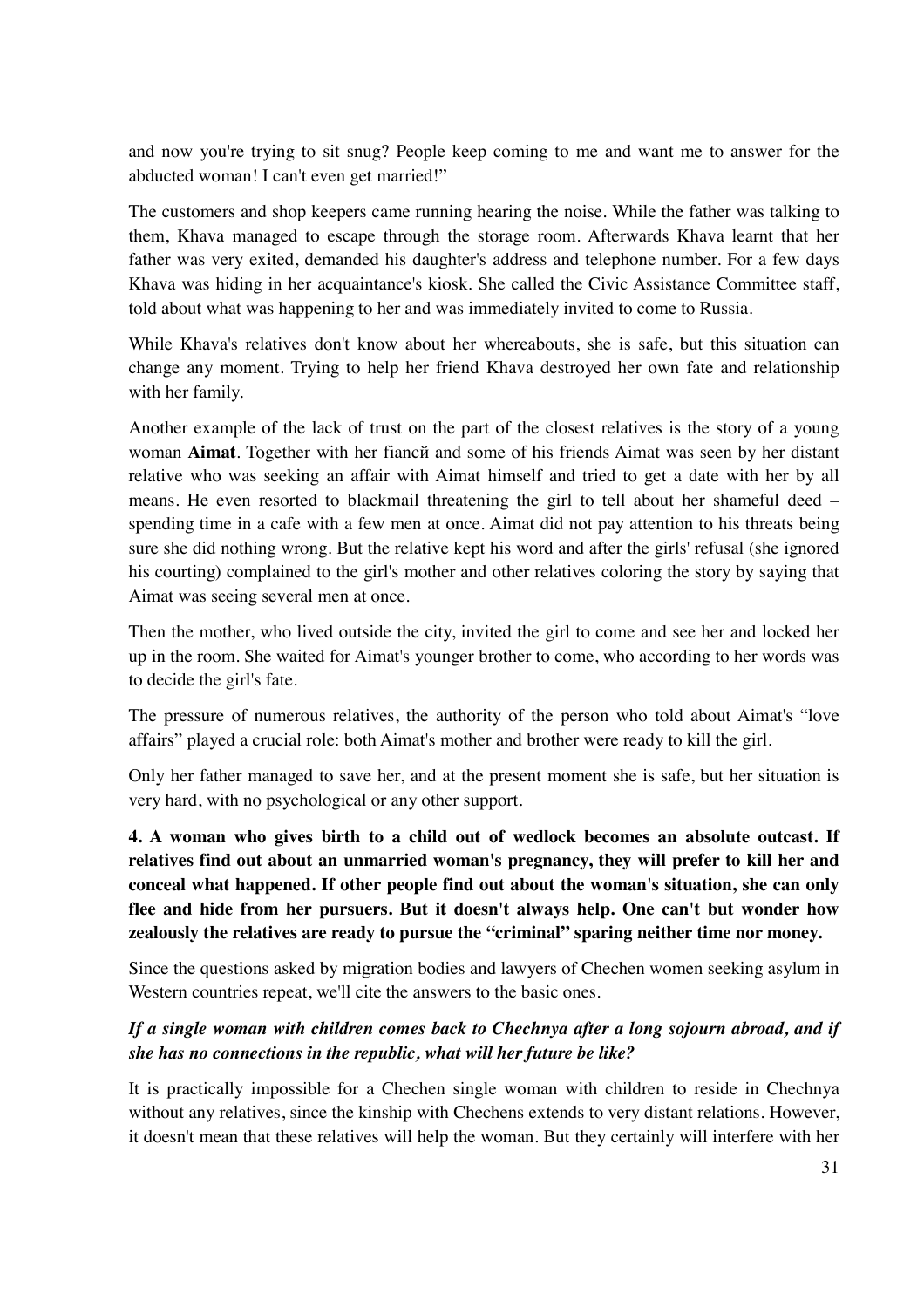life.

No one will lend her any housing, if it is not known, where she comes from, whose her children are, who their father is.

If the children are born out of wedlock, the woman's life is directly threatened by the men of her clan. Without any brothers or a father there will be no one to stand up for her. And even if somebody does, the clan won't let it happen. If such a woman dares to return to Chechnya at all.

Housing rent, employment – literally everything will arouse numerous questions mentioned above. And the ending might be tragic.

Wherever she settles, she can't avoid all these questions and ostracism at best. It will affect her children as well, who will know that they are not "full-fledged" Chechens, and they will grow in solitude.

I must note that we regularly deal with cases when relatives pursue women with children.

One of our applications ran away from Chechnya pregnant, had a baby, lived in Moscow with her child born out of wedlock, met a wonderful Russian guy, married him and gave birth to a second baby in this marriage.

Her cousins not only found her in Moscow, but gave themselves the trouble to hunt for her in Poland where the family had fled from persecution. Exhausted, the spouses returned to Moscow. Finally, we managed to send them to the USA where they were granted asylum.

Another woman went to give birth to her child in Italy, but had to come back when her term of sojourn came to an end. Unfortunately, she did not know about the asylum system. Upon her return to Russia with a daughter she hid in a shelter in one of Russian towns where she was only kept for three months, then stayed now with one friends, now with other, fearing somebody will find out about her at home all the time. She was in danger and couldn't find a job, because she needed a registration for that, the receipt of which includes sending an enquiry at the address of permanent residence, and in this case her whereabouts would become known to her relatives.

Now we managed to get a Schengen visa for her, and she went to Italy again and asked for asylum. However, Italian migration bodies do not trust the information she gave and suggest she would return and live in a different region. We are supporting her asylum application, the authorities do not deport her, but do not grant her an opportunity to stay in Italy either.

### *Can her children be taken from her?*

If it turns out that the children were born in wedlock, the relatives of the children's father would immediately appear. According to Chechen customs, the children **belong** to their family. They are sure to take the children. One doesn't need a good imagination to understand what kind of a shock the children who grew in a European society, were taken away from their mother and are not used to a strange family would experience.

I know of cases when a 14-year-old daughter was taken away from a mother who came for a visit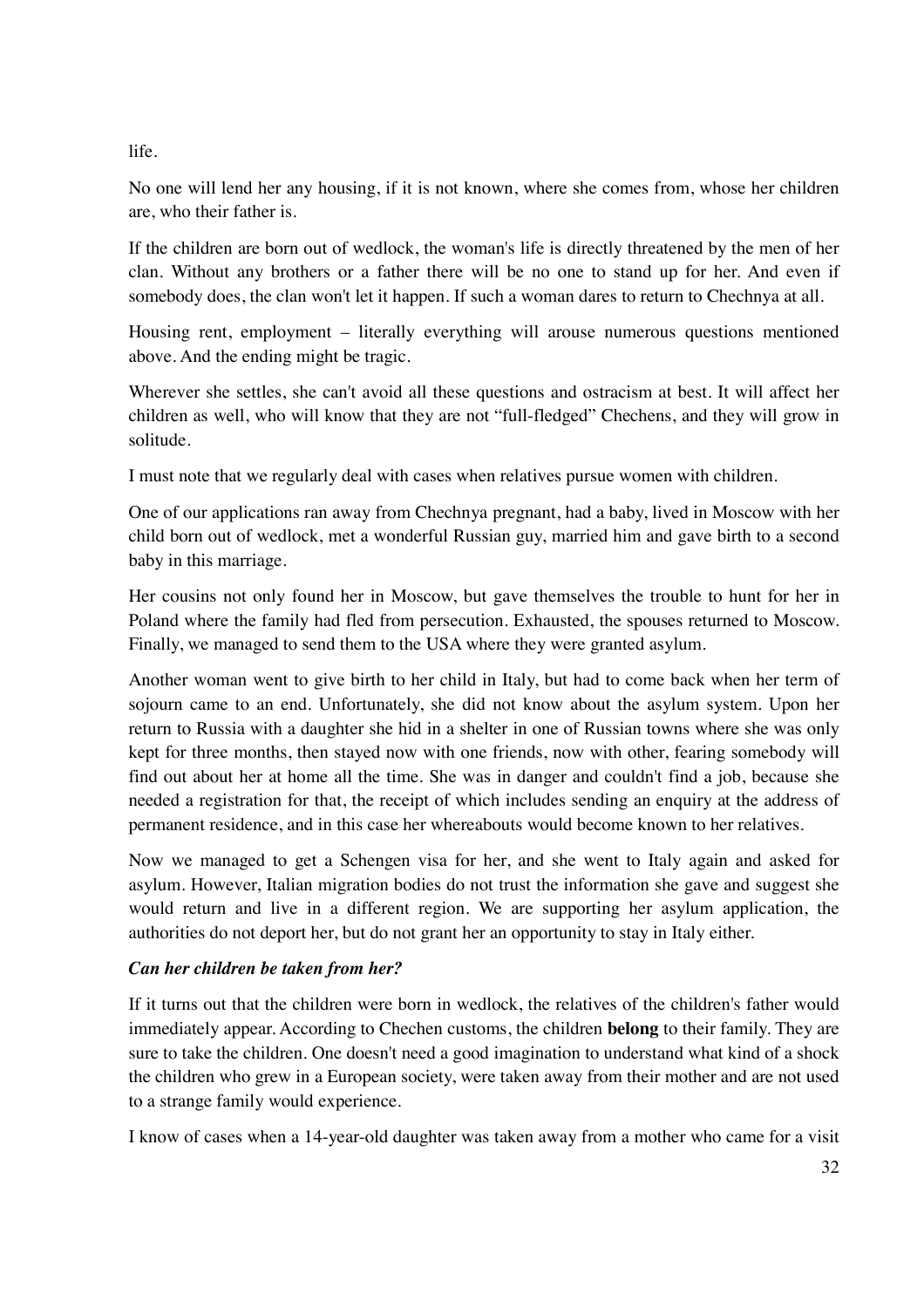to Chechnya and married off. It was done by the relatives of the girl's deceased father, who did not help the mother raise the girl and whom she saw for the first time. Such a stand is supported by the republican authorities, and it is impossible to appeal it against with no support of highranking officials.

#### *Can she be subjected to persecution?*

Undoubtedly, a single woman can be persecuted, as has been mentioned above. Not only the family of the child's father might decide to take the child from the mother – her own family under the pressure of prejudice might decide that the woman is disgraced and should be killed. Such a decision is executed secretly, the corpse of the killed woman is dug up and it is announced that she's missing.

### *What other risks are awaiting her in Chechnya? In case she settles in another region of Russia?*

No other Russian region accepts Chechens fleeing the Chechen Republic. There are no acceptance mechanisms, the status of a forced settler is not provided, it's difficult to draw up a registration. Three Chechen women working in our organization are renting their housing, but are registered at their colleagues'. Only thanks to this they can live and work in Moscow. They are hiding their ethnic origin from their landlords.

It is noteworthy that the State Duma is considering a draft law prohibiting citizens to reside not at the place of their registration. If this law is passed, which is most likely, as it was suggested by the RF President, we will all become violators and will be subjected to persecution together with our registered colleagues.

Chechens are a small people with extremely extended kinship and neighbourhood relations. If a Chechen meets a woman who is hiding from her relatives' persecution, they will sooner or later find out where she is – and a chase will start.

Certainly, huge risks are connected with the growth of xenophobia in Russia. Both the woman and her children might fall victims of a nationalist assault. Nationalistic incidents can happen in the street, at work and quite often at school with regard to children.

Rendering assistance to vulnerable categories of persons by NGOs is hindered. It should be noted that in 2014 a law was passed prohibiting the citizens to live not a place of residence. Now our colleagues and we become lawbreakers and can be subjected to prosecution together with our registered wards. It has already happened to our colleague in the Kaluga region Tatiana kotliar and 150 other citizens convicted for a "fictitious registration" (see the RF Criminal Code:

#### *Article 322.2. Fictitious registration of an RF citizen at a place of sojourn or a place of residence in a living space in the Russian Federation and fictitious registration of a foreign citizen or a stateless person as a place of residence in a living space in the Russian Federation.*

*Fictitious registration of an RF citizen at a place of sojourn or residence in a living spae in the*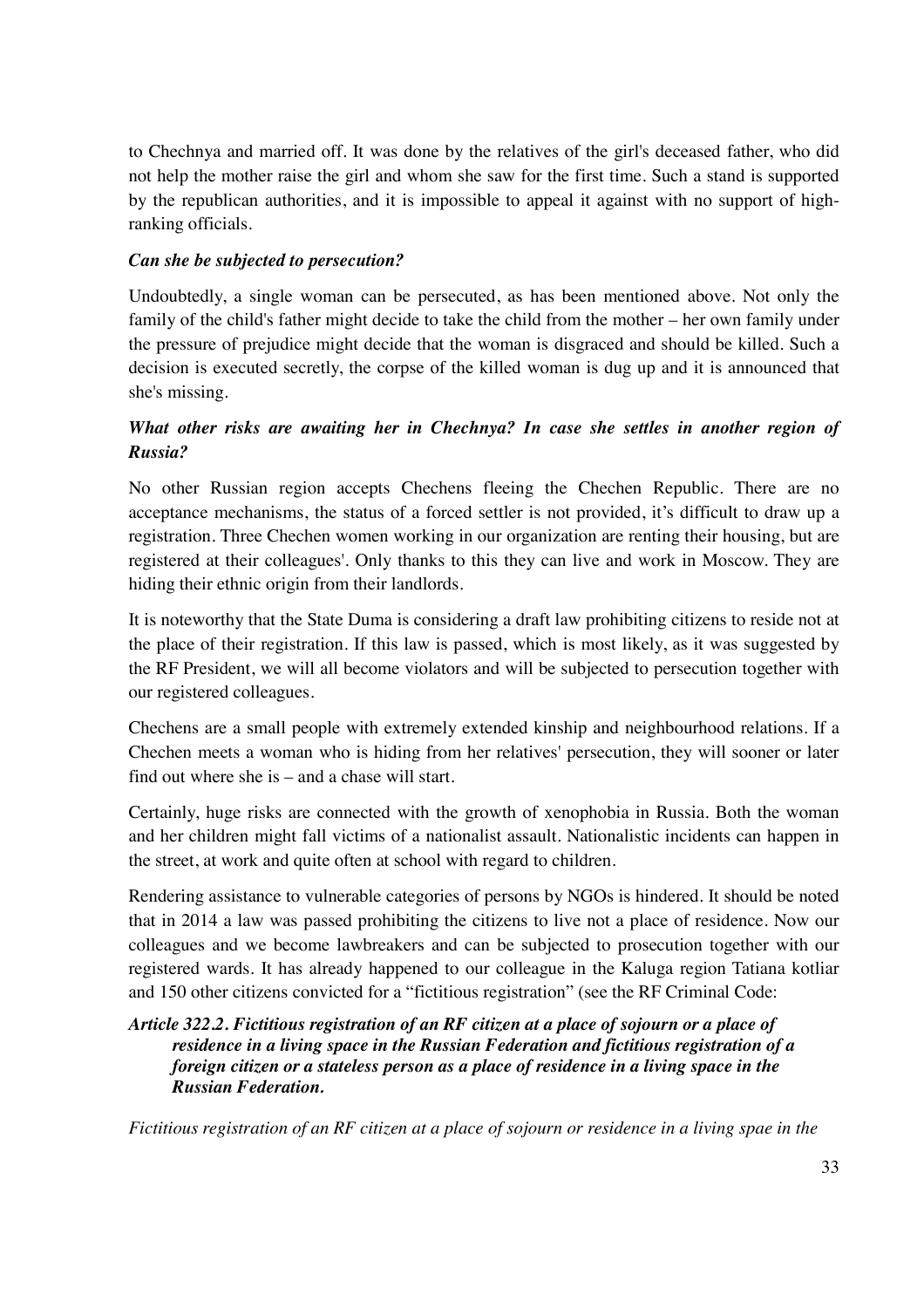*Russian Federation, as well as fictitious registration of a foreign citizen or a stateless person in living space in the Russian Federation -* 

*are punished by a fine in the amount from one hundred thousand to five hundred thousand rubles or in the amount of a salary payment or another convict's income for the period of three years or forced work for a term of up to three years or without such a term with the deprivation of the right to occupy certain positions and exercise certain activities for a term of up to three years or without such a term.* 

#### **5. Since women's problems can be referred to gender problems, we will allow ourselves to extend the topic a little bit and talk about the persecution of LGBT community in the Chechen Republic.**

It is well known that homophobic laws have recently been passed in Russia turning any mention of the topic into propaganda of homosexuality, which is punished with criminal prosecution.

In the North Caucasus, especially in Chechnya, this topic is a strict taboo, that is why we have dealt only with several cases of residents of Chechnya complaining of homophobia and personal persecution for all the years of work of the Civic Assistance Committee. Recently we have received two complaints.

The first one was received from a young Chechen man, participant of the Civic Assistance Committee project "Human rights education in the North Caucasus".

Having survived the Chechen war, Isa got involved in charity activities when he was a student: he organised actions of assistance to homeless children. Later on he became an activist of a youth human rights group in Chechnya, within the framework of which he organised human rights and peacebuilding workshops for schoolchildren. However, Isa's active civic stand and human rights activity aroused dissatisfaction of his relatives. He was subjected to pressure, it was considered that his activity hinders him to observe Islamic canons and Chechen customs and endangers his family in terms of relations with the authorities.

In the present-day Chechnya almost any public activity revealing or covering the problems in the region, arouses keen attention and entails control on the part of local authorities, human rights defenders and public figures are subjected to pressure.

In June 2012 Isa informed the Civic Assistance Committee that the pressure on the part of his family has increased, that he is forbidden to leave the republic and threatened with house arrest. Isa was very stressed. It was decided to help him find an opportunity to study or an internship in Russia or Germany. However, the reasons for his nervousness and psychological discomfort were not quite clear.

In October 2012 Isa secretly moved to Moscow and told one of the Civic Assistance Committee members about the details of his departure and the reasons why he couldn't go back to Chechnya.

One of the cousins cracked Isa's account in the "Odnoklassniki" ("Classmates") social network, read Isa's personal messages and found out that Isa was homosexual and was dating a young man,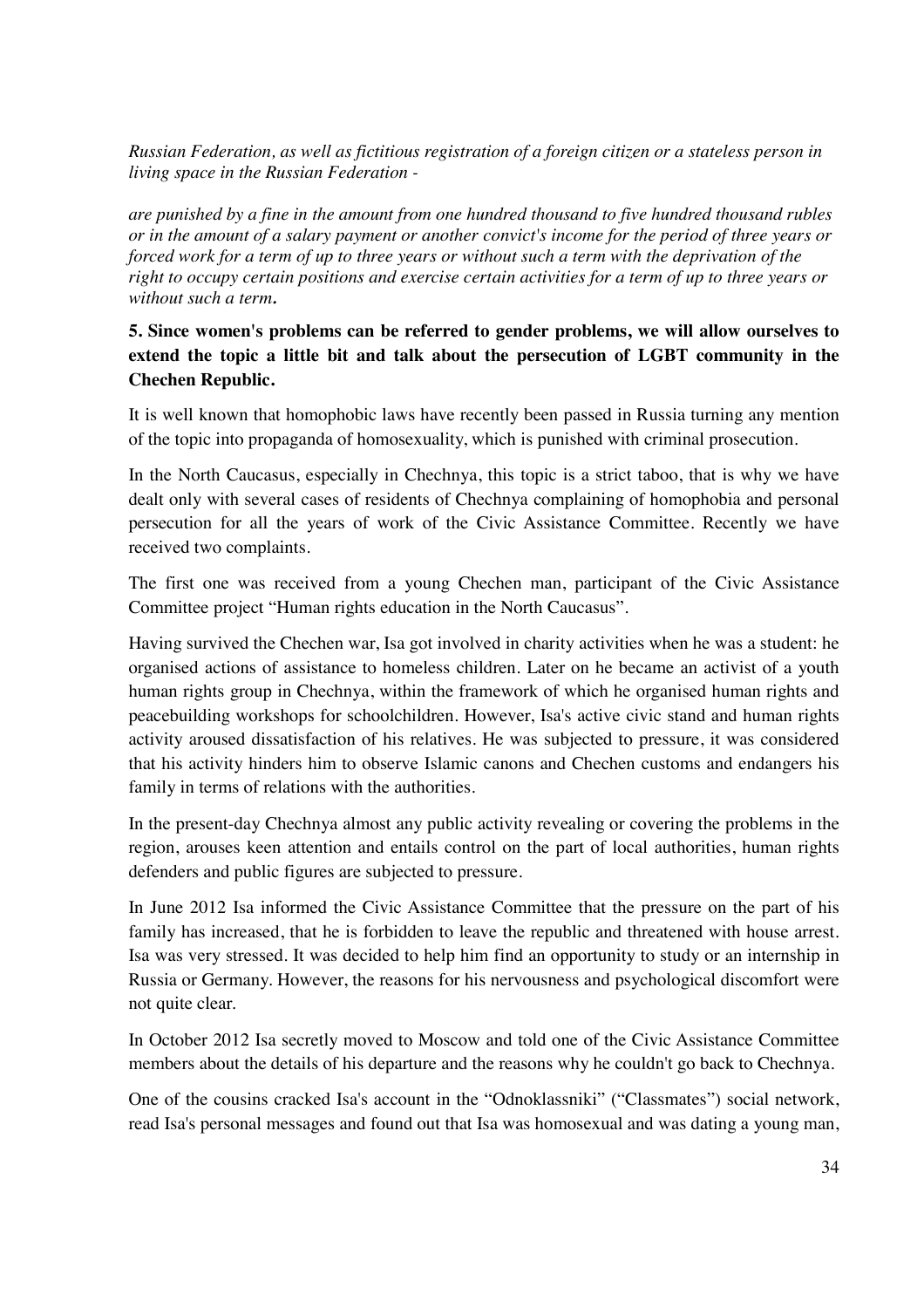citizen of Uzbekistan. People belonging to sexual minorities are considered sinful, going against religion and traditions and are subjected to persecution. Homophobic behavior is considered a disgrace not only for the person himself, but for all his family and clan members and "should be punished" with murder or re-education.

Having learnt about Isa's sexual orientation, three of his cousins forcedly brought him from home to a park at night, insulted and humiliated Isa, beat him up, threatened with murder (one of them had a gun). They also demanded Isa should tell them the name and the address of his partner to carry out a reprisal with him as well. For the night Isa was locked in the house of one of his cousins.

The next day the cousins took Isa to a mosque against his will, so that an imam would cleanse his sins. The cousins made Isa acknowledge his sinfulness and confess his sins.

After that he was brought back home. Since then his cousins started threatening that they would tell everything to Isa's parents and other relatives – and the Isa's uncle at whose house he was living would kill him. The cousins demanded money for their silence. This blackmail continued even after Isa move to Moscow. Isa was very afraid his parents would learn about his sexual orientation because it would make them suffer and worsen his relations in the family, which were already tense due to his public activity.

A few days after the abduction Isa committed a suicide attempt, having taken pills, but the emergency managed to save him.

Isa was in his last year of studies at the university, was an excellent student, received increased scholarship and before moving to Moscow arranged it with the administration of the university that he would be able to come and pass his exams with all the others.

However, some time later his scientific supervisor informed him that his family members had come to the university. They said that Isa was mentally ill, that he ran away and demanded the university should detain Isa if he came to studies. Thus he lost an opportunity to finish his education and receive a higher education diploma.

At the end of August Isa fled from home being no longer able to endure the pressure and strain in the family relations. He decided to break off his relationship with the family. He was hiding at his only friends', who knew his story.

In September 2012 Isa's cousins found him and wanted to forcefully bring him home. They threatened they would marry him and send him to live in a mountainous village. Then he ran away from them and left for Moscow.

Having learnt that Isa was in Moscow his cousins started calling him threatening and demanding he should come back home, otherwise they would do it by force. While the other family members kept demanding money. Thus he had to buy out his right to freedom and justify his stay in Moscow.

On 21 November Isa's cousin called him and delivered an ultimatum. He demanded Isa should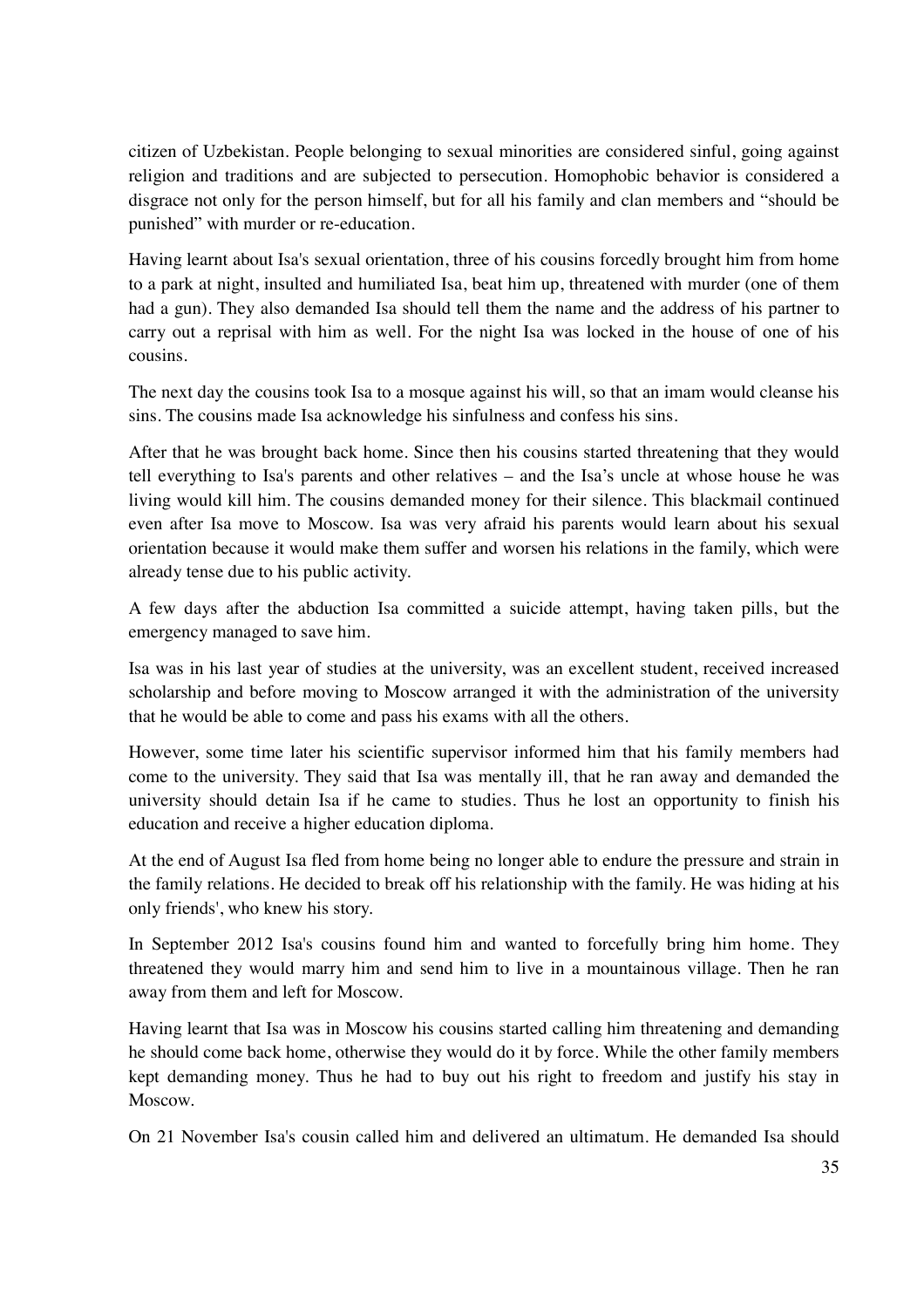come home and marry within a month, otherwise he would come to Moscow and kill him.

This is what Isa wrote to a CAC member after this conversation:

*«Today my cousin got married finally. I had a talk with my elder brother. These are his words: nothing will stop me now, I'll get to you now and soon you'll either return here and beg for mercy or you'll go straight to hell. I have stood up with you for a long time, played with you. I won't tell anything to anybody and have it you with you myself, a freak of nature. No one will stop me now. This is my last call to you. If you come back yourself, everything will be different and milder. Think and decide for yourself. If you decide to come back, come, but if you don't come back by 21 December, I'll carry out my promise. You've got a month to make a decision. Thank me for my generosity and kindness».* 

On 12 December Isa's mother told him that his brother together with his friends had left for Moscow. It was clear that it was not safe for Isa to stay in Russia, not to mention the fact that he doesn't have and won't have an opportunity to openly talk about his orientation and work normally in the field of human rights protection in the North Caucasus.

At the end of 2012 Isa left Russia and applied for asylum in one of the European countries.

The other application was from two women from Chechnya who had long been a couple. Their relatives found out about them. One of them was sentenced to death, but managed to escape. The other was granted by her humane relatives some time to quickly get married. In both family, as in the whole society, there is no understanding of the nature of homosexuality.

The fate of this couple is uncertain, that's why we won't cite the details of their present-day mishaps.

On the whole the situation with regard to sexual minority rights in Russia is extremely difficult and tends to be worsening, which is confirmed by the Moscow Helsinki Group report (see : http://www.mhg.ru/publications/EA10000).

In Chechnya at the moment the situation is even more complicated and is also tending to worsen due to the crisis of values aggravated after many years of wars and expressed in an active cultivation of radical religious and traditional norms of behavior (see the reports of International Crisis Group: http://www.crisisgroup.org/~/media/Files/europe/caucasus/220-the-north-caucasusthe-challenges-of-integration-i-ethnicity-and-conflict.pdf ,

http://www.crisisgroup.org/~/media/Files/europe/caucasus/221-the-north-caucasus-thechallenges-of-integration-ii-islam-the-insurgency-and-counter-insurgency.pdf).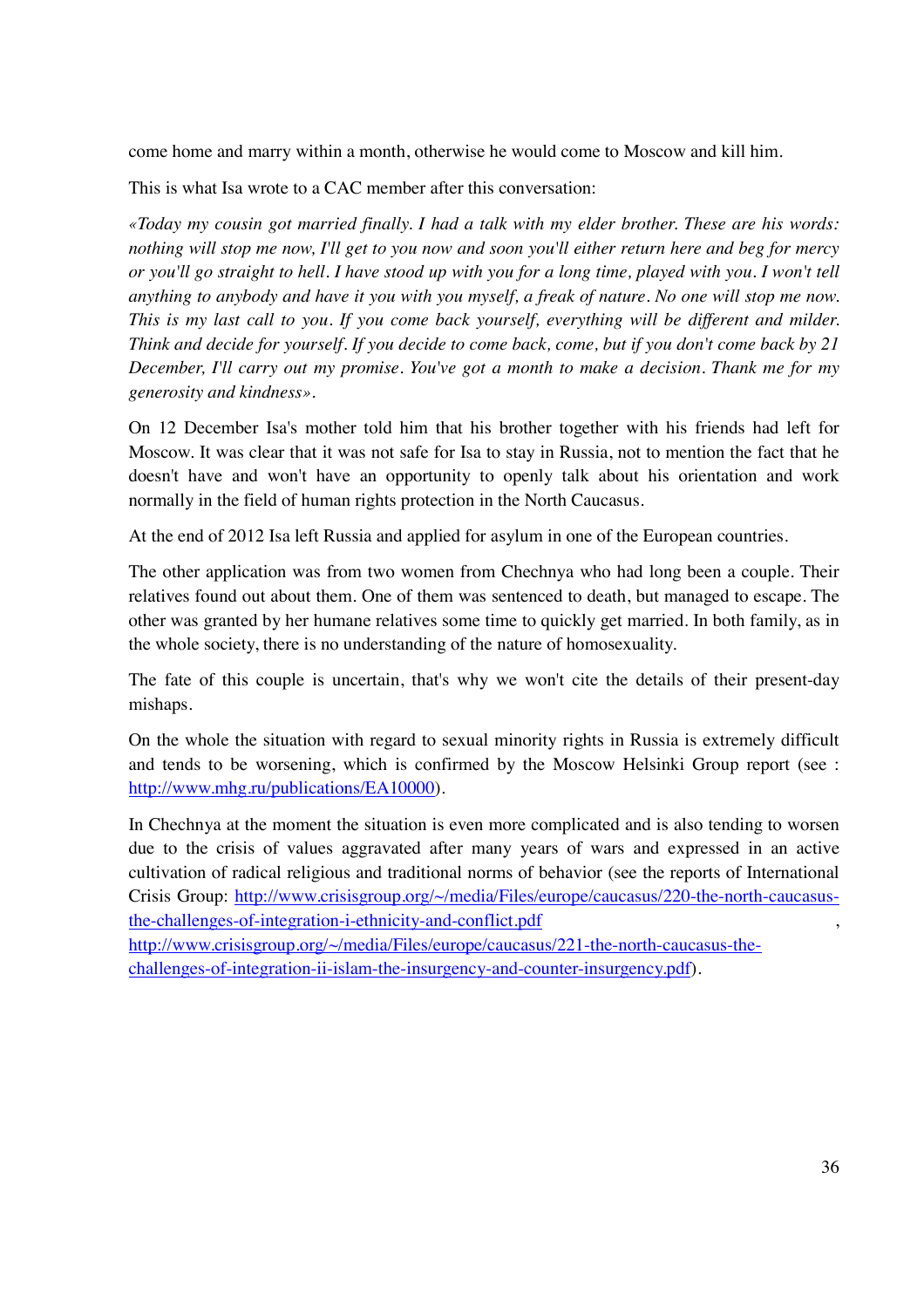## **How housing property issues are settled in the Chechen Republic**

As for all the other residents of Russia the housing problem remains most urgent. **The citizens who left the Chechen Republic can't get their housing back.** 

Since 1991 there have been several flows of internal migrants from the Chechen Republic. The reasons for fleeing were different.

The first wave – before the start of the military campaign – consisted mostly of Russian population fleeing discrimination. Only a part of those who left Chechnya obtained a status of forced settlers which, in defiance with law, was granted only in the presence of a registration (propiska). And even fewer were provided with housing given to this status holders as the funds from the federal budget were allocated.

The second wave of internally displaced persons from the republic comprised residents fleeing from military actions that started at the end of 1994 and ended at the end of 1996. Only in April 1997 the RF Government ruling # 510 stipulated the payment of a compensation in the amount of 120 thousand rubles per family for this wave of IDPs. Before the financial crisis in 1998 this compensation was sufficient to purchase a very modest housing. But very few had the time to receive it. To receive compensation one had to collect a lot of documents and write a written renunciation of the housing left in Chechnya. Not everyone managed to collect all the necessary documents or decided giving up their apartment for money with which you couldn't buy anything after the crisis outburst in August – the real value of this money dropped down five times and turned into a trifling sum.

The status of a forced settler was not provided to Chechens who had left the republic at that time, in accordance with a special order of the head of the Federal Migration Service. This policy remained valid hereafter.

The third wave refers to the so-called peaceful years between the two wars, it was not big, mostly due to the fact that it was already very difficult for Chechen residents to settle in other regions of Russia. The status of a forced settler was practically not granted to anyone: the authorities demanded direct evidence of persecution on the part of the Chechen government. Compensation requests were accepted only from those who had left Chechnya before 1996.

The fourth wave started with the second Chechen war at the end of 1999. All those who had the tiniest opportunity of settling in other regions of Russia tried to flee Chechnya. Only 2% (12 thousand people) of the total number of IDPs from this wave were granted the status of a forced settler. Only after a third application with the RF Supreme Court we managed to secure the extension of Ruling # 510 on those who left Chechnya after the second wave of the military actions. However, appealing against the sum of payments failed, and it still constitutes 120 thousand rubles per family, that is why many do not want to give up their houses and apartment in Chechnya to get this sum.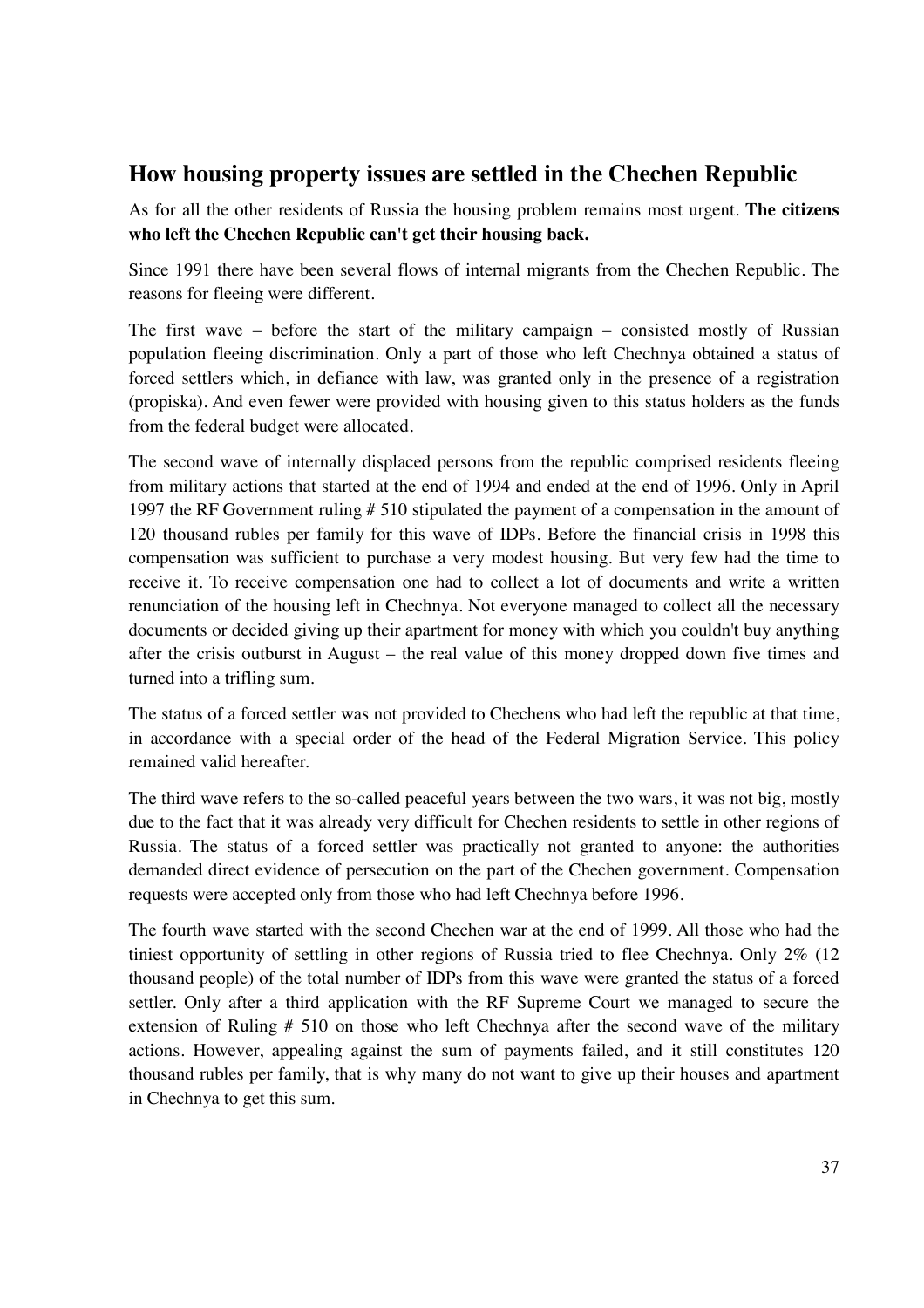Now, when peace has been allegedly established in the Chechen republic the residents who left Chechnya, are trying to get their property back or obtain apartments in the newly built houses. But as a rule their apartments are occupied by new tenants who have moved in with false documents or a bribe to the representatives of the administration.

To get their property back the real apartment owners have to turn to court. But judges as a rule take the side of the new tenants, as they are tied with the administration officials who have put the new tenants in out of kinship and common interests. The lawyers of Memorial Human Rights Center try to help legal owners, but unfortunately, it's a rare case when justice is sought.

Below you will find two examples of such a fight that will most likely fail.

In August 1994 **Irina Victorovna Vorobyova**, born in 1961 and residing in Chechnya, bought an apartment in an apartment block in Dyakova street in Grozny. Her own housing was destroyed. The previous owner was an elderly Russian man who was going to leave the republic with his wife. The deal was effected at the notary office. Irina moved in the purchased apartment.

In 1995 at the beginning of military actions Vorobyova had to leave the city. Like all other Chechen residents, she couldn't expect what scale military actions would assume. Planning to come back home some days later, she didn't take the documents on the apartment – they were left in the apartment. Vorobyova asked her good acquaintance – Said-Khasan Shakhgereyev – to look after the housing and left him the keys.

However, soon it became obvious she won't be able to come back for a long time. First Irina left for Pyatigorsk and then moved to Moscow to stay with her acquaintances.

At the end of 1995 Vorobyova's mother who stayed in Grozny (lived at 2, Tukhachevskogo street) reregistered Irina's purchase contract and received confirming documents from the Technical Inventory Bureau (BTI). However, during the August events in 1996 she hurriedly left Chechnya leaving all the housing documents in Grozny.

In 1998 Irina met Seid-Khasan Shakhgereyev in Moscow, who told her the apartment was safe: he was living in it himself with his wife Leila Alieva. Since then he called Irina from time to time to inform her of the housing state.

Since 2006 Shakhgereyev stopped calling. Irina learnt by chance from their common acquaintance that he had died. Vorobyova found the telephone number of Seid-Khasan's elder brother and called him to find out the fate of her apartment. She learnt from him that Seid-Khasan's widow Leila Alieva was living in the apartment and that she should address her all her questions.

When Vorobyova called Alieva the latter announced that now it was her apartment and she was not going to give it back to anyone.

In 2010 Vorobyova turned for assistance to the Moscow point of Migration Rights Network of Memorial Human Rights Center operating at the premises of the Civic Assistance Committee. From Moscow the case was transferred to the Network lawyers in Grozny. They managed to find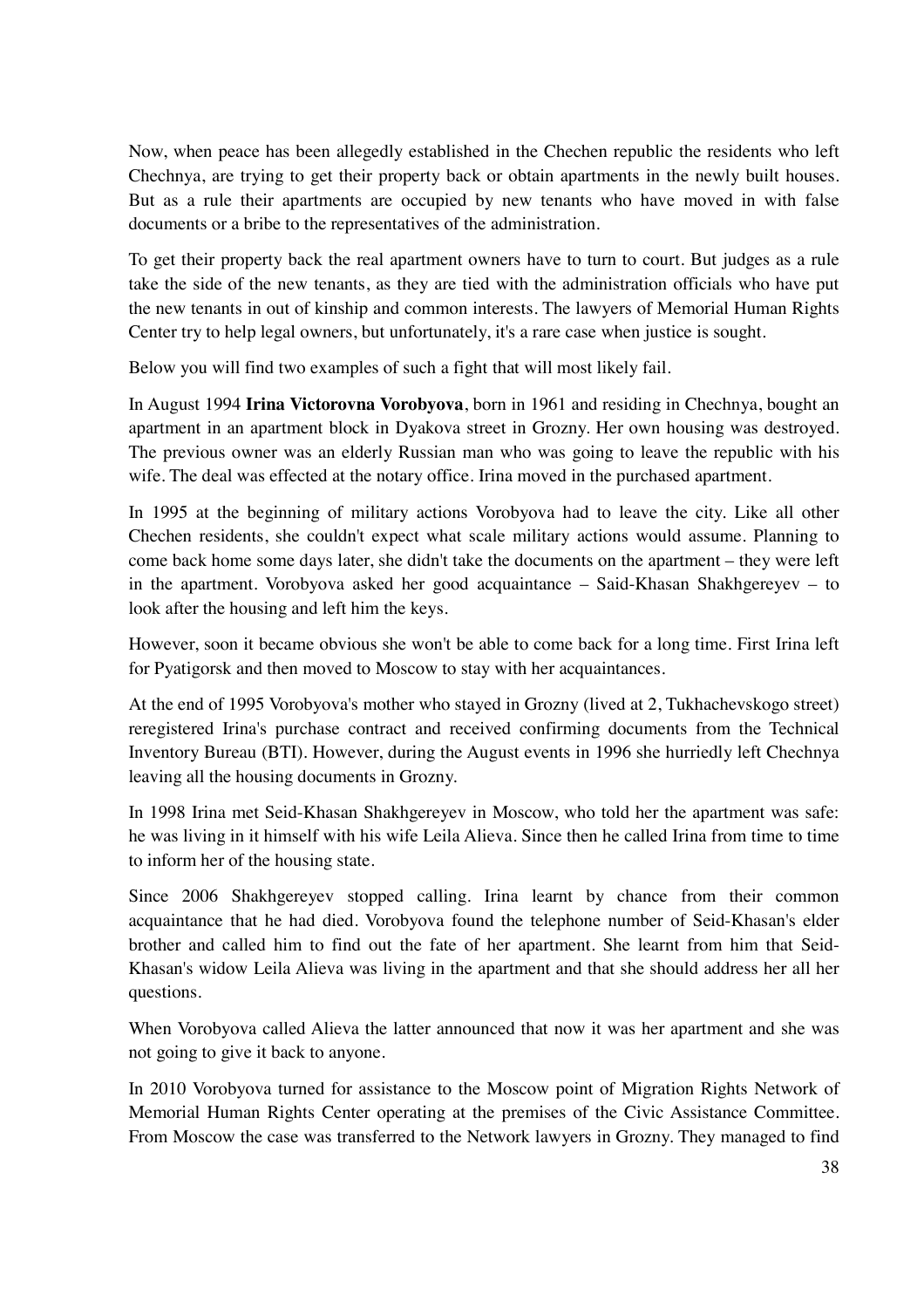out that Irina Vorobyova's apartment is now registered as belonging to Leila Alieva allegedly in accordance with the sale contract of 3 October 1994. At that neither the BTI nor the Housing Property Management (ZHEU) of the Leninsky district had the copies of the contract.

The lawyers sent an enquiry to the police department with a request to conduct an inspection of the property right for the apartment. In the course of the inspection it was ascertained that Leila Aleva had died in October 2010. Vorobyova's apartment stayed empty for a long time, which was confirmed by the district policeman. The Network lawyer **Sultan Telkhigov** found out that Alieva's heirs had not applied for acceptance of inheritance.

Due to the defendant's absence, the lawyer turned to the BTI with a request to annul the record of Alieva's property right for the apartment at issue. However, he was refused. Then on 24 August 2011 the lawyer filed Vorobyova's property right recognition claim as well as the annulment of the record of Alieva's property right with the court. At that time nobody lived in the apartment.

On 14 October 2011 the Leninsky district court of Grozny satisfied Vorobyova's claim having recognized her property right. As it was necessary to draw up the technical and cadastral certificates of the apartment to register the property right, Telkhigov started negotiating with the district policeman concerning the opening of the door.

But the district policeman informed the lawyer that the deceased Shakhgereyev's relatives were living in the apartment. The lawyer of Shakhgereyev's relatives got in touch with Telkhigov and told him he had lodged an application with the court requesting the annulment of the recognition of Vorobyova's property right in connection with new circumstances. On 24 February 2012 the term of appeal was restored, the court decision in Vorobyoa's favor cancelled and a new hearing of the case appointed.

In the course of the new hearing Khasan Shakhgereyev – Seid-Khasan's brother – intervened with the case as a third party. He was the guardian of two minor Seid-Khasan Shakhgereuev and Leila Alieva's orphans. He filed a claim for the recognition of the children's property right.

At Telkhigov's plea the plaintiff's witnesses residing in Krasnodar and Rostov-on-Don were summoned to court. Despite the fact that it followed from the witnesses' testimony that the apartment at issue was Vorobyova's property, the Leninsky District Court rejected her claim on 13 December 2012. Khakhgereyev's claims in the interests of Shakhgereyev and Alieva's children were satisfied.

This decision was appealed against. On 23 April the civil chamber of the Supreme Court of the Chechen Republic 2013 dismissed the appeal and upheld the decision of the district court.

Cassation appeal to the presidium of the Supreme Court of the Chechen Republic was not satisfied either. Moscow lawyers of the Migration Rights network filed an application in Irina Vorobyova' interests in the RF Supreme Court.

**Ludmila Pavlovna Stanizhevskaia**, born in 1950, lived in Grozny. She owned an apartment at 5, Rosa Luxemburg street. The housing was allocated to her father by his employers. After the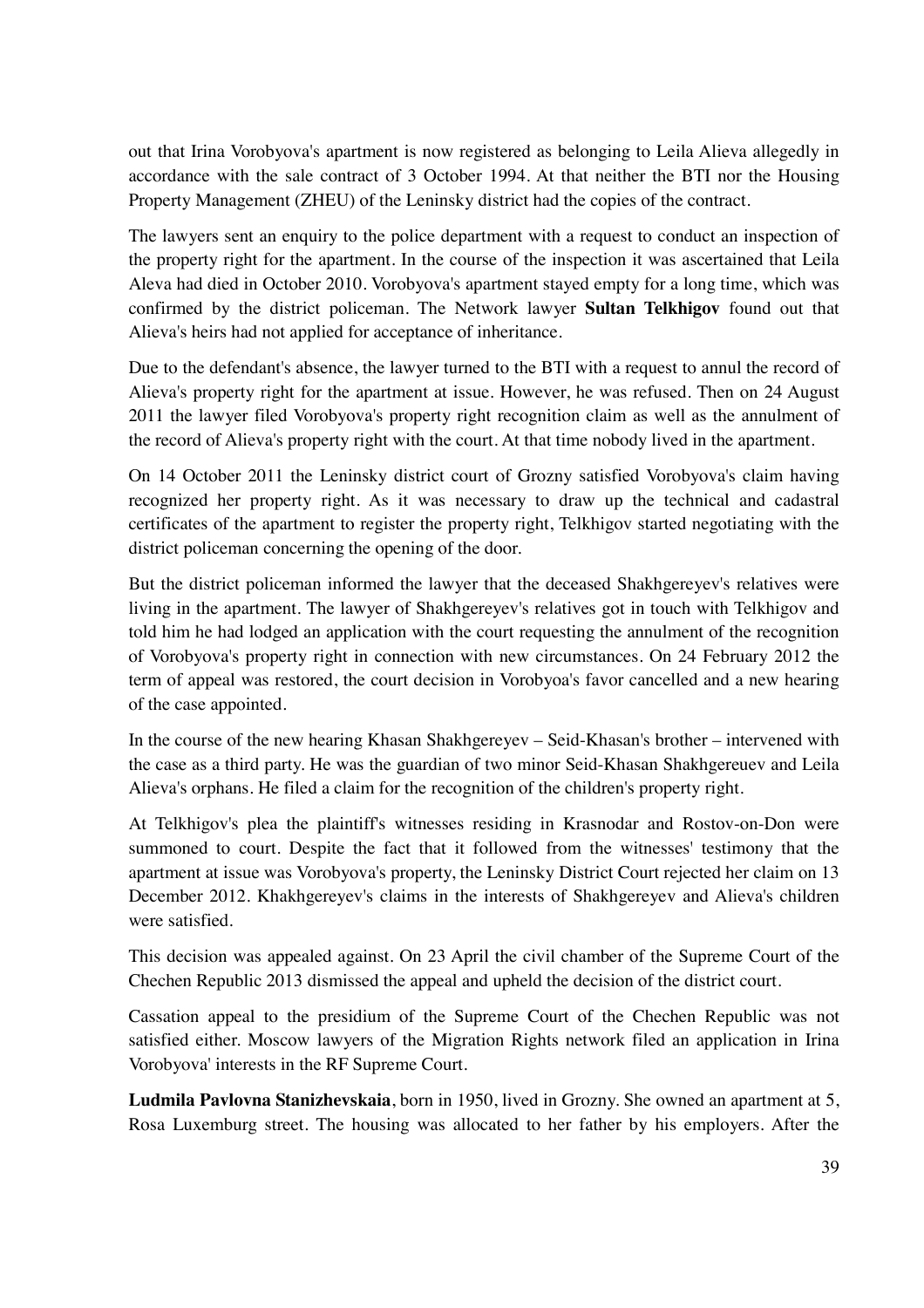parents' death the ownership was drawn up in Ludmila Pavlovna's name. In summer 1993 Stanishevskaia privatized the housing, became its owner and lived there. In 1999, with the beginning of the second Chechen campaign Stanishevskaia had to flee Chechnya. She found shelter with her friends in Belarus.

Stanishevskaia had all the constitutive documents for the housing in Chechnya.

After the active military actions ceased, Stanishevskaia tried to find out the fate of her apartment through her acquaintances. It turned out it had been occupied by other people. They behaved glaringly, threatened Stanishevskaia's acquaintances, who made enquiries concerning the apartment. Ludmila Pavlovna's relative living in Moscow turned to the Civic Assistance Committee for legal assistance. In June 2012 the lawyer of the Grozny office of Migration Right Network Sultan Telkhigov took up the case.

He made enquiries to the BTI of Grozny and the district housing management department (ZHEU). He managed to find out that Stanishevskaia's apartment was down on the name of a certain Tabarka Kagirova. At that at BTI the apartment was registered on the basis of the sale contract of 21 November 2000, while at ZHEU – on the basis of the authorization to occupy the apartment of 8 February 1999. In August 2012 Telkhigov filed a claim to recognize the deal as invalid with the Zavodskoy district court.

Kagirova was notified of the date and the time of the hearings, but she didn't appear. At the end of September 2012 two armed men came to lawyer Telkhigov's home and introduced themselves as Kagirova's relatives (they looked like the force structures agents). They wondered what claims Memorial Human Rights Center employee could have for this apartment. When Telkhigov explained that he represented Stanishevskaia's interests in accordance with agreement with Memorial Human Rights Center, they asked for the telephone number of the plaintiff's relative living in Moscow.

Several hearings took place under Stanishevskaia's case. The representative of the defendant asked the court to postpone the proceedings every time, since they couldn't define the whereabouts of an important witness. In mid-December 2012 the defendants did not come to another hearing. The judge suggested delivering a default judgement. Since the fact that the judgement was delivered by default can become grounds for its cancellation, the lawyer was against. The Court decided to leave the claim without consideration provided that after the New Year holidays the trial would resume.

In 2013 the hearings of the case were appointed three times – and all the three times the defendants did not come, despite a timely notification of the date and the time. Finally on 14 February a default judgement was delivered: Ludmila Stanishevskaya's claims were fully satisfied.

As it was expected, at the end of March the default judgement was cancelled at the defendant's application. Lawyer Telkhigov was informed of the hearing already after it had taken place. The case was referred to another judge, though there were no grounds for that.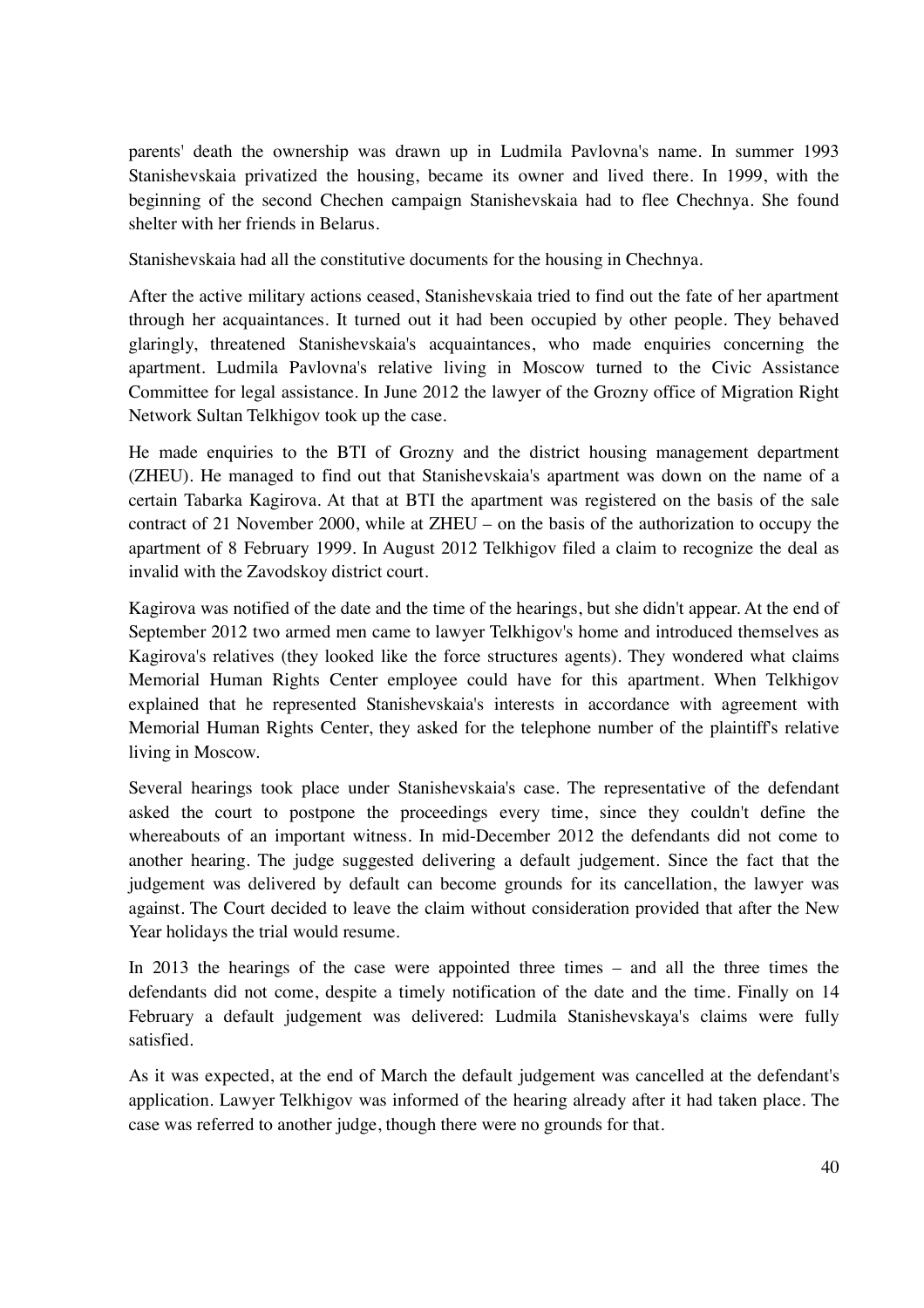In April Sultan found out that the judge had dismissed the application since neither the plaintiff nor his representative came to the hearing. Telkhigov applied for the cancellation of the definition on denial to consider the case.

In the course of the hearing which took place on 28 May 2013 the defendant – Kagirova – stated that her document for the apartment for an authorization to occupy it and not the sales contract. At the defendant's application the hearings were postponed again. Then Kagirova missed several hearings again.

The next hearing took place on 18 June. Telkhigov filed additional application to the claim, in particular, demanded recognizing the defendant's authorization to occupy the apartment as invalid. Kagirova filed a counter claim – to recognize as invalid Stanizhevskaia's registration certificate. The Court decided to involve the Housing Policy Department in the case. The hearing was postponed once again. On the next hearing on 27 June the consideration of the case was postponed till 8 June at the request of the representative of the Department. On that day the defendant did not come, and the hearing was appointed for 15 July.

On 15 July the defendant solicited for an expert examination of Stanishevskaia's documents to establish the correspondence of the date indicated in the documents with the factual time of drawing up the documents. The Court satisfied the solicitation. The proceedings of the case are suspended.

Memorial Human Rights Center is planning to send a letter to the chairperson of the RF Supreme Court with the facts of unjustified court procrastination in the case of Ludmila Stanishevskaia.

#### **Davydenko village. A rare luck**

In summer 2012 the administration officials of Achkhoy-Martan region and Davydenko village demanded villagers should by all means sign a lease agreement for the land allotments where their houses owned by the villagers are standing. Thus in fact people were forced to acknowledge that the land was not in their permanent perpetual use as the law stipulates but belongs to the administration. And hence it is impossible to simply register one's property rights for these land allotments.

Many of the villagers had to sign these lease agreements. Some of them were forced fraudulently, other – under threats. When the villagers started objecting and wanted to complain to the law enforcement agencies, the representatives of the regional administration declared that it was the instruction of the head of the Republic Ramzan Kadyrov and hence all attempts to turn anywhere would be useless.

It is noteworthy that the actions of the administration officials evidently contradicted the land laws of the RF. According to article 3 of the RF Land Code the right of perpetual (with no fixed term) use of land allotments belonging to the state or municipal property the citizens enjoyed before the given Land Code was introduced is preserved. Considering the fact that the RF Land Code came into effect in 2002, the abovementioned villagers preserved their right of perpetual (with no fixed term) use of their land allotments.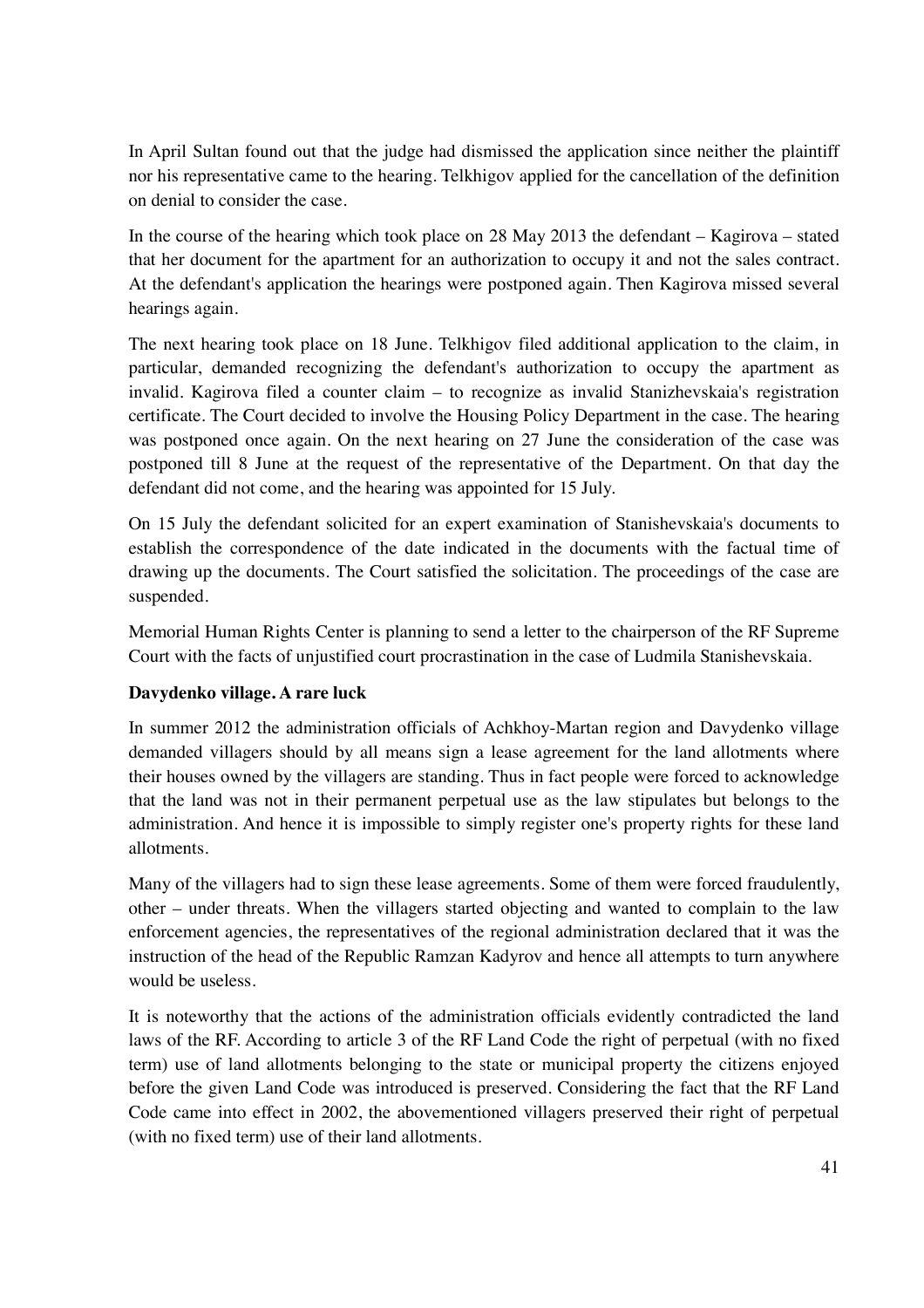According to article 3 of the Federal law of 25.10.2001 N 137-FZ «On the enactment of the RF Land Code" the registration of the property right on the land allotments which were allocated for perpetual (with no fixed term) use is not limited by any terms. It follows from paragraph 9.1 of the law mentioned that if a land allotment had been allocated before the enactment of the RF Land Code as a personal subsidiary plot or for the purpose of individual housing construction, the citizen with such a land allotment at his disposal has a right to register his property right for the land allotment. Citizens who've inherited or received on other grounds the property right for the buildings or construction located on the abovementioned land allotments owned by the state or municipality also have a right to register their property right for these land allotments.

It follows from the enumerated norms of land law that the residents of the Davydenko village have a right to register their property right for the land allotments on which their houses are located.

Meanwhile the lease agreements the villagers had to sign deprive them of this right. According to article 36 of the RF Land Code land allotment leaseholders can become the owners of these allotments only having purchased them at a price fixed by the executive power bodies (see http://www.memo.ru/d/149070.html).

The lawyer of Migration Rights Network of Memorial Human Rights Center Sultan Telkhigov drafted claims on the recognition as invalid of lese agreements, annulment of the registration record of these agreements in the Unified State Register and recognition of the permanent perpetual right of use of their allotments by the villagers.

All the necessary documents for filing the claim with the court were provided by four applicants: L.I. Khadueva, E.Kh. Sukhaev, Z.S-S. Okueva and I.N. Alimsultanov. The situations of these four applicants were different. Okueva and Khadueva bought houses in 1990 and 1991 and they have sales contracts. As for Sukhaev and Alimsultanov, allotments were allocated to them in 1988 and 1991, which is confirmed by the statements from rural household registers of the Davydenko village. However, they all had a right to register their property right for the land.

Claims were filed with the Achkhoy-Martan regional court on 18 April 2013. The lawyer sent enquiries to the administration of Achkhoy-Martan region and the Davydenko village with a request to inform, since when the villagers possess their real estate. According to the response, they have been owning the housing and land allotments since the end of 1980s - beginning of 1990s..

The first hearing was appointed on 31 May. The court involved the village administration as a third party. However, due to the fact that the representative of the defendant was not ready for the hearing, the trial was postponed for 21 June. At first the judge was inclined to satisfy the plaintiffs' claims. But at the last moment his stand changed. And on 26 June 2013 the court dismissed the claim. The lawyer obtained the court judgement only on 23 July 2013. On 26 July the lawyer appealed against the judgement.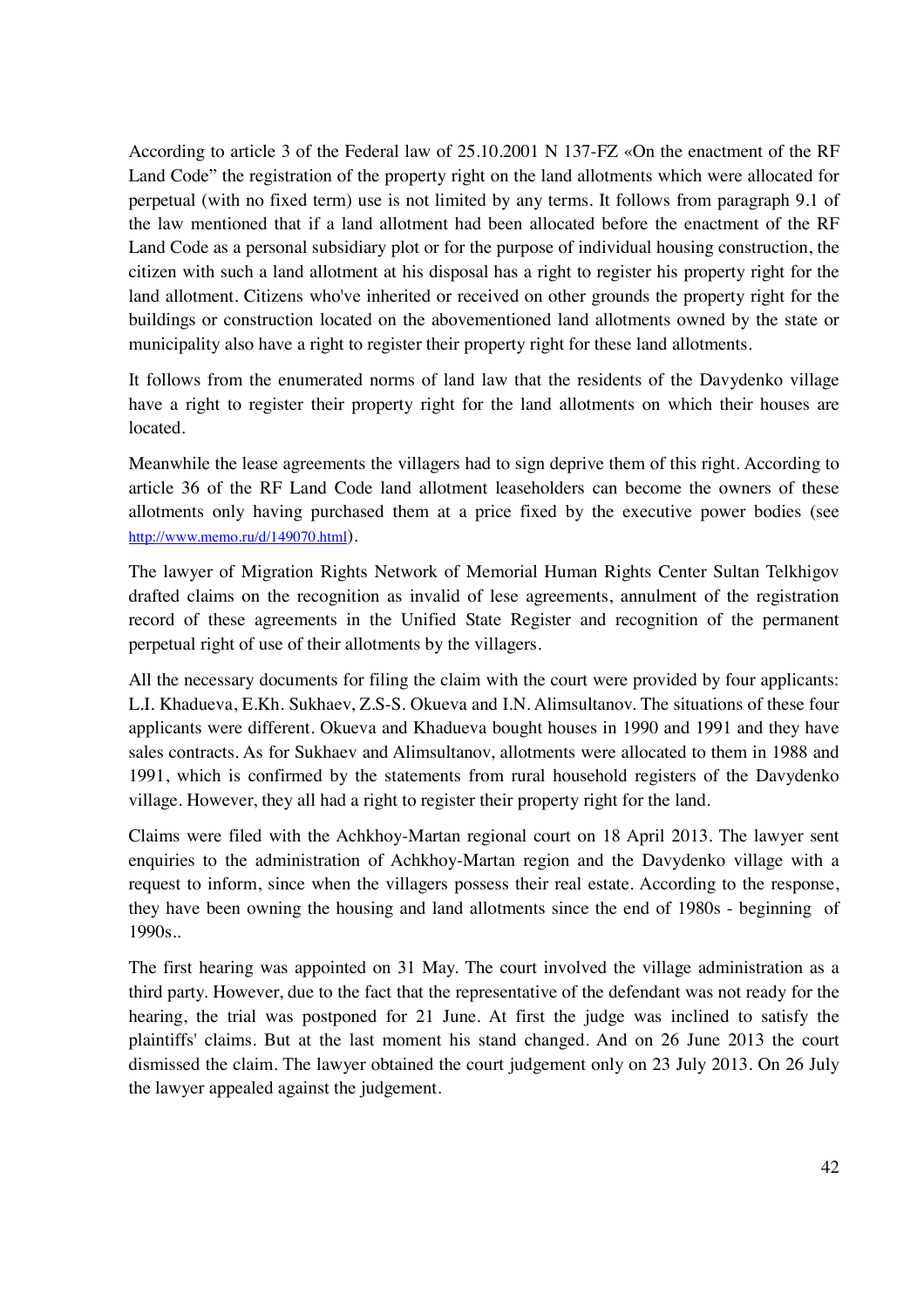In February 2013 Memorial Human Rights Center applied to the Prosecution Office of the Chechen Republic with a request to conduct an inspection of violations of the RF land laws by the executive power bodies of the Achkhoy-Martan region of the Chechen Republic.

As it follows from the answer of the Prosecution Office of 22 March, in the course of the inspection it was ascertained that "administration officials of the region violate the demands of the land laws and the rights of the citizens forcing them to sign lease agreement for the land allotments allocated for individual housing construction long before the laws came into effect". Basing on the results of the inspection Interregional Prosecutor submitted the instruction "to eliminate the violations of the law and prevent similar violations in future, as well as to conduct a functional audit check and bring the guilty to disciplinary liability…».

It is noteworthy that the answer allegedly sent to Memorial HRC by the Interregional Prosecution Office in March 2013, never reached us. In July the Prosecution Office of the Republic sent a follow-up letter, which was never received.

On 25 July the Memorial HRC lawyer called the Prosecution Office of the Republic and received the copies of the letters. These letters were enclosed to the appeal.

While the Davydenko villagers were settling their land dispute the administration of the Achkhoy-Martan region and the village changed, which, however, did not affect the stand of the administration in this dispute. However, the pressure on the villagers who had not signed lease agreements, stopped.

On 12 September the Civil Chamber of the Supreme Court of the Chechen Republic acknowledged that the villagers of the Davydenko village of Achkhoy-Martan region have a property right for the land allotments and that the lease agreements signed with the regional administration were invalid. On 4 October the villagers received copies of the appeal definition and can register their property rights in the Registration Chamber.

The villagers asserted their property rights for the houses and land allotments for more than a year.

It is noteworthy that in 2010 after the report of the RF Government on the fulfilment of the RF President's commission to draft suggestions on housing provision of citizens who lost their housing as a result of the crisis resolution in the Chechen Republic and who left the republic, the RF Government was charged with elaboration and presentation of suggestions on state support to this category of citizens in a 3-months term.

In 2011 the Ministry for Regional Development called a commission to elaborate a new procedure of state support provision. The commission comprised the representatives of the Ministry for Regional Development, Ministry of Finances of Russia, Ministry for Economic development, Federal Migration Service and representatives of NGOs, including the author of the report Svetlana Gannushkina.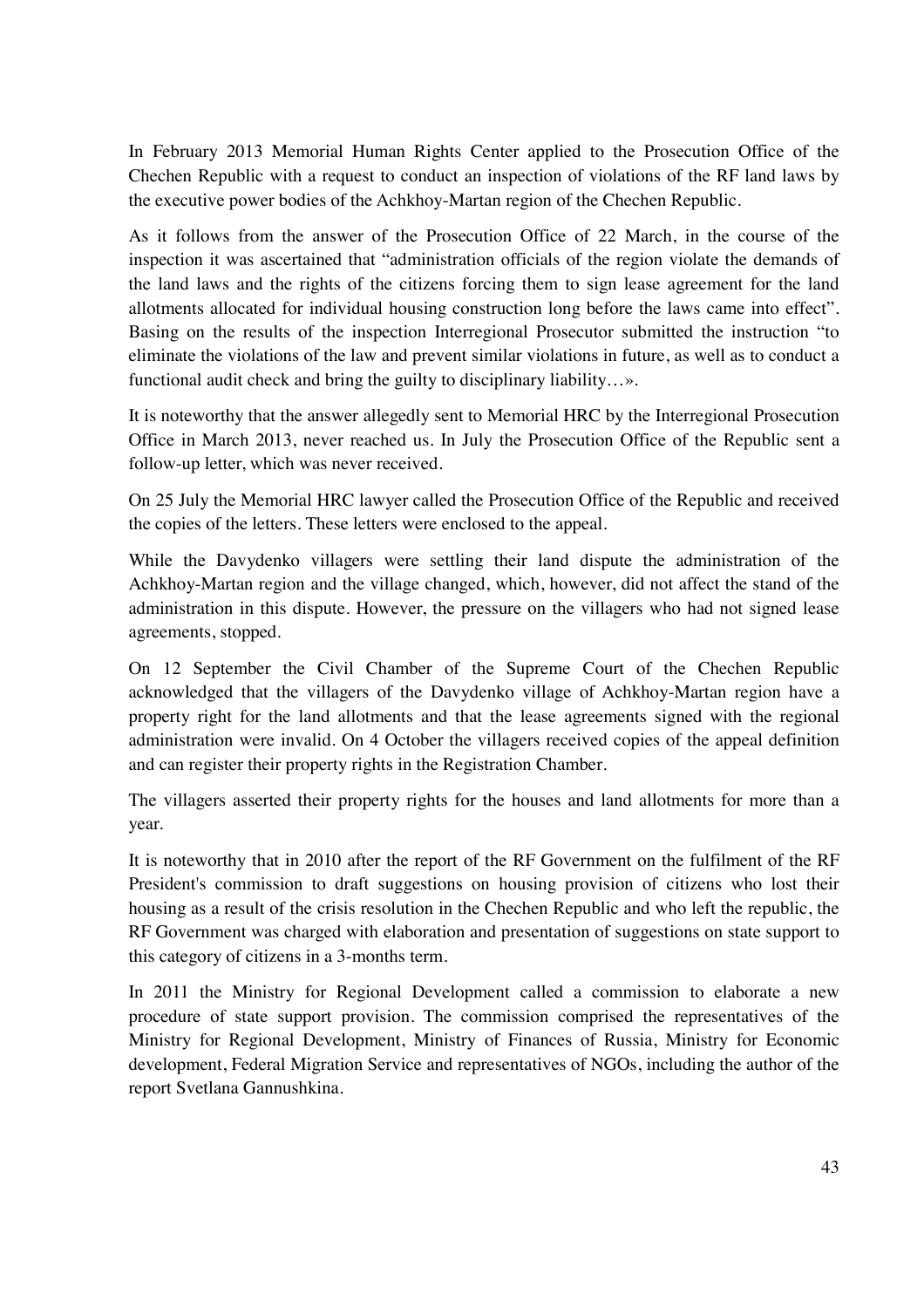In the course of several sessions the Commission elaborated a detailed procedure of state support provision having divided the target audience in three groups:

- citizens who lost housing and who are registered by the local authorities as in need of housing;

- citizens who were granted the status of a forced settler but who did not receive any state support;

- citizens who received state support in accordance with Ruling # 510 of the RF Government of 30 April 1997.

A stage-by-stage solution of the problem for the term till 2015 was suggested.

But the CAC keeps receiving letters from citizens and NGOs of assistance to refugees and forced migrants citing the same problems: the programme of state support is practically not implemented. As of the present moment only those registered as low-income and in need of housing can receive real assistance, i.e. the first category of citizens. The others – those who provide for themselves but who have not received a compensation for the lost housing until now, those who have received a small sum due to the absence of adjustment for inflation, those who are not registered a low-income but don't have a housing of their own and many others fail to obtain state support.

Svetlana Gannushkina keeps drawing attention of the society to this situation, and corresponds first of all with the RF Government concerning the non-fulfilment of the commission of the President of 2010. As of today these actions have brought no result.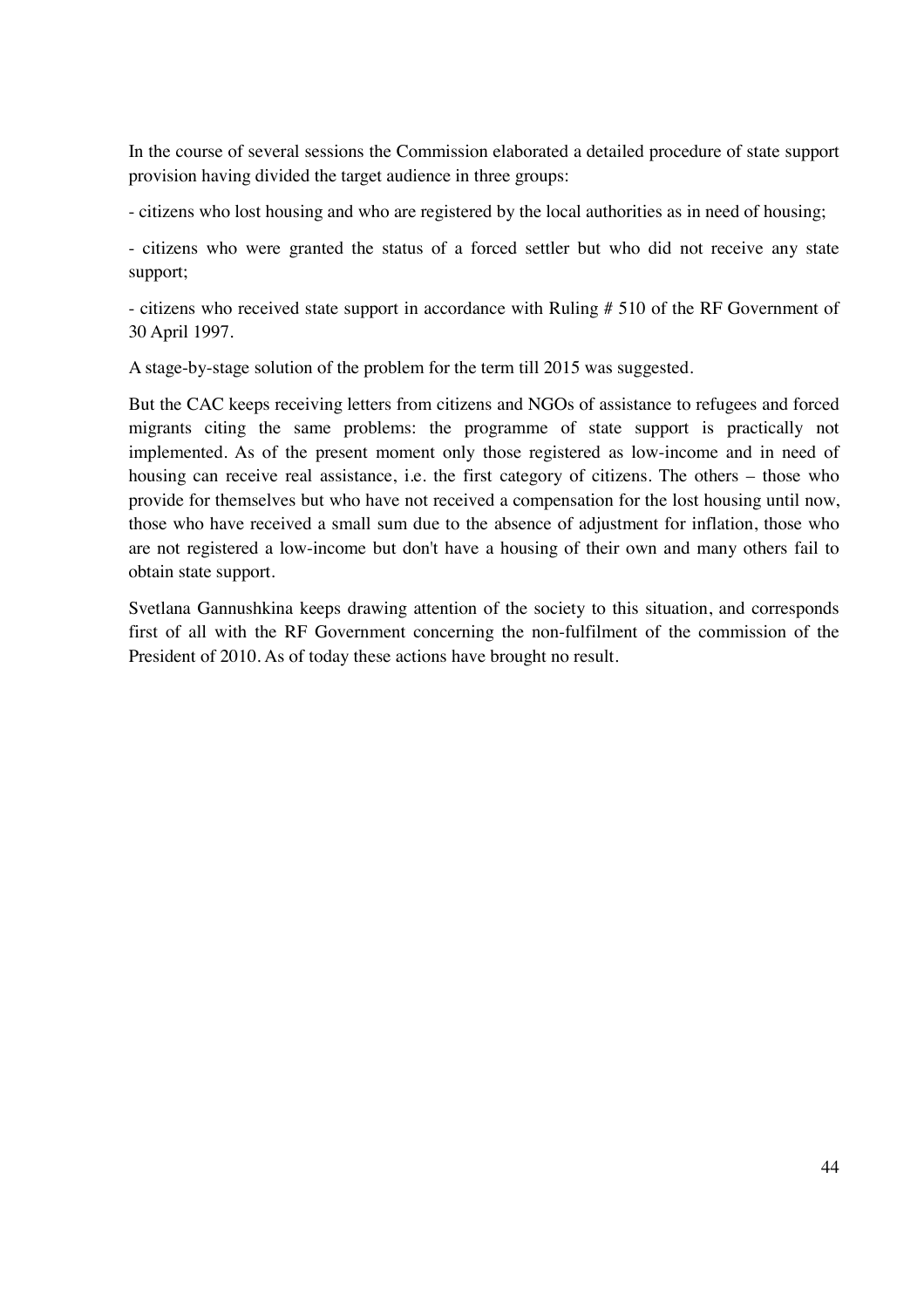# **How economic disputes are settled in Chechnya <sup>2</sup>**

The story of **Alvi Shaipov**, residing in the Chernorechye village of the Zavodskoy district of Grozny and his appeal to the head of the Republic as the ultimate authority show as quickly and not at all in favor of the law economic disputes are settled inn Chechnya.

Memorial Human Rights Center repeatedly informed that for two years Shaipov had been trying to defend his property — a water tower where he was going to open a cafe (see http://memo.ru/d/85044.html, http://memo.ru/d/136259.html). On the night of 15 June 2012 the District Prefecture, despite Shaipov's documents on the property, demolished the building. No legal written instructions had been given to do it.

Shaipov turned to Memorial Human Rights Center lawyer.

On 10 July 2012 Shaipov applied to the Prosecution Office of the Zavodskoy district complaining of an illegal demolition the building. Simultaneously he turned to the Zavodskoy Interregional Investigation Department (MSO) complaining of abuse of office. The application lodged with MSO was returned as it was allegedly not signed by the applicant. Shaipov sent another application but did not receive any answer. There was no reaction from the Prosecution Office either.

Shaipov tried to find out what happened to his applications. He received an oral explanation that an inspection was under way. At the same time Shaipov and his relatives were subjected to pressure. Unknown persons visited the entrepreneur and demanded he should recall his applications. The Prosecution Office and MSO officials recommended to do the same.

Shaipov turned to the Zavodskoy district court demanding to recognize the inaction of the Zavodskoy MSO and Prosecution Office as illegal. The court dismissed his complaints. After that, however, official answers from these bodies were received. According to the MSO notification the department found a violation in the actions of unidentified persons provided for by article 330 (arbitrariness) of the RF Criminal Code, in connection with which the material was sent to police department # 3 of Grozny. Judging by their answer, the Prosecution Office referred Shaipov's application for inspection to the local police department.

Memorial HRC lawyer turned to police department # 3 with a request to provide the results of the inspection. It followed from the answer of the police that in the course of the inspection a violation of article 286 (abuse of office) and article 330 (arbitrariness) of the RF Criminal Code were found. The materials were sent to the prosecution office of the Zavodskoy district to determine the jurisdiction. Later the opening of a criminal case at Shaipov's application was denied. The lawyer appealed against this decision, but the court left the complaint without consideration.

At the same time the trial concerning the recognition of the prefecture actions as illegal was

 $\frac{1}{2}$ 

See http://www.memo.ru/d/158578.html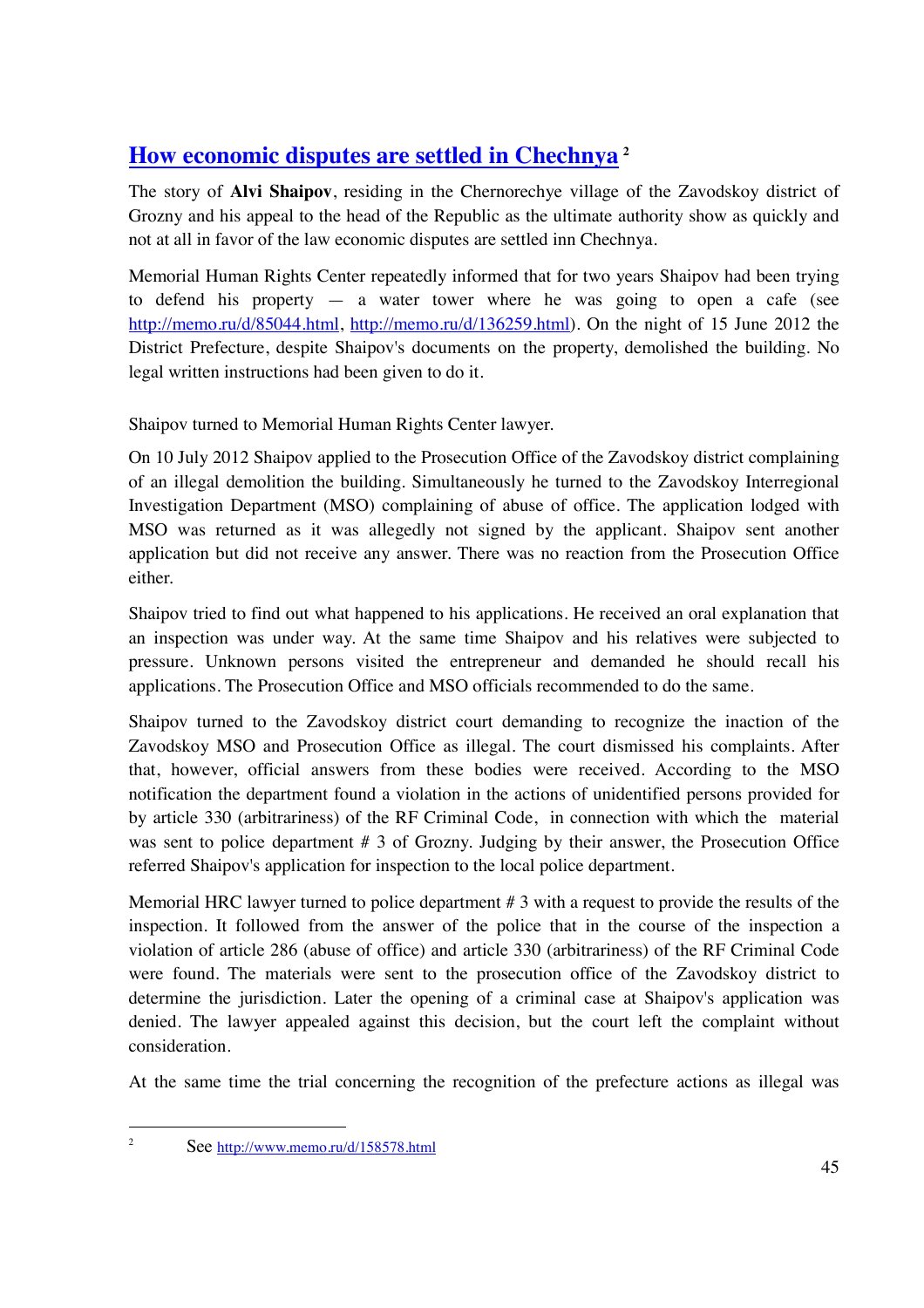under way in the Arbitral Court of the Chechen Republic. The judge dismissed Shaipov's demands. The prefecture representative stated that his agency was not involved in the demolition, though he didn't deny the presence of his staff at the demolition of the building. According to the prefecture representative's words, he was just driving by and stopped.

Shaipov filed an appeal to the  $16<sup>th</sup>$  Appeal Arbitral Court in the city of Essentuki of Stavropol territory. But the court left the decision unchanged.

Finally, Shaipov turned to Ramzan Kadyrv through the Instagram.

On 18 March 2013 a meeting of Kadyrov and Shaipov took place, at which the head of the administration of the Chernorechye village Khasan Kamaev, representatives of force structures and the mayor's office took part. The meeting was broadcast on local TV. Alvi Shaipov told Kadyrov about his problem, named those guilty for the demolition of the building. However, the head of the Republic did not find any violation in the actions of the local officials. He stated that the order on the demolition of the water tower originated directly from him.

The head of the administration of the Chernorechye village, whom Shaipov blamed for illegal demolition, acknowledged his responsibility in a peculiar way:

 When we were standing there, him (Alvi Shaipov – *the author's note*) and his brother came up to us, started having it out with me at once and demanding explanations. I said I was head of the region and that I was responsible for the demolition. My chief at that time was Muslim Khuchiev (ex-mayor of Grozny – *the author's note*). This one came down on me. I said that if he wanted to have a fight, I agree, I'll send away my security and everyone – and we'll fight. He said he hadn't come for a fight, but wanted to talk to the person who was in charge of the demolition. I repeated that I was head of the region and that I was in charge of these actions. It turns out, they went to the Prosecution Office, called the police, wrote a complaint on me to the Investigation Committee.

The head of the Republic supported Kamaev. He repeated that it was his personal decision, and the head of the administration was not to blame for it. The leaders of the republic were guided by the main aim in this case – to restore the republic by all means. Kadyrov explained to Shaipov that the attempts to alter the water tower into a cafe would have cost him much more than to build a new one. Moreover, the water tower was located almost on the highway, and no one would have allowed Shaipov to do it. But if he wanted to do business, the head is ready to help him. "We won't let you build anything there, as this is the zone for the construction of state objects. He (the head of the administration – *the author's note*) is spending his own money on equipment and works. People are working there. Did you see a foundation pit being dug there? We have already spent 80 000 000 rubles on these works. And when we build everything up there and put things in order, who will benefit from it? First of all, your children. We are doing our best for your and your children's sake. By the way, not a kopeck of the state money was spent on it. We are doing it ourselves, building, cleaning. Do your business, take any land slot around the lake, show me a project of what you want to make, and I'll five you a land slot. Work and pay taxes – and that's it. But no one would ever want to come to your tower on top of a hill. If you want to build a hotel –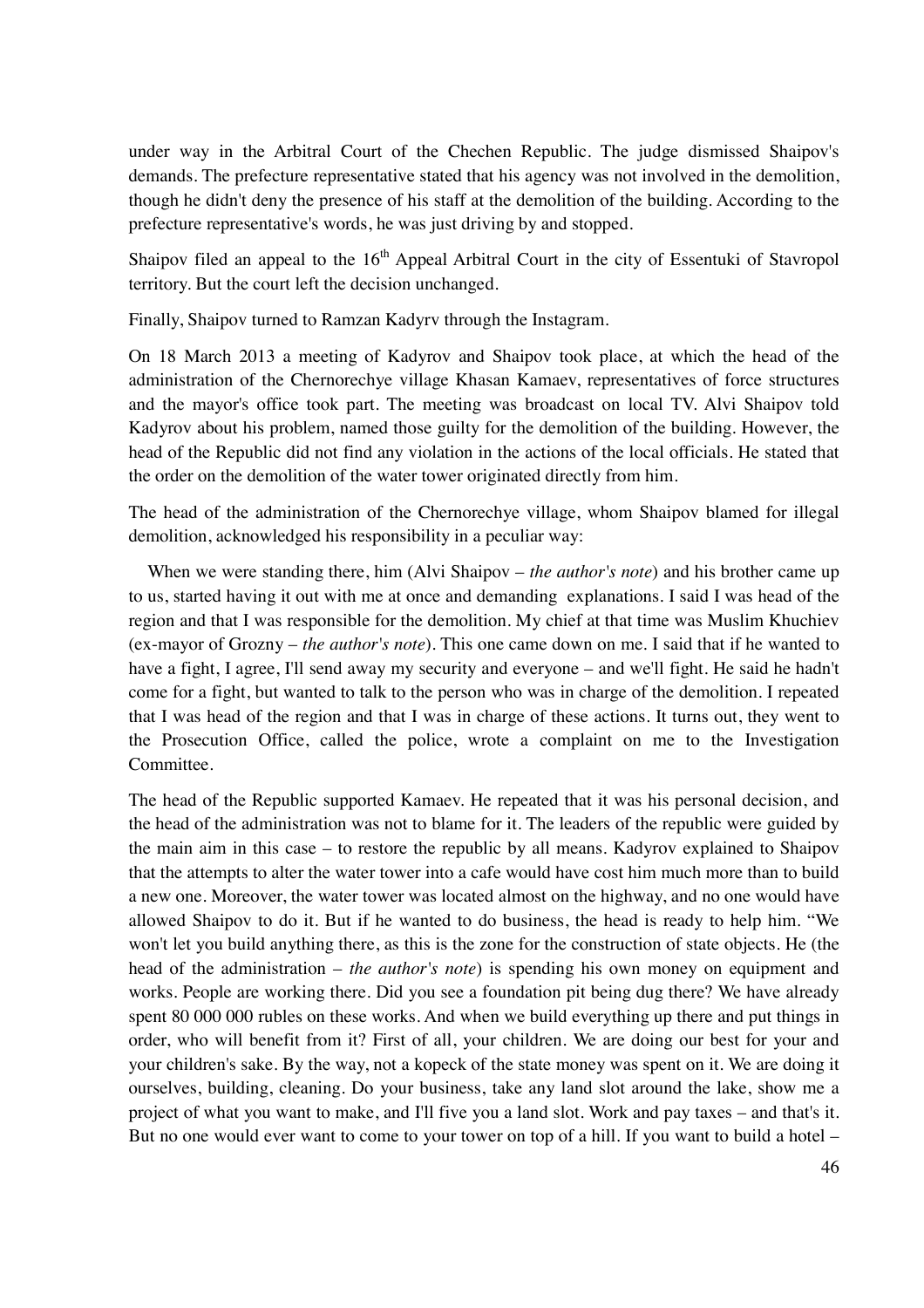do it, a Disneyland – you're welcome, anything you want – I allow you", - stated the head of the Republic.

Frightened Shhaipov assured everyone that if the decision was made by the head of the republic, he didn't have any more questions. He also said that he couldn't undertake any construction projects, as he didn't have the funds to do it. Kadyrov didn't miss the opportunity to remind Shaipov of the money he was spending "complaining to all sorts of courts". Alvi explained that he considered the actions of the authorities unjust and that is why he sent his complaints. Kadyrov answered:

- I swear by the Koran, he (Khasan Kamaev – *the author's note*) did you a real favor. You need bricks for construction, concrete, a land parcel? I'll allocate this to you. What do you want? Tell me what you need for the start. Just build, and don't keep a half-destroyed building.

Alvi Shaipov rejected financial assistance of the head saying he could provide for himself.

In the opinion of the republic head, things would have gone so far as Shaipov tried to calmly talk to the head of the administration.

As far as we know, Alvi repeatedly tried to do it, but no one took his arguments into consideration.

Kadyrov "left" Shaipov the right to continue litigation, if the latter still considered the decision of the authorities unjust. He stated that he was ready to pay for all his expenses, even take a vacation to go with him everywhere and testify that the building was demolished at his instruction:

- Four courts have said you're wrong. Not only in Chechnya, but in Essentuki as well but I'm telling you now – appeal for the  $5<sup>th</sup>$  time. If you fail, then appeal in Moscow. If they refuse you there, go to the Hague court, and then to American courts. They hate me", said Kadyrov. "Turn to human rights defenders. I am not asking you not to appeal. We say we are right anyway, because it was necessary to demolish the building and so it was demolished".

At the end of the meeting Kadyrov insisted on an informal reconciliation between Shaipov and Kamaev.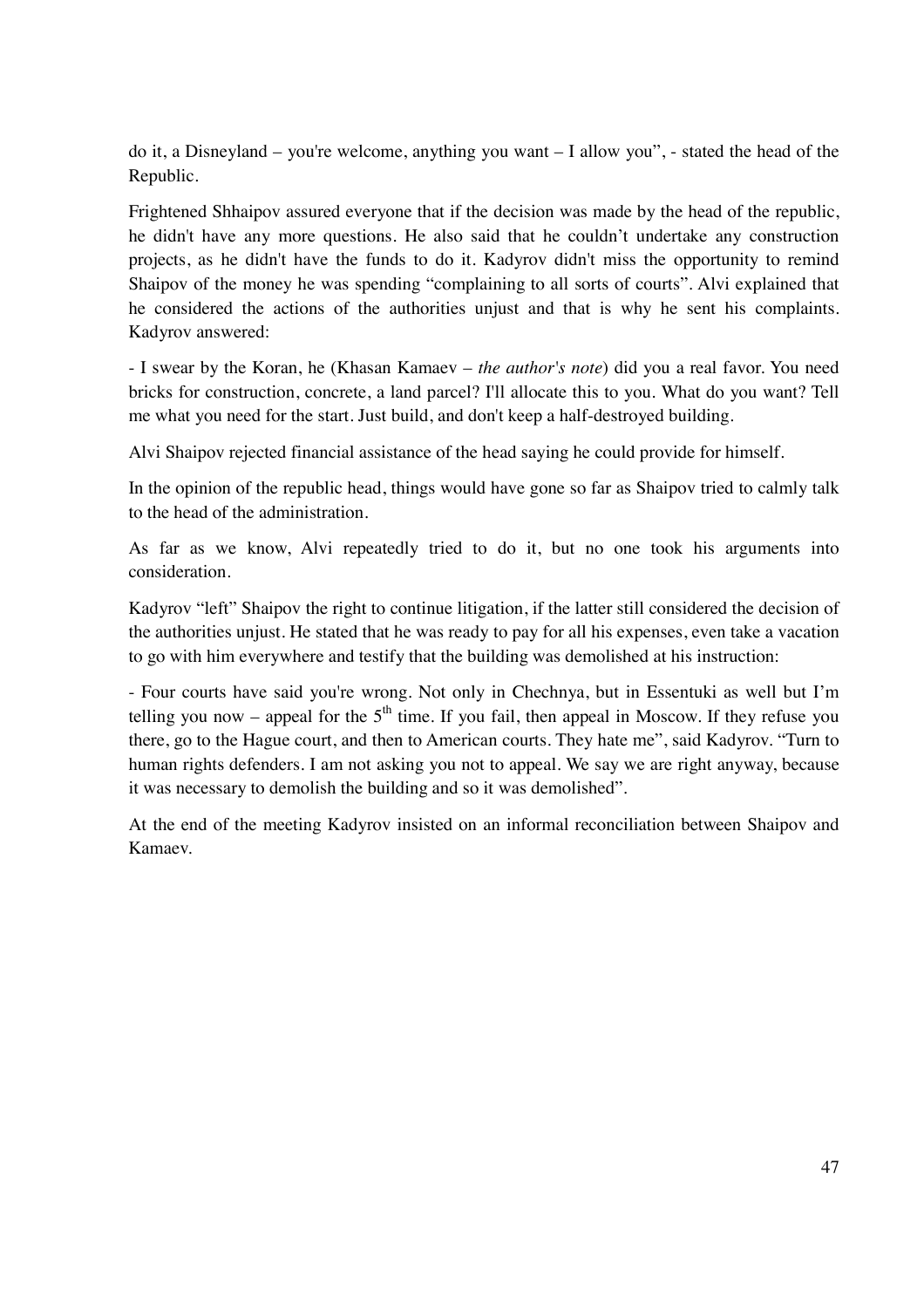# **Discreditable practices with maternal fund**

Illegal cashing of maternal fund – one of widespread forms of fraud — has become widespread in the North Caucasus as well. As a result certificate holders receive only a part of the funds due, and quite often swindlers steal the whole fund. Hundreds of women fall victims, criminal cases are opened (see http://www.memo.ru/d/179248.html).

Maternal fund fraud has acquired the most outrageous character and scale in Chechnya: armed law enforcers defend the criminals here, while the victims seeking redress are threatened with an execution.

In cases of fraud with maternal fund criminal cases are opened. In other republic of the North Caucasus officials have repeatedly been brought to criminal responsibility for the last few years<sup>3</sup>.

But in Chechnya officials turn out never involved in fraud<sup>4</sup>.

-

Meanwhile it is obvious that the officials hindering the use of maternal fund provoke the citizens to effect illegal deals. And the fraud can act only in collusion with officials and sometimes even policemen.

Nevertheless, none of the officials or policemen has been charged. 15 out of 140 victims dared to continue seeking justice: in October 2012 they sent complaints to 12 instances, including federal and republican agencies of the Investigation Committee, the Federal Security Service (the FSB), prosecution offices, the Interior Ministry and the RF President. The applicants cited facts testifying to the fact that a large-scale fraud could not have been committed without the participation of the officials of the Pension Fund of Russia for the Chechen Republic and highranking law enforcers in the Chechen Republic. In March 2013 the Interior Ministry of the Chechen Republic accomplished the verification of facts indicated in the complaints. Opening of a criminal case was denied. The decision on denial was cancelled, a new inspection was appointed. In April prosecution was again denied. In November the applicants have repeatedly appealed against the denial.

According to the official data, in March 2012 the Investigation Department of the Interior Ministry of the Chechen republic referred to court a criminal case with regard to the resident of

dagestana/,<br>
<u>«Ex-head of the Pension Fund in Ingushetia suspected in large scale fraud» http://www.kavkaz-</u> uzel.ru/articles/203869, «Ex-head of the Pension Fund of Ingushetia in pre-trial detention, report law enforcers» http://www.kavkaz-

4 «Two Chechen residents charged with selling maternal fund certificates» http://www.kavkaz-uzel.ru/articles/207840, http://www.memo.ru/d/179248.html

<sup>3</sup> See: «Visits to the Pension Fund of Dagestan...» http://kavpolit.com/obyski-v-pensionnom-fonde-

uzel.ru/articles/204180, «Under the case of Pension Fund department in Vladikavkaz heads of 18 commercial companies checked»

http://www.kavkaz-uzel.ru/articles/213233)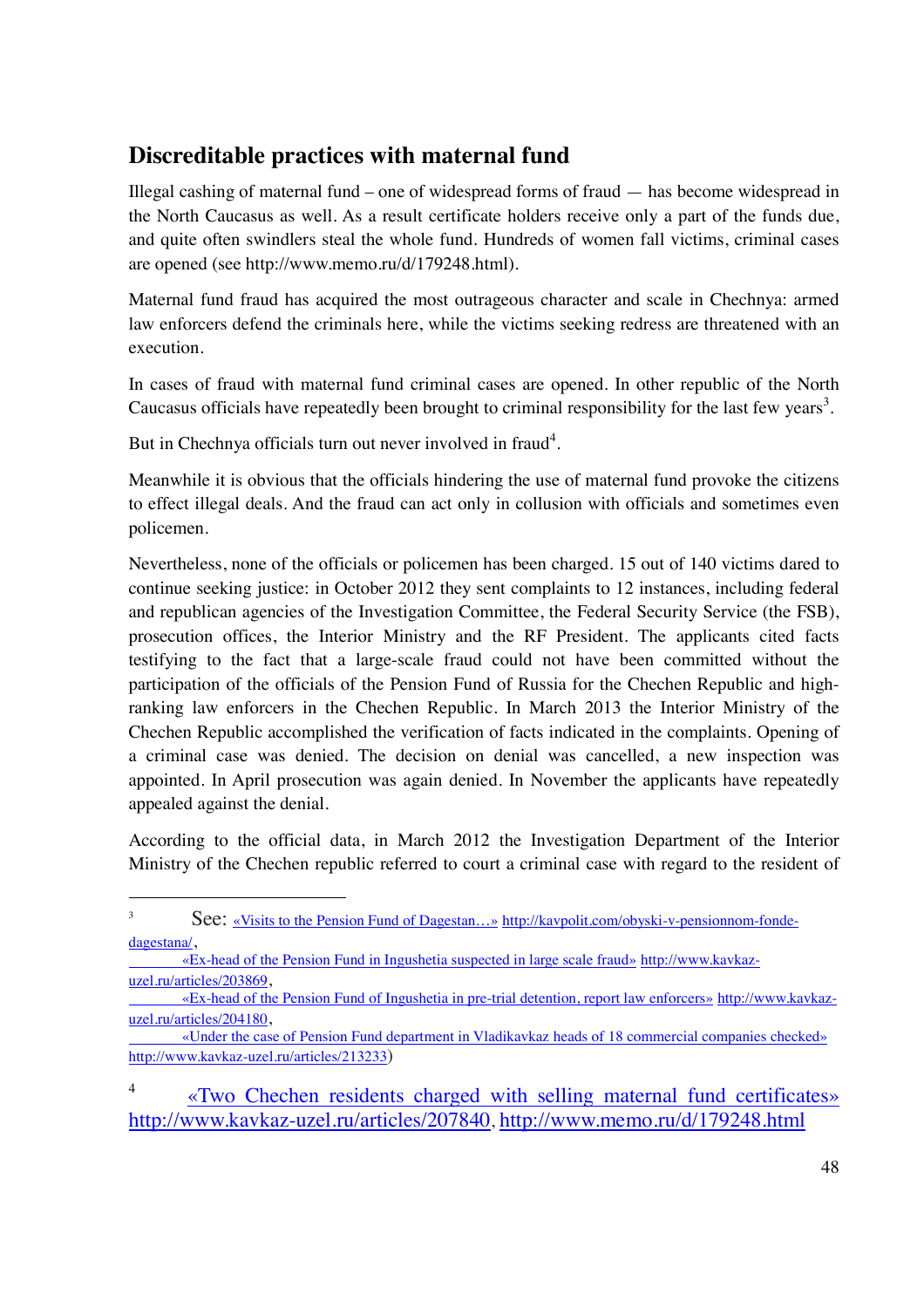the republic Rumisa Alieva charged with a large-scale fraud. According to the materials of the case Alieva by previous concert with a group of people stole other persons' property and documents. With the help of her two acquaintances she forged the permissions for the construction of houses.

Alieva got in touch with maternal fund certificate holders, introduced herself as an employee of various companies or a bank employee, gained their trust and offered them to cash maternal fund at a fee, i.e. receiving the cash against forged construction documents. In fact, certificate holders did not receive any money.

Alieva was charged with stealing 48 million rubles. In September 2012 the Zavodskoy district court of Grozny sentenced Alieva to six years of imprisonment, two other women got suspended sentences. According to official information, some of the victims were paid their money back in the amount of 5 million rubles. One of the victims, Elmira Isaeva, told her story. In 2009 she received a maternal fund certificate for the sum of 330 thousand rubles and decided to use it for the improvement of the housing conditions of the family – build a new house. To do it she first of all had to sign a contract with the construction company to get construction materials, and then – to submit this contract to the republican agencies of the Pension Fund so that they transferred the funds to the account of the construction company.

It is noteworthy that in Chechnya construction material for these purposes can be purchased only in the companies that are directly cooperating with the Pension Fund. It is known that some of these construction companies formally belong to the relatives of the Pension Fund officials. According to Isaeva, there are huge lines in these companies, and their employees openly demand 3 thousand rubles to draw up the documents.

In August 2010 Isaeva learnt from the people in the line about a certain Rumisa Alieva who "helps to make accessible maternal fund". Isaeva was told that Rumisa was working directly at the instruction of the republican government to assist the Pension Fund and construction companies, since the latter were not coping with the flow of applicants*.* 

Elmira Isaeva met Alieva. The latter produced a favorable impression on her. Rumisa had several assistants, was guarded by policemen. Alieva said she was acting at the instruction of the head of the republic Ramzan Kadyrov, that she was allegedly instructed to pay special attention to the families with disabled children. Elmira's daughter is a person with childhood disability, had several complicated surgeries and was in need of more. Elmira believed she would get assistance.

A few days later Rumisa's assistant, a certain Marina Djabrailova, called Isaeva. She said that to quickly receive construction materials Isaeva was to give her the following documents: the children's birth certificates, marriage certificate, the original of the maternal fund certificate, copies of the parents' passports, a certificate of insurance, etc. Elmira gave her the copies of the documents, but kept the original of the maternal fund certificate.

The next day Alieva called Elmira herself and asked her to give Marina the original of the certificate. Marina came to Isaeva's house with Movsar Djambekov, who introduced himself as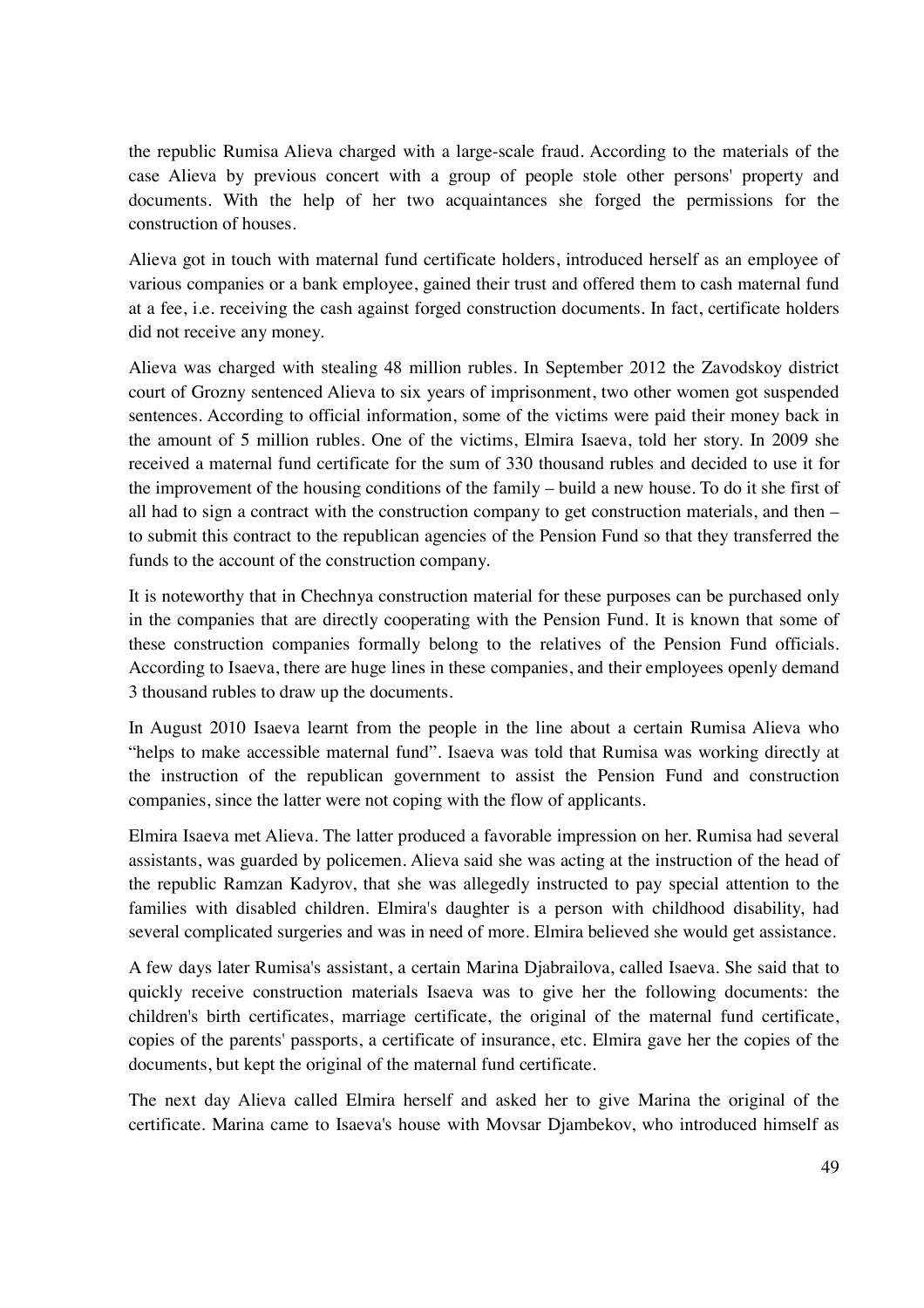Marina's husband. Marina told Elmira that they needed to go together to the town of Shali to Rayana construction company (later on renamed in Mega-Stroy). Isaeva gave Djabrailova the original of the certificate. When they came to Shali, the company agents gave her to sign some forms. Some of them had something written on them, but she wasn't let to read them, and just obediently signed them.

Two weeks later Rumisa Alieva called one again and asked to come to Shali one more time and sign the rest of the papers. Isaeva fulfilled her request, and then went together with Marina Djabrailova to a notary and drew up an obligation to spend the funds of the maternal certificate for the improvement of the family's housing conditions.

Then, accompanied by Djabrailova, Elmira Isaeva went to the Zavodskoy district department of the Pension Fund. Marina entered one of the department offices without waiting in a line and went out together with the Pension Fund official named Anetta, who took Elmira's documents. Then Isaeva was invited to draw up the documents in the welfare payments unit, but her child burst out crying in her hands, and she had to leave. And Marina gave instructions to Anetta to fill out and sign all the documents for her.

Later, at the stage of the investigation, she had to prove she didn't write any applications.

Isaeva got in touch with Alieva to find out about further actions, and the latter asked to wait for two months. She explained it took time to accomplish the whole procedure. However, two months later Elmira did not receive any reasonable answer. Alieva more and more often did not answer her calls. Then Isaeva decided to go to the construction company to find out the fate of the certificate. She managed to meet the management of the company who advised her to turn to the Pension Funds. In the district department of the Pension Fund Elmira found out that her money was transferred to the account of the Rayana construction company two months ago. It was not explained to her on what grounds it was done.

She went to the construction company again, and found out that Marina Djabrailova and Movsar Djambekov had taken her money for the purchase of construction materials in cash.

Isaeva and her husband decided to demand construction materials or the money from Rumisa Alieva. They found out they were not the only victims of the swindler. Elmira met other deceived women and having found out Alieva's address, they went to her place.

At the entrance they aw a crowd of people demanding their certificates. It turned out that Alieva was making her deals right at her place. The women tried to enter the house, but armed security did not let them. A camouflaged man came out to them, introduced himself as Vakha (nicknamed Mad). He demanded the women would leave and started shooting above their heads. Vakha stated he was a cousin of the head of the republic on his mother's side.

Then Elmira called Marina Djabrailova and Movsar Djambekov and demanded they should give her certificate back. They threatened that if she mentioned their names, they would deal shortly with her.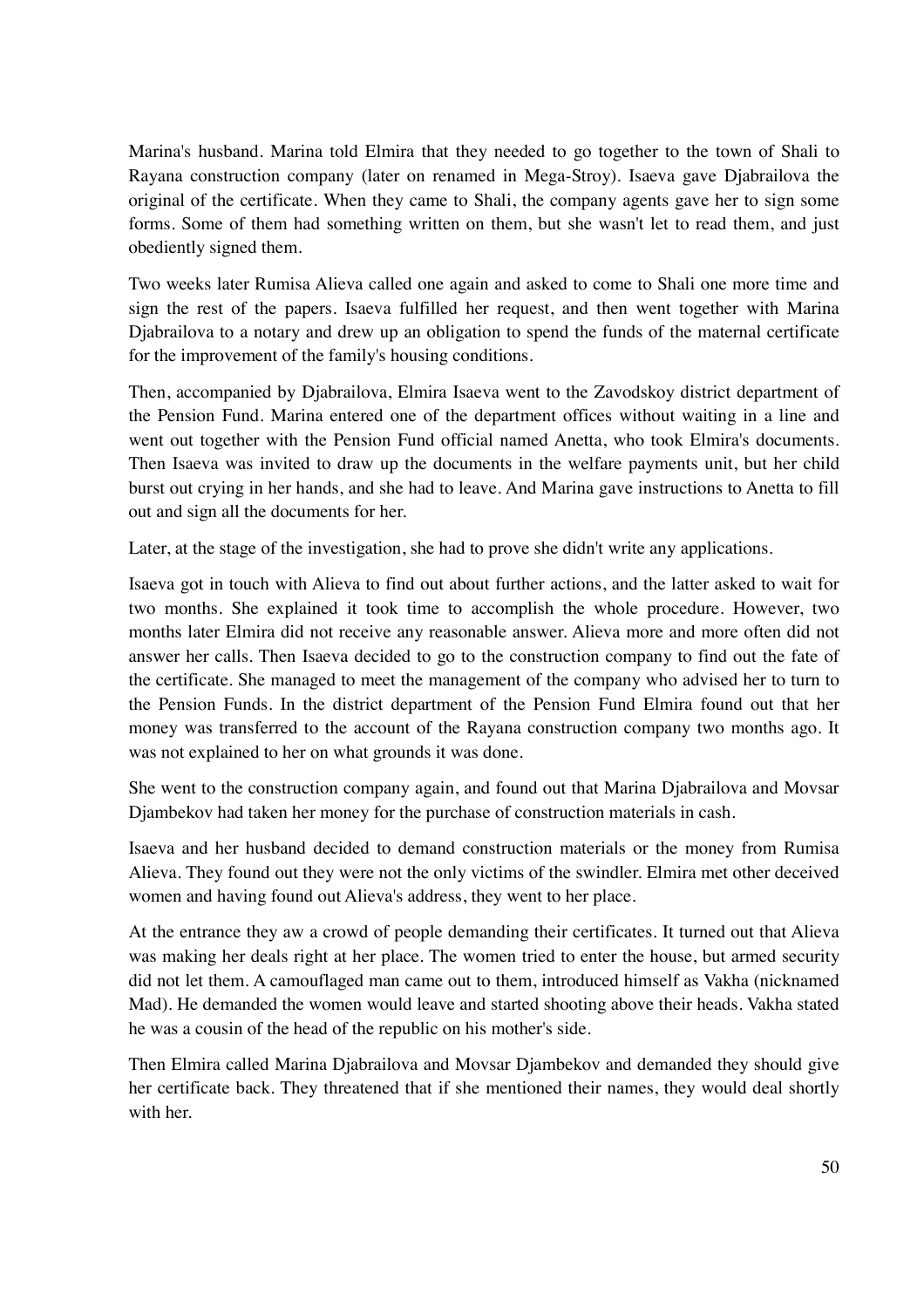In winter the deceived women organized a piquet near the mayor's office in Grozny trying to draw the attention of the municipal management to their problem. Grozny mayor Muslim Khuchiev went out to them and announced he wouldn't allow unauthorized rallies. The women broke up.

Isaeva came to Alieva's home once again to talk. There she met an armed person wearing a uniform who introduced himself as the police head of the Kurchaloy region Bagir Sadulaev. It was later ascertained it was not true. It means that he had important tied in the power structures, otherwise he would have been immediately detained for wearing weapons and a uniform.

Sadulaev said that he was acting at the order of the head of the republic and was to make sure that Alieva should return the certificates to the women. In his presence Alieva signed an obligation to return maternal funds to 22 women.

But time passed, and there were no results. Isaeva and other deceived women continued to complain to various instances. Elmira called her acquaintance from the force structures and told about her problem. Sadulaev somehow learnt about it and started threatening the women with rape and "leaving them to rot in prison"*.* 

At the end of 2010 Elmira turned to the Organized Crime investigation department of the Chechen Interior Ministry in connection with Sadulaev's threats. The next day, when Isaeva was at the department, Alieva and Sadulaev came there. After their visit Elmira was told to go home, that there was no and won't be any application from her.

Some time later Alieva called Elmira and said she had already paid the Chechen Interior Ministry officers a million rubles to hush up the case.

On 5 March 2011 Marina Djabrailova's brother called Elmira and asked her to come to Shali so that he gave her the certificate back provided that she stopped complaining.

They came to Shali after 9 p.m. and saw Marina Djabrailova and her brother in a car. The brother asked them to follow his car. So they did. The cars stopped in a deserted place, near the forest. Movsar Djambekov accompanied by armed camouflaged people drove up to them in three cars. They started threatening Elmira with shooting, and her husband who tried to protect her, was beaten up. Neither the money, not the certificate was returned to them.

Later, when the Investigation department of the Chechen Interior Ministry started investigating the fraud case, Isaeva told the investigator about it. However, the crime was not investigated.

Criminal proceedings were instituted only in April 2011. Alieva was accused of fraud (p. 4 of article 159 of the RF Criminal Code), stealing of official documents committed out of mercenary interests (p. 1 of article 325), complicity as an organiser in forging of official documents (p. 3 of article 33, p. 1 of article 327). Her two accomplices were accused only of forging the documents. The investigation lasted for a year.

On 26 September 2012 Alieva was sentenced to six years of imprisonment. The court obliged Alieva to pay all the stolen money to 140 victims. At the lawyer's question what she did with the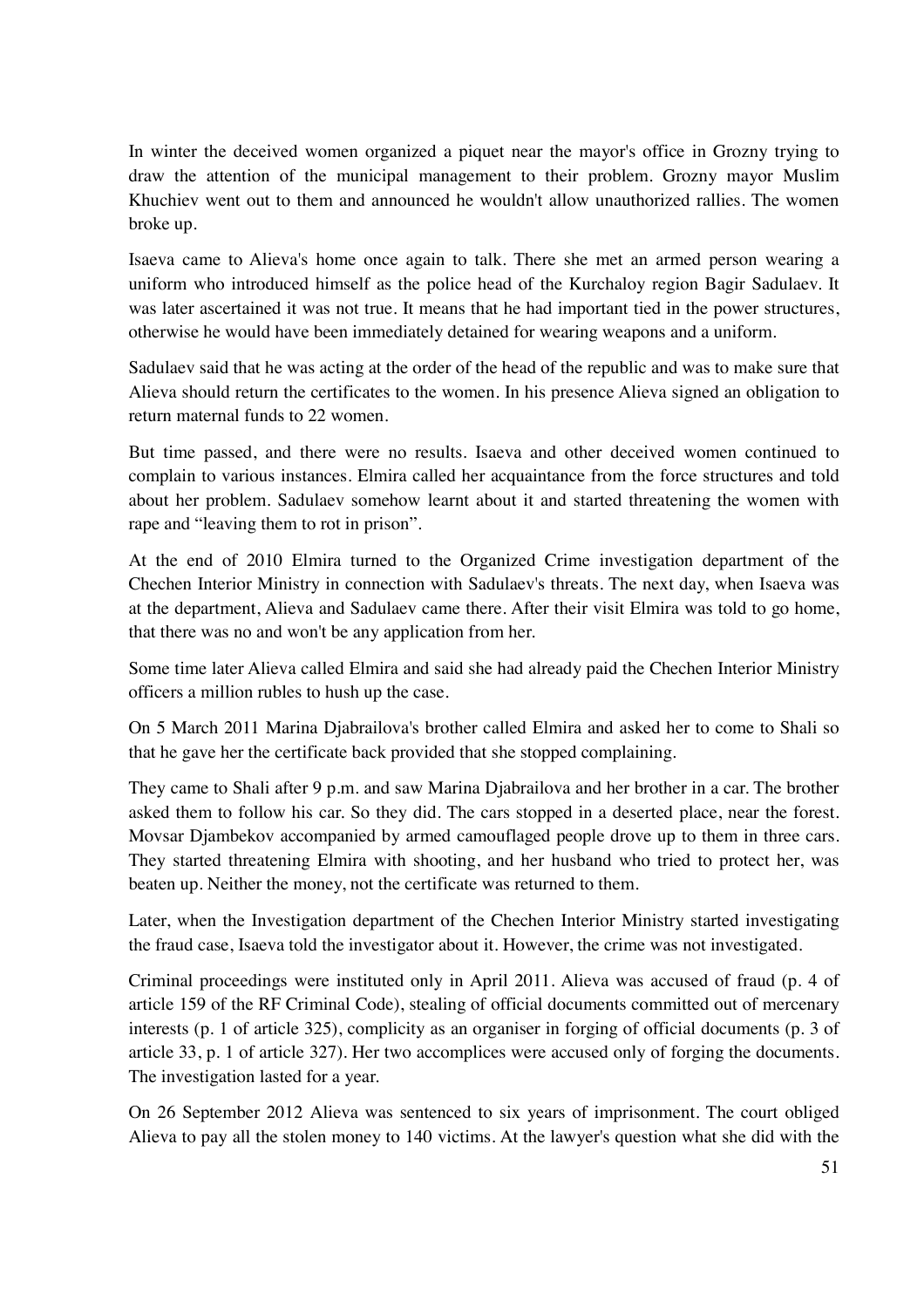money she said she had spent it. The court did not even ask this question to the defendant. A lot from Elmira's and other victims' testimonies were not reflected in the interrogation transcripts during the investigation. Moreover, according to Isaeva, her testimonies in the course of the trial were not fully reflected in the court hearings transcripts. None of the officials taking part in the fraud was held liable. The investigation did not answer the question where the allegedly allocated funds disappeared.

It was not indicated in the criminal case file if the property of at least one victim was found and what had been done to find it. According to Isaeva, the officials of the RF Interior Ministry for the Chechen Republic did not register all her evidence in procedural documents, did not take into account her complaints of threats. They flatly refused to register the fact of threats of physical reprisals on the part of Marina Djabrailova, Movsar Djambekov and their security.

Corrupt alliance of swindlers, officials and force structures is still flourishing. As it was mentioned in the introduction, the forms of fraud are different, but their results are insurmountable. At the director of the Pension Fund of the Chechen Republic Mokhmad-Emin Akhmadov reported to the head of the republic Ramzan Kadyrov two years ago already: «We can assert that the problem of fraud in this sphere (working with maternal fund – *author's note*) is not longer topical for the republic"*.* 

See also:

«Five persons suspected of large-scale stealing of maternal fund»,

«Ingush Interior Ministry investigating maternal fund and business subsidies fraud»,

«1,5-million worth fraud with maternal funds revealed in Chechnya»,

«Chechen resident made 44 million rubles on maternal fund»,

«Investigation does not rule our the involvement of state structures in maternal fund fraud»,

«Suspects of maternal fund fraud detained in Chechnya»,

«4606 maternal fund certificates issued in Chechnya since the beginning of the year»,

«Any attempts to cash maternal fund are illegal».